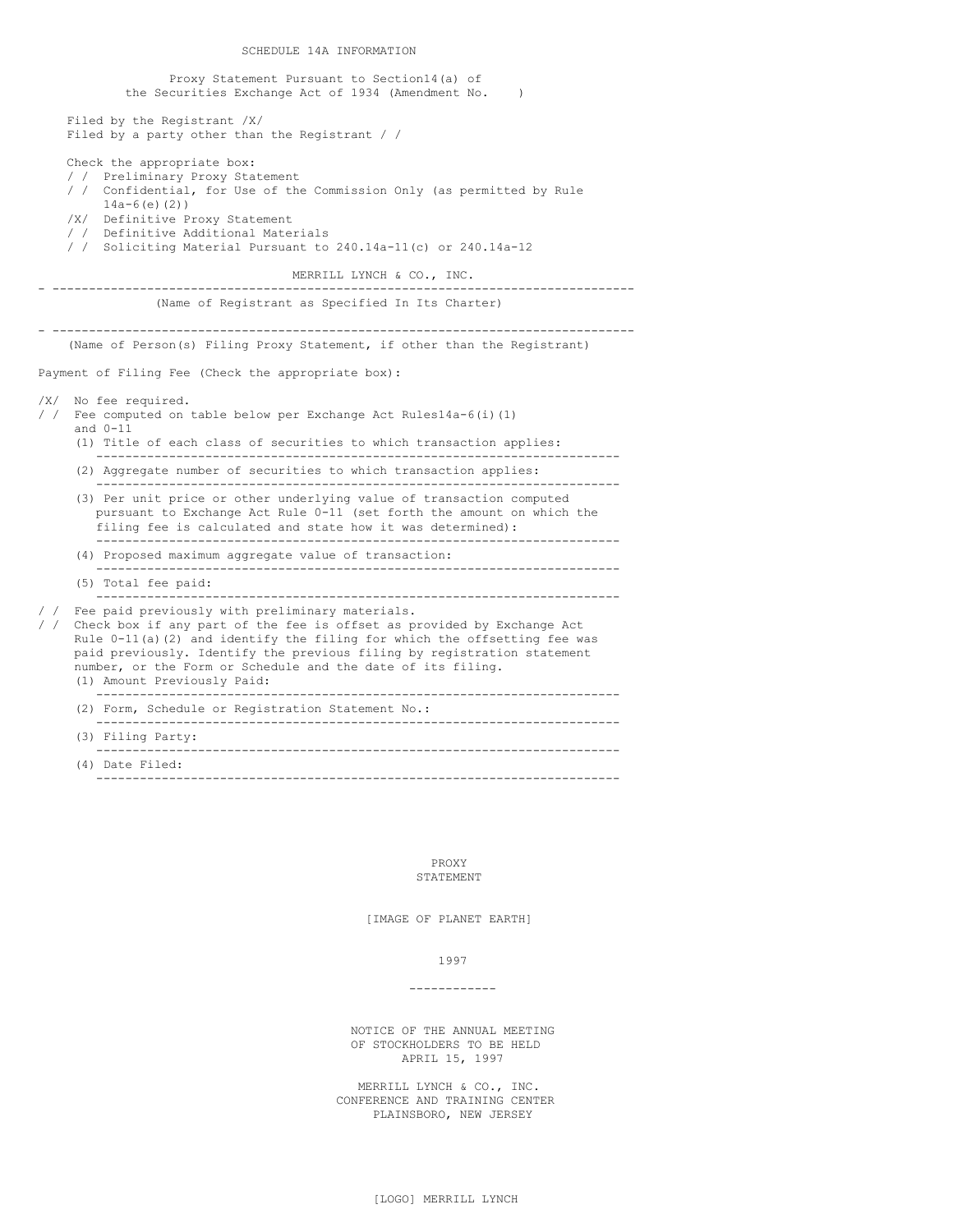GRAPHIC DEPICTS A HOLLOW GLOBE CONSTRUCTED OF GOLD LATITUDINAL AND LONGITUDINAL LINES, WITH CONTINENTS IN GOLD. THE WESTERN HEMISPHERE IS CENTERED ON THE GLOBE.

[LOGO]

- --------------------------------------------------------------------------------

March 10, 1997

Dear Stockholder:

You are cordially invited to attend the Annual Meeting of Stockholders to be held at 10:00 A.M., local time, on Tuesday, April 15, 1997, at the Merrill Lynch & Co., Inc. Conference and Training Center, Plainsboro, New Jersey.

Information regarding the business of the meeting is set forth in the attached formal Notice of Annual Meeting and Proxy Statement. There will be an opportunity for stockholders to ask questions about our business and to comment on any aspect of company affairs properly brought before the meeting.

We cannot stress strongly enough that your vote is important, regardless of the number of shares you own. Therefore, after you read the Notice of Annual Meeting and Proxy Statement, and even if you plan to attend the meeting, please complete and return promptly the enclosed form of proxy to ensure that your shares will be represented. A return envelope is enclosed for your convenience. Since mail delays may occur, it is important that the proxy be returned well in advance of the meeting. You may revoke your proxy at any time before it is exercised at the meeting. Accordingly, you should sign and return your proxy even if you think you may decide to attend the meeting and vote your shares in person. Merrill Lynch will admit to the meeting stockholders of record, persons holding proof of beneficial ownership or who have been granted proxies, and any other persons that Merrill Lynch, in its sole discretion, may elect to admit.

We look forward to receiving your vote and seeing you at the meeting. Any stockholder who needs directions to the meeting, or who has a disability that may require special assistance, is asked to contact our Corporate Secretary, Gregory T. Russo, at 100 Church Street, 12th Floor, New York, NY 10080-6512.

Sincerely,

 $<$ TABLE>  $\langle$ S>  $\langle$ C> /S/ DANIEL P. TULLY /S/ DAVID H. KOMANSKY DANIEL P. TULLY DAVID H. KOMANSKY  $\langle$ /TABLE> [LOGO]

PRESIDENT AND CHIEF EXECUTIVE OFFICER

- --------------------------------------------------------------------------------

NOTICE OF ANNUAL MEETING OF STOCKHOLDERS TO BE HELD APRIL 15, 1997

NOTICE IS HEREBY GIVEN that the Annual Meeting of Stockholders of MERRILL LYNCH & CO., INC. ("ML & Co."), a Delaware corporation, will be held on Tuesday, April 15, 1997, at 10:00 A.M., local time, at the Merrill Lynch & Co., Inc. Conference and Training Center, 800 Scudders Mill Road, Plainsboro, New Jersey, for the following purposes:

- (1) To elect 5 directors to the Board of Directors to hold office for a term of 3 years;
- (2) To consider approving a proposal to limit the number of stock options that may be granted to executive officers under the ML & Co. Long-Term Incentive Compensation Plan;
- (3) To consider approving a proposal to amend a definition in the performance goal formula applicable to annual cash bonuses and grants of restricted shares and units to executive management;
- (4) To consider 2 stockholder proposals; and
- (5) To transact such other business as properly may come before the Annual Meeting and any adjournment thereof.

Only holders of Common Stock of record on the books of ML & Co. at the close of business on February 25, 1997 are entitled to notice of, and to vote at, the Annual Meeting and any adjournment thereof. A list of such stockholders will be available from April 4, 1997 until prior to the meeting, as required by law, at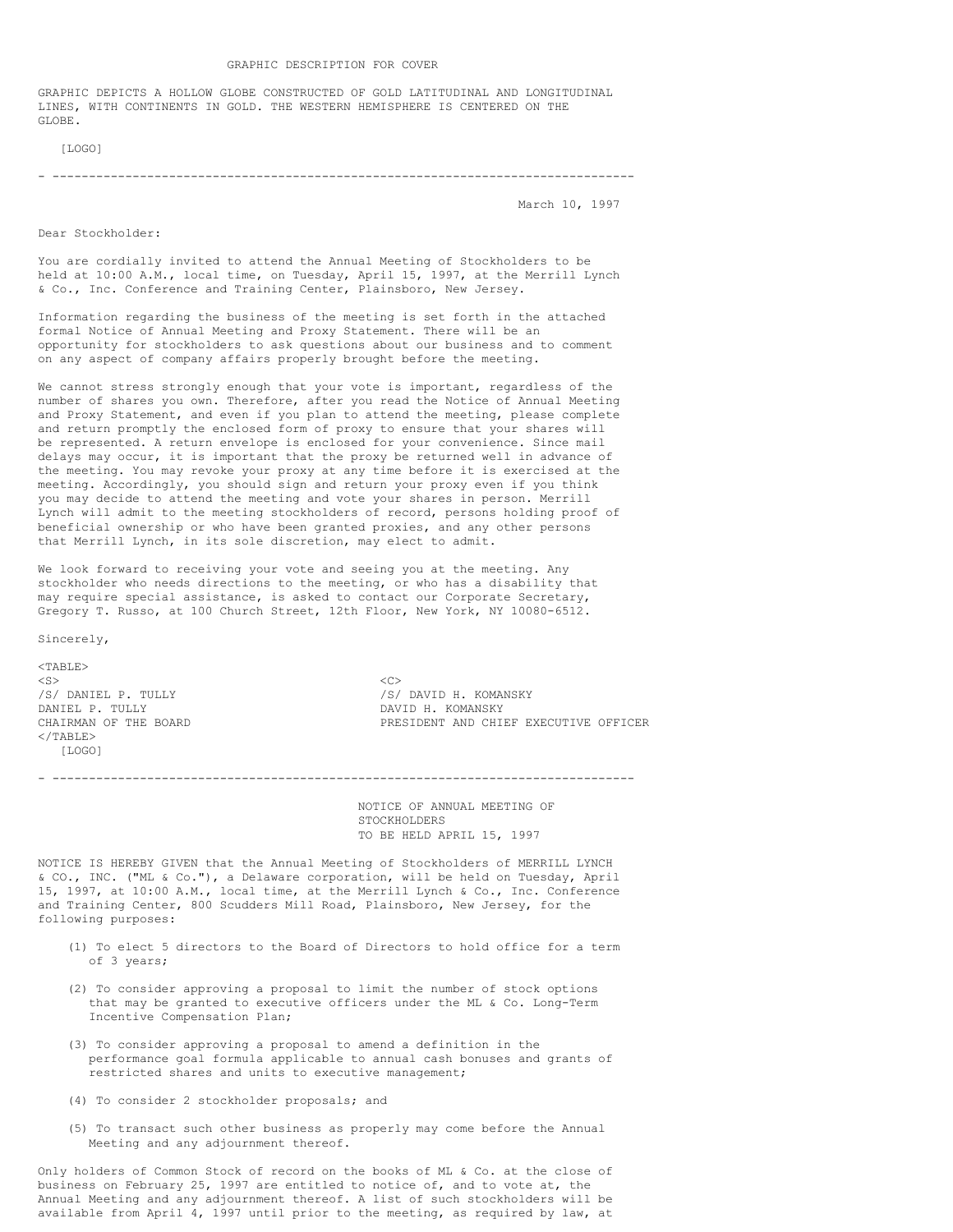the office of Merrill Lynch Asset Management located at 800 Scudders Mill Road, Plainsboro, New Jersey. This list will also be available at the Annual Meeting. The stock transfer books will not be closed.

Public notice of the date of the Annual Meeting was previously included in ML & Co.'s Quarterly Report on Form 10-Q for the period ended September 27, 1996, which was filed with the Securities and Exchange Commission on November 8, 1996, and in ML & Co.'s Third Quarter Report to stockholders, which was mailed on November 26, 1996.

By Order of the Board of Directors

### GREGORY T. RUSSO **SECRETARY**

New York, NY March 10, 1997

STOCKHOLDERS ARE URGED TO VOTE, SIGN, AND DATE THE ENCLOSED FORM OF PROXY AND TO RETURN IT IN THE ENCLOSED ENVELOPE, WHICH REQUIRES NO POSTAGE IF MAILED IN THE UNITED STATES.

The Proxy Statement for the Annual Meeting follows this page. For stockholders who have not previously been sent a copy, enclosed is the Annual Report of ML & Co. for 1996, which is not proxy soliciting material. [LOGO]

- --------------------------------------------------------------------------------

PROXY STATEMENT

ANNUAL MEETING OF STOCKHOLDERS APRIL 15, 1997

World Financial Center March 10, 1997 North Tower New York, NY 10281

This Proxy Statement is furnished in connection with the solicitation on behalf of the Board of Directors of Merrill Lynch & Co., Inc., a Delaware corporation ("ML & Co."), of proxies from holders of ML & Co. Common Stock, par value \$1.33 1/3 per share (the "Common Stock"), eligible to vote at the forthcoming Annual Meeting of Stockholders, and at any adjournment thereof, on the matters set forth in the foregoing Notice of Annual Meeting of Stockholders. The Annual Meeting will be held on Tuesday, April 15, 1997, at 10:00 A.M., local time, at the Merrill Lynch & Co., Inc. Conference and Training Center, 800 Scudders Mill Road, Plainsboro, New Jersey.

The close of business on February 25, 1997 has been fixed by the Board of Directors as the record date for determining the stockholders entitled to notice of, and to vote at, the Annual Meeting and at any adjournment thereof. On that date, there were 168,190,091 shares of Common Stock outstanding (excluding treasury shares), with the holders thereof entitled to one vote per share. The holders of a majority of the shares of Common Stock entitled to vote at the Annual Meeting, present in person or by proxy, shall constitute a quorum. To the knowledge of ML & Co., except as provided below, no person is the beneficial owner of more than 5% of the outstanding shares of Common Stock.

<TABLE> <CAPTION>

| NAME AND ADDRESS<br>OF BENEFICIAL OWNER                                                                                                                                                           | AMOUNT AND NATURE<br>OF BENEFICIAL<br>OWNERSHIP OF CLASS (1) | PERCENT             |
|---------------------------------------------------------------------------------------------------------------------------------------------------------------------------------------------------|--------------------------------------------------------------|---------------------|
|                                                                                                                                                                                                   |                                                              |                     |
| $<$ S>                                                                                                                                                                                            | < <sub></sub>                                                | < <sub></sub>       |
| State Street Bank and Trust Company, Trustee<br>("State Street")<br>225 Franklin Street<br>Boston, Massachusetts 02110<br>Merrill Lynch & Co., Inc.<br>Employee Stock Ownership Plan (the "ESOP") | 16,996,351(2)<br>8,160,417(3)<br>1,756,927(4)                | 10.1%<br>4.9<br>1.0 |
| The Equitable Companies Incorporated<br>(the "Equitable Companies") and related parties<br>787 Seventh Avenue<br>$\langle$ /TABLE>                                                                | 13,268,645(5)                                                | 7.9                 |
| (FOOTNOTES ON FOLLOWING PAGE)<br>(1) Percentages are calculated based on the Common Stock outstanding as of<br>February 25, 1997.                                                                 |                                                              |                     |

(2) Information concerning the amount and nature of beneficial ownership is as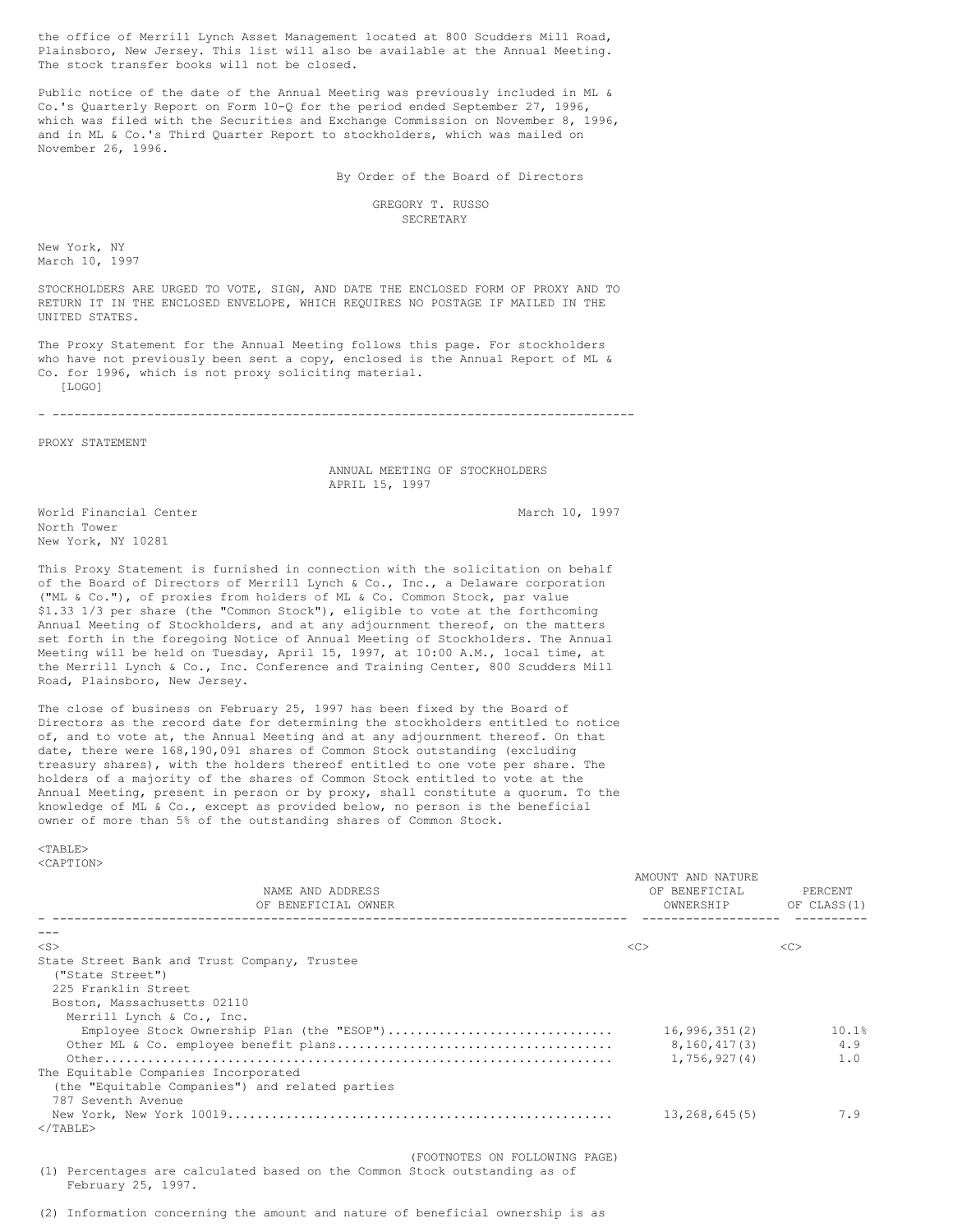of February 25, 1997. As of that date, 13,905,570 shares of Common Stock held by the ESOP (representing 8.3% of the outstanding shares of Common Stock) were allocated to participants, and 3,090,781 shares of Common Stock held by the ESOP (representing 1.8% of the outstanding shares of Common Stock) were unallocated. Participants have the right to direct the voting of allocated shares by State Street as a co-trustee of the ESOP. Subject to the provisions of the ESOP trust agreement, State Street is obligated to vote unallocated shares, and allocated shares for which it has not received directions, in the same proportion as directed shares are voted. The trust agreement also contains provisions regarding the allocation, vesting and disposition of shares.

- (3) Information concerning the amount and nature of beneficial ownership is as of February 25, 1997. Participants have the right to direct the voting of shares of Common Stock by State Street as a co-trustee of these plans. Subject to the provisions of the trust agreements relating to these employee benefit plans, State Street is obligated to vote shares for which it has not received directions in the same proportion as directed shares are voted. The trust agreements also contain provisions regarding the disposition of shares.
- (4) Information concerning the amount and nature of beneficial ownership is as of December 31, 1996 and was supplied by State Street. As trustee or discretionary advisor for various collective investment funds for employee benefit plans and other index accounts not affiliated with ML & Co. and for various personal trust accounts not affiliated with ML & Co., State Street has sole voting power over 1,556,047 of such shares, sole dispositive power over 1,754,997 of such shares, shared voting power over 880 of such shares, and shared dispositive power over 1,930 of such shares.
- (5) Information concerning the amount and nature of beneficial ownership is as of December 31, 1996 and was supplied by the Equitable Companies and related parties, including AXA, a French insurance holding company that owns an interest in the Equitable Companies, and a group of five French mutual insurance companies (the "Mutuelles AXA") that own an interest in AXA. Such information indicates that shares are held by subsidiaries or affiliates of the Equitable Companies as follows: (i) 12,138,665 shares (including 320,000 shares which may be acquired upon the exercise of options) are held on behalf of client discretionary investment advisory accounts by Alliance Capital Management L.P. ("Alliance"), which has sole dispositive power over all such shares, sole voting power over 8,447,745 of such shares, and shared voting power over 380,200 of such shares; (ii) 1,041,900 shares are held for investment purposes by The Equitable Life Assurance Society of the United States ("Equitable Life"), which has sole voting and dispositive power over all such shares; (iii) 85,000 shares may be acquired upon the exercise of options held for investment purposes by Donaldson, Lufkin & Jenrette Securities Corporation ("DLJ"), which is deemed to have sole voting and dispositive power over such shares; and (iv) 3,080 shares are held on behalf of client discretionary investment advisory accounts by Wood, Struthers & Winthrop Management Corp. ("Wood, Struthers & Winthrop"), which has sole dispositive power over all such shares and shared voting power over 700 of such shares. Each of AXA, the Mutuelles AXA, as a group, and the Equitable Companies, by virtue of their relationship to Alliance, Equitable Life, DLJ, and Wood, Struthers & Winthrop, may be deemed to have sole dispositive power over 13,268,645 of such shares, sole voting power over 9,574,645 of such shares, and shared voting power over 380,900 of such shares.

It is the policy of ML & Co. that all proxies, ballots and voting materials that identify the votes of specific stockholders shall be kept confidential and shall not be disclosed to ML & Co., its affiliates, directors, officers or employees, subject to limited exceptions, including (i) disclosure to vote tabulators and inspectors of election; (ii) disclosure required by law; (iii) where a stockholder expressly requests disclosure; (iv) in the context of a bona fide dispute as to the authenticity of the proxy, ballot or vote; and (v) disclosure of aggregate vote totals at or in connection with the relevant meeting of stockholders. This policy does not apply in the event of a contested election for directors, the attempted removal of directors, any solicitation of proxies in connection with a merger or business combination, or a solicitation of proxies by anyone other than the Board of Directors of ML & Co. The policy is not intended to prohibit stockholders from voluntarily disclosing their votes to ML & Co. or the Board of Directors or to impair the free and voluntary communication between ML & Co. and its stockholders.

2

A plurality of the votes of the shares of Common Stock represented at the Annual Meeting in person or by proxy and entitled to vote is required for the election of directors. The affirmative vote of a majority of the shares of Common Stock represented at the Annual Meeting in person or by proxy and entitled to vote is required to approve the amendments to the Long-Term Incentive Compensation Plan and the performance goal formula (together, the "ML & Co. Proposals"), the stockholder proposals and all other matters. All shares of Common Stock represented by valid proxies received pursuant to this solicitation and not revoked will be voted in accordance with the choices specified. Where no specification is made with respect to any item submitted to a vote, such shares will be voted for the election as directors of ML & Co. of the 5 persons named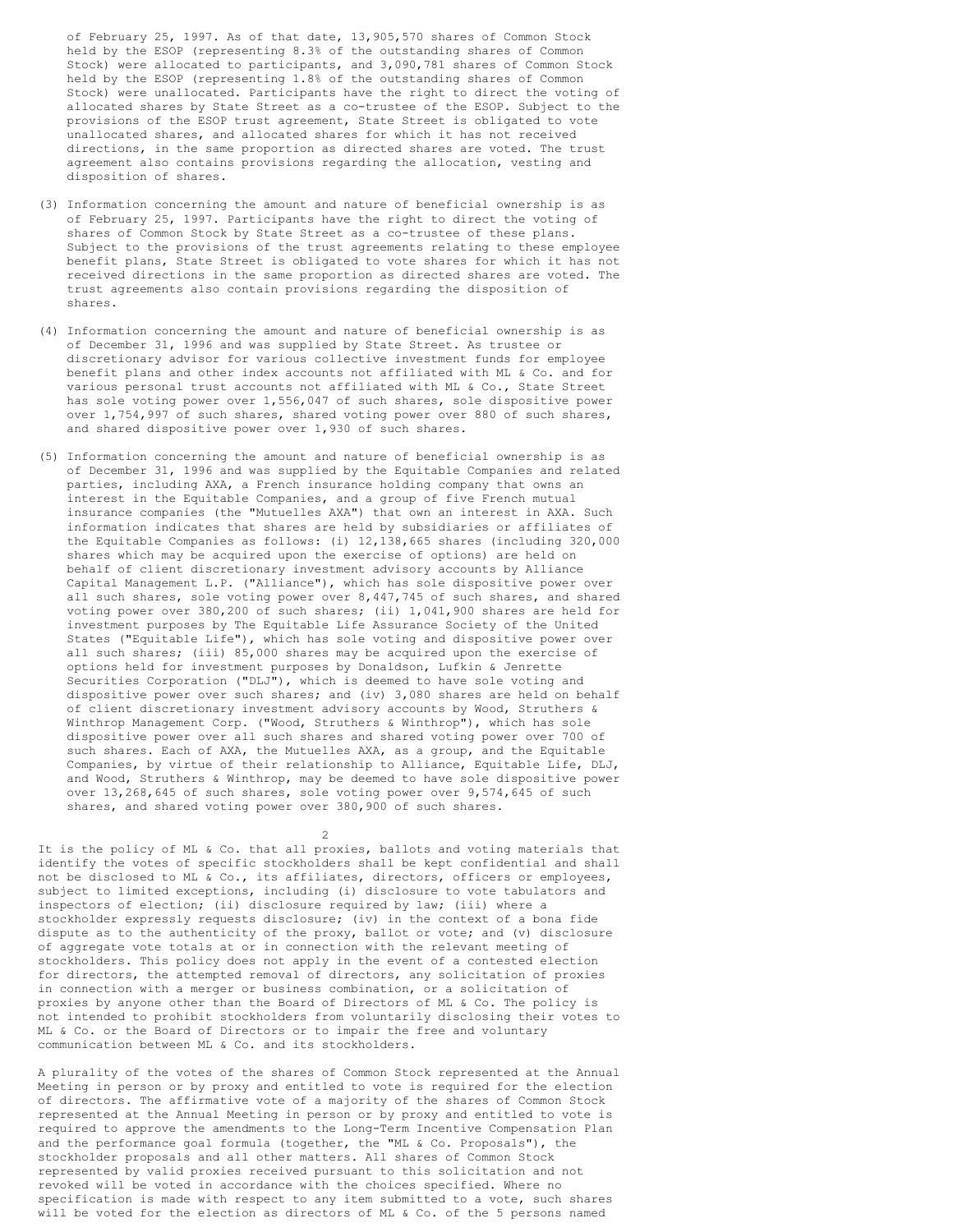under the caption "Election of Directors--Nominees for Election to the Board of Directors", for the ML & Co. Proposals and against the stockholder proposals. Since the proxy confers discretionary authority to vote upon other matters that properly may come before the meeting, shares represented by signed proxies returned to ML & Co. will be voted in accordance with the judgment of the person or persons voting the proxies on any other matters that properly may be brought before the meeting. ML & Co.'s by-laws require prior notification of a stockholder's intent to submit any business to the meeting. The deadline for such notification has passed and no such notification has been received.

With regard to the election of directors, votes may be cast in favor or withheld; votes that are withheld will have no effect on the outcome of the vote. With regard to other proposals, votes may be cast in favor or against, or a stockholder may abstain. Abstentions will be counted as shares that are represented at the meeting and entitled to vote. Abstentions on the ML & Co. Proposals and the stockholder proposals will have the effect of a negative vote because such proposals require the affirmative vote of a majority of shares present in person or by proxy and entitled to vote. Under the rules of the New York Stock Exchange, Inc. ("NYSE"), brokers who hold shares in street name for customers have the authority to vote on certain items in the event that they have not received instructions from beneficial owners. Brokers (other than ML & Co.'s subsidiary, Merrill Lynch, Pierce, Fenner & Smith Incorporated ("MLPF&S")) that do not receive instructions are entitled to vote on the election of directors and the ML & Co. Proposals; under NYSE policy, if MLPF&S does not receive instructions on these items, it is entitled to vote shares only in the same proportion as the shares voted by all record holders. With respect to the stockholder proposals, neither MLPF&S nor any other broker may vote shares held for customers without specific instructions from such customers. Under applicable Delaware law, a broker non-vote will be disregarded and will have no effect on the outcome of the vote on the election of directors, the ML & Co. Proposals or the stockholder proposals.

3

The execution of a proxy will not affect a stockholder's right to attend the Annual Meeting and to vote in person. A stockholder who executes a proxy may revoke it at any time before it is exercised at the meeting by giving notice to Darryl W. Colletti, Assistant Secretary of ML & Co., at 100 Church Street, 12th Floor, New York, NY 10080-6512, or by filing another proxy.

The expenses involved in the preparation of proxy materials and the solicitation on behalf of the Board of Directors of proxies for the Annual Meeting will be borne by ML & Co. In addition to the solicitation of proxies by mail, solicitation may be made by certain directors, officers, and other employees of ML & Co. or of its subsidiaries in person or by telephone or other means of communication, for which no additional compensation will be paid, and by Georgeson & Co., Inc. for a fee of \$22,000 plus expenses. ML & Co. will reimburse brokers, including MLPF&S, and other nominees for costs incurred by them in mailing soliciting materials to the beneficial owners of its stock in accordance with the rules of the NYSE.

The accounting firm of Deloitte & Touche LLP has been selected by the Board of Directors, upon the recommendation of the Audit and Finance Committee of the Board, as the independent public accountants of ML & Co. and its subsidiaries during the 1997 fiscal year. Representatives of Deloitte & Touche LLP are expected to be present at the Annual Meeting and will have the opportunity to make a statement, if they wish, and to answer stockholders' questions.

### ELECTION OF DIRECTORS

The Board of Directors of ML & Co. is divided into 3 classes. Each class serves for a 3-year term and one class of directors is elected each year.

The Board of Directors proposes the election as directors of the 5 persons named below under "Nominees for Election to the Board of Directors", to hold office for a term of 3 years ending in 2000. The remaining 10 directors named below will continue to serve in accordance with their previous elections. It is intended that shares of Common Stock represented by proxies received in response to this Proxy Statement will be voted for the election of the nominees listed below unless otherwise directed by stockholders in their proxies. While it is not anticipated that any of the nominees will be unable to take office, if that is the case, such shares will be voted in favor of such other person or persons proposed by the Board of Directors.

Set forth below is age and biographical information concerning nominees for election as directors and directors continuing in office. The information as to outside directorships is based upon information received from the nominees and directors. Unless otherwise indicated, the offices listed are offices of ML & Co.

> 4 NOMINEES FOR ELECTION TO THE BOARD OF DIRECTORS FOR A 3-YEAR TERM EXPIRING IN 2000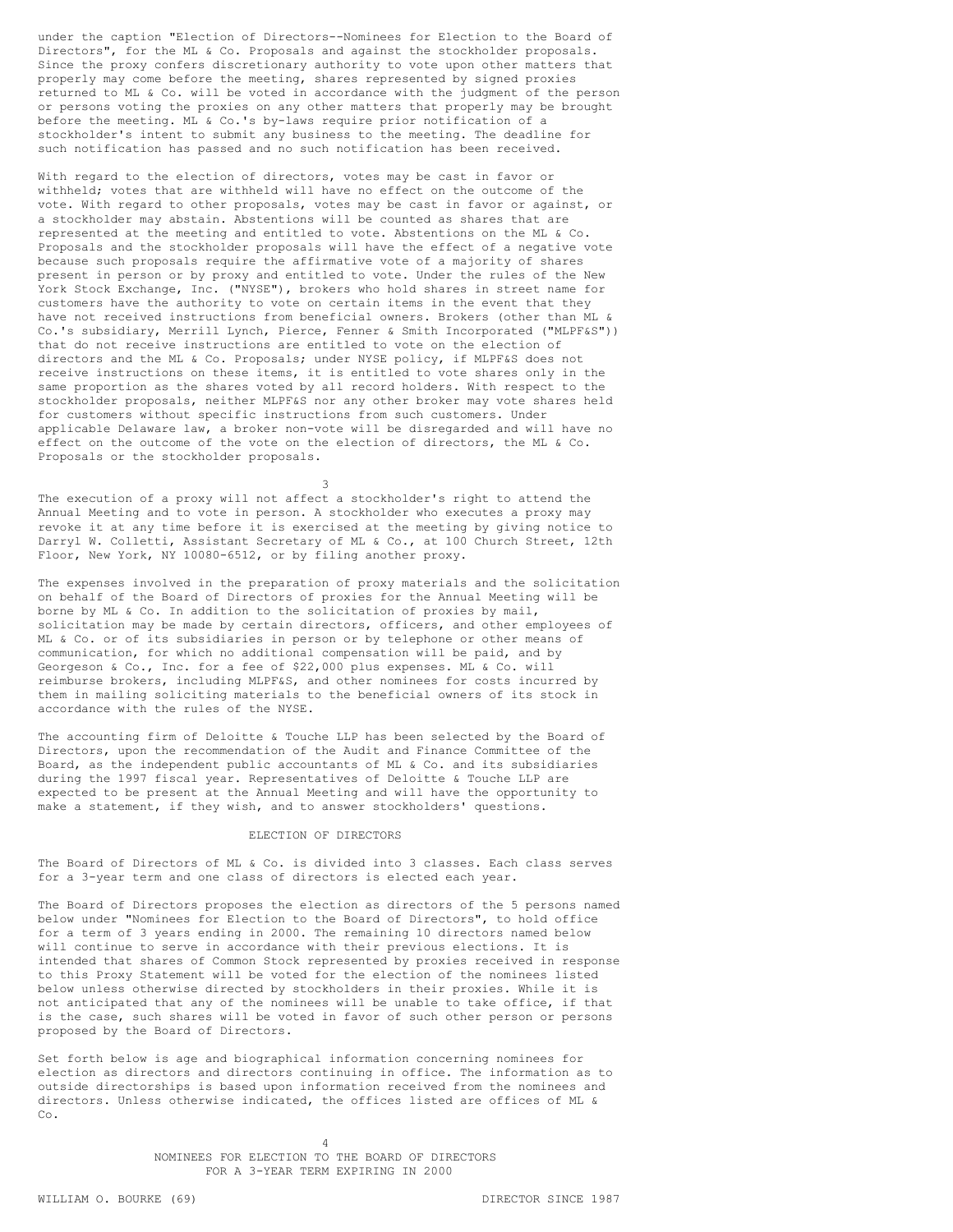Corporate Director; Chairman of the Board of Reynolds Metals Company, a producer of aluminum products, from April 1988 to May 1992; Chief Executive Officer of that company from April 1986 to May 1992; President of that company from January 1983 to April 1988. Mr. Bourke also serves as a director of Reynolds Metals Company, Premark International, Inc., Sonat Inc., and Tupperware Corporation. W.H. CLARK (64) **DIRECTOR SINCE 1995** Corporate Director; Chairman of the Board of Nalco Chemical Company, a producer of specialty chemicals, from 1984 to 1994; Chief Executive Officer of that company from 1982 to 1994; President of that company from 1984 to 1990. Mr. Clark also serves as a director of Bethlehem Steel Corporation, James River Corporation of Virginia, Millennium Chemicals Inc., NICOR Inc., Ultramar Diamond Shamrock Corporation, and USG Corporation. STEPHEN L. HAMMERMAN (58) CONTROLLED BETWEEN SINCE 1985 Vice Chairman of the Board since April 1992; Executive Vice President from June 1985 to April 1992; General Counsel since October 1984; General Counsel of MLPF&S from March 1981 to June 1996. AULANA L. PETERS (55) STATES (55) THE STATE OF STRECTOR SINCE 1994 Partner in the law firm of Gibson, Dunn & Crutcher since 1988 and from 1980 to

1984; Commissioner of the U.S. Securities and Exchange Commission from 1984 to 1988. Mrs. Peters also serves as a director of Callaway Golf Company, Minnesota Mining and Manufacturing Company (3M), Mobil Corporation, and Northrop Grumman Corporation.

JOHN J. PHELAN, JR. (65) CHARLEY SINCE 1991

Corporate Director; Senior Adviser to the Boston Consulting Group since October 1992; Member of

the Council on Foreign Relations since 1988; President of the International Federation of Stock Exchanges from January 1991 to January 1993; Chairman and Chief Executive Officer of the New York Stock Exchange, Inc. from May 1984 to December 1990. Mr. Phelan also serves as a director of Eastman Kodak Company, Metropolitan Life Insurance Company, and Sonat Inc.

> 5 MEMBERS OF THE BOARD OF DIRECTORS CONTINUING IN OFFICE TERM EXPIRING IN 1998

HERBERT M. ALLISON, JR. (53) DIRECTOR SINCE 1997

Executive Vice President, Corporate and Institutional Client Group since January 1995; Executive Vice President, Investment Banking Group from May 1993 to January 1995; Executive Vice President, Finance and Administration from October 1990 to April 1993; Executive Vice President, Administration from July 1989 to October 1990. Mr. Allison has been elected President and Chief Operating Officer, effective April 15, 1997.

EARLE H. HARBISON, JR. (68) CHARBISON, SINCE 1987

Chairman of the Board of Harbison Corporation, a manufacturer of molded plastic products; Chairman of the Executive Committee of Monsanto Company, a provider of chemical and agricultural products, pharmaceuticals, sweeteners, industrial process controls, and man-made fibers, from January 1993 to August 1993; President and Chief Operating Officer of that company from May 1986 to December 1992. Mr. Harbison also serves as a director of Harbison Corporation, Angelica Corporation, Mutual of America, National Life Insurance Company, and RightCHOICE Managed Care, Inc.

#### WILLIAM R. HOOVER (67) DIRECTOR SINCE 1995

Chairman of the Executive Committee of Computer Sciences Corporation, a provider of information technology consulting, systems integration and outsourcing to industry and government; Chairman of the Board of that company from November 1972 to March 1997; Consultant to that company since March 1995; its President from November 1969 to March 1995; and its Chief Executive Officer from November 1972 to March 1995. Mr. Hoover also serves as a director of Computer Sciences Corporation, Eltron International, Inc., Rofin-Sinar Technologies Inc., and Storage Technology Corporation.

### ROBERT P. LUCIANO (63) CONSECTED A ROBERT P. LUCIANO (63)

Chairman of the Board of Schering-Plough Corporation, a health and personal care products company, since January 1984 and its Chief Executive Officer from February 1982 to January 1996. Mr. Luciano also serves as a director of Schering-Plough Corporation, AlliedSignal Inc., and C.R. Bard, Inc.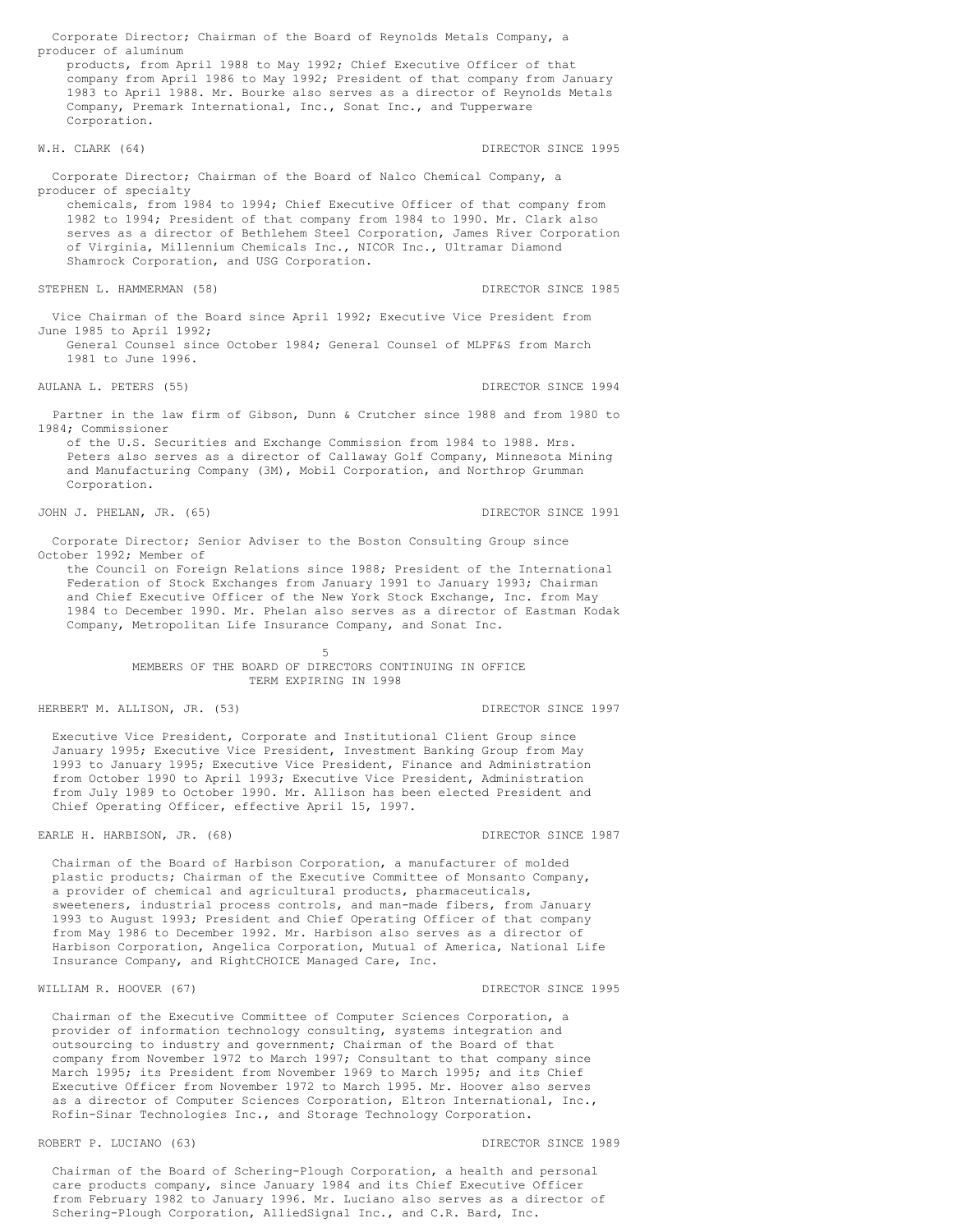Chairman of the Board of Equitas Holdings Limited, the parent company of a group of reinsurance companies, since 1995; Chairman of the Board and Senior Managing Director of Jardine, Matheson & Co. Limited, a Hong Kong-based international trading, industrial and financial services group from 1975 to 1983; Chairman of the Board of Rentokil Group PLC, a United Kingdom-based international support services group, from 1987 to 1994. Mr. Newbigging also currently serves as Chairman of Faupel Trading Group PLC, as Deputy Chairman of Friends' Provident Life Office and Benchmark Group PLC and as a director of United Meridian Corporation and Wah Kwong Shipping Holdings Ltd.

> 6 TERM EXPIRING IN 1999

JILL K. CONWAY (62) DIRECTOR SINCE 1978

Visiting Scholar, Massachusetts Institute of Technology since 1985; President of Smith College from July 1975 to June 1985. Mrs. Conway also serves as a director of The Allen Group Inc., Arthur D. Little, Inc., Colgate-Palmolive Company, and NIKE, Inc.

### GEORGE B. HARVEY (65) CHARGE 1993

Corporate Director; Chairman of the Board of Pitney Bowes Inc., a provider of mailing, office and logistics systems and management and financial services from 1981 to December 1996; President and Chief Executive Officer of that company from 1983 to May 1996. Mr. Harvey also serves as a director of Massachusetts Mutual Life Insurance Company, The McGraw-Hill Companies, Inc., and Pfizer Inc.

#### DAVID H. KOMANSKY (57) DIRECTOR SINCE 1995

Chief Executive Officer since December 1996; President and Chief Operating Officer since January 1995; Executive Vice President, Debt and Equity Markets Group from May 1993 to January 1995; Executive Vice President, Debt Markets Group from June 1992 to April 1993; Executive Vice President, Equity Markets Group from October 1990 to May 1992. Mr. Komansky has been elected Chairman of the Board, effective April 15, 1997.

#### JOHN L. STEFFENS (55) STREET STREET ON A STREET ON A STREET ON A STREET ON A STREET ON A STREET ON A STREET ON A STREET ON A STREET ON A STREET ON A STREET ON A STREET ON A STREET ON A STREET ON A STREET ON A STREET ON A S

Executive Vice President, Private Client Group since October 1990; Executive Vice President and President of the Consumer Markets Sector from July 1985 to October 1990. Mr.Steffens has been elected Vice Chairman of the Board, effective April 15, 1997.

#### WILLIAM L. WEISS (67) STRECTOR SINCE 1993

Corporate Director; Chairman Emeritus of Ameritech Corporation, a provider of communications and information services; its Chairman of the Board from 1983 to April 1994 and its Chief Executive Officer from 1983 to December 1993. Mr. Weiss also serves as a director of Abbott Laboratories, The Quaker Oats Company, and Tenneco Inc.

#### ------------------------

Daniel P. Tully, age 65, has served as a director since 1985 and will continue to serve as Chairman of the Board until his retirement following the 1997 Annual Meeting of Stockholders. Mr. Tully has served as Chairman of the Board from June 1993 to the present; Chief Executive Officer from May 1992 to December 1996; and President and Chief Operating Officer from July 1985 to January 1995.

### 7 BOARD OF DIRECTORS COMMITTEES AND MEETINGS

In addition to an Executive Committee, ML & Co. has standing Audit and Finance, Management Development and Compensation, and Nominating Committees of the Board of Directors.

The Audit and Finance Committee, which consists of Mr. Bourke, who chairs the committee, Messrs. Clark, Harvey, Hoover and Newbigging and Mrs. Peters, held 6 meetings during the 1996 fiscal year. This committee has performed the following functions, among others: monitoring ML & Co.'s system of internal accounting controls and overseeing and evaluating the internal audit function; recommending the appointment and monitoring the performance, independence, and fees of ML & Co.'s independent public accountants and monitoring the professional services they provide; reviewing the scope of the annual audit with the independent public accountants and reviewing their reports to management; reviewing ML & Co.'s annual consolidated financial statements; and overseeing corporate funding policy, securities offerings, financial commitments and related policies, and risk management policies and procedures.

The Management Development and Compensation Committee, which consists of Mrs.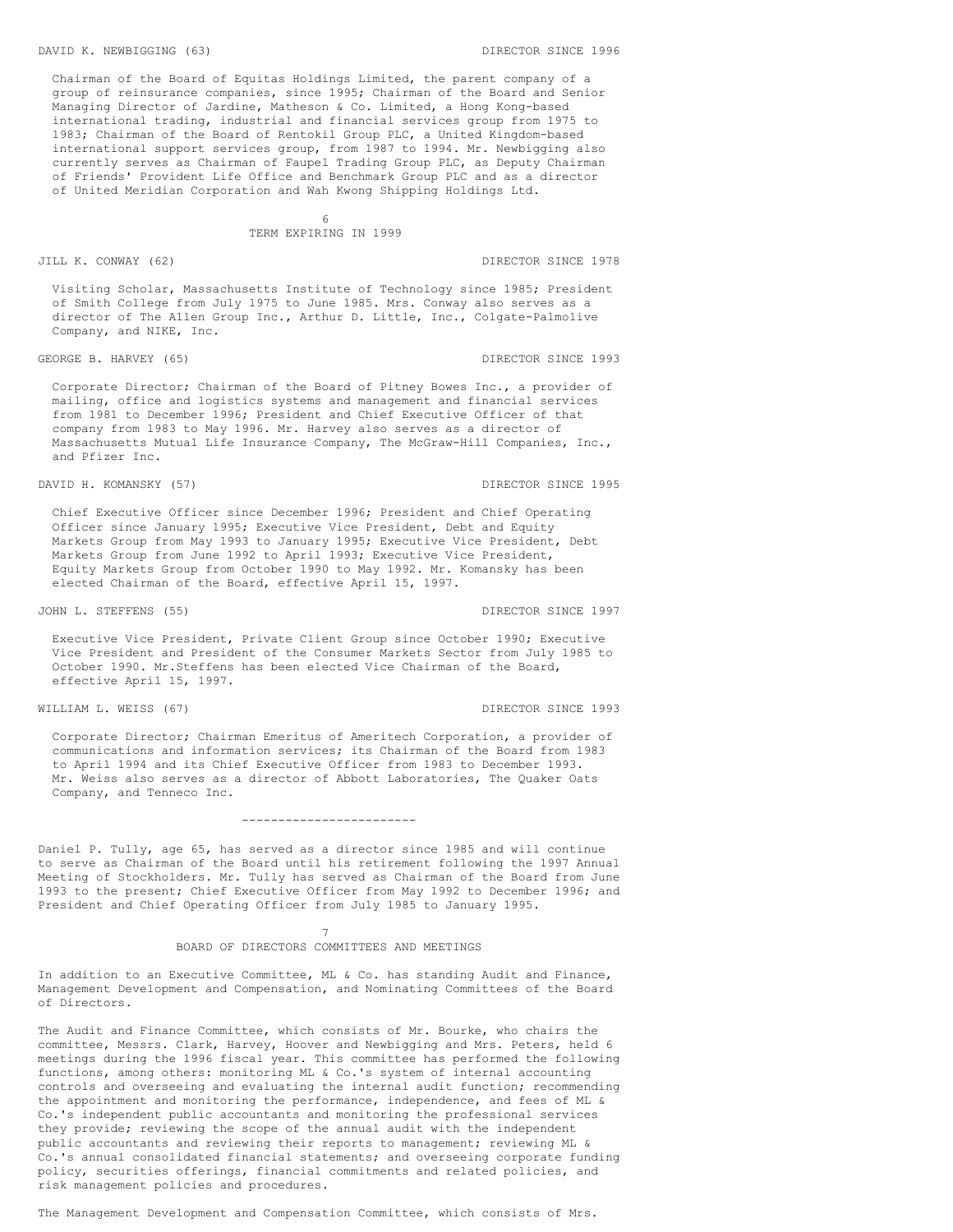Conway, who chairs the committee, and Messrs. Harbison, Luciano, Phelan and Weiss, held 9 meetings during the 1996 fiscal year. This committee has performed the following functions, among others: exercising primary responsibility on behalf of the Board of Directors for reviewing and recommending employee compensation programs, policies, and practices, including salary, cash incentive, long-term incentive compensation, stock purchase, retirement, and health and welfare programs; making grants under the ML & Co. Long-Term Incentive Compensation Plan and other stock-based compensation plans; discharging the responsibilities described below under the caption "Management Development and Compensation Committee Report on Executive Compensation"; and periodically reviewing management development programs and executive succession plans.

The Nominating Committee, which consists of Mr. Harbison, who chairs the committee, Mrs. Conway and Mr. Luciano (all of whom are voting members) and Messrs. Tully and Komansky (who are non-voting members), held 3 meetings and had a number of discussions during the 1996 fiscal year. This committee has performed the following functions: identifying potential candidates to serve on the Board of Directors with a view toward a desirable balance of expertise among Board members and recommending to the Board of Directors membership of committees of the Board and nominees to fill vacancies on the Board. The Nominating Committee will consider nominees recommended by stockholders. Those wishing to submit recommendations for the 1998 Annual Meeting of Stockholders should write to Gregory T. Russo, Secretary, Merrill Lynch & Co., Inc., 12th Floor, 100 Church Street, New York, NY 10080-6512.

During the 1996 fiscal year, the Board of Directors met 9 times. During 1996, each director attended at least 75% of the meetings of the Board of Directors and the committees on which they served except for Mr. Newbigging, who was elected to the Board in October 1996. Although preexisting travel commitments prevented Mr. Newbigging's attendance at a special meeting called in November 1996, Mr. Newbigging attended all regularly scheduled Board and committee meetings during the period that he served as a director.

> 8 BENEFICIAL OWNERSHIP OF DIRECTORS AND EXECUTIVE OFFICERS

The following table contains certain information regarding beneficial ownership of Common Stock and Common Stock-linked units by each director, nominee, and named executive officer and by all current directors and executive officers as a group. All information is provided as of February 25, 1997.

 $<$ TABLE> <CAPTION>

|                                                             |               | COMMON STOCK(1)                      | COMMON STOCK<br>UNITS(2) |
|-------------------------------------------------------------|---------------|--------------------------------------|--------------------------|
| $\langle S \rangle$                                         | < <sub></sub> | < <sub></sub>                        |                          |
|                                                             |               | 865, 516(3)                          | 20,232                   |
|                                                             |               | 5,000(4)                             | 335                      |
|                                                             |               | 1,927                                | 837                      |
|                                                             |               | 3,354                                | 837                      |
|                                                             |               | 566, 932(3)(5)                       | 14,443                   |
|                                                             |               | 3,320(4)                             | 501                      |
|                                                             |               | 3,498                                | 837                      |
|                                                             |               | 2,645                                | 837                      |
|                                                             |               | 905, 396(3)                          | 15,843                   |
|                                                             |               | 868, 149(3)(4)(5)                    | 24,298                   |
|                                                             |               | 3,920                                | 837                      |
|                                                             |               | 1,230(6)                             | 780                      |
|                                                             |               | 1,489                                | 2,704                    |
|                                                             |               | 3,920                                | 837                      |
|                                                             |               | 1,003,229(3)                         | 20,232                   |
|                                                             |               | 2,181,897(3)(5)                      | 34,082                   |
|                                                             |               | 2,786                                | 669                      |
| All directors and executive officers of ML & Co. as a group |               | 7, 733, 381 (3) (4) (5) (6) 193, 809 |                          |
| $<$ /TABLE>                                                 |               |                                      |                          |

- ------------------------

- (1) All nominees, directors, and executive officers have sole investment power and sole voting power over all shares of Common Stock listed, except as indicated in notes 3, 4, 5, and 6 below. Except for Mr. Tully, whose beneficial ownership represented 1.3% of the outstanding Common Stock, no individual director, nominee or executive officer beneficially owned in excess of 1% of the outstanding Common Stock. The group consisting of all directors and executive officers of ML & Co. beneficially owned approximately 4.5% of the outstanding Common Stock. Percentages are based on the Common Stock outstanding as of February 25, 1997.
- (2) Consists of units linked to the value of the Common Stock but payable in cash at the end of a restricted or deferral period, including Restricted Units issued under the ML & Co. Long-Term Incentive Compensation Plan, Deferred Units issued under the ML & Co. Deferred Unit and Stock Unit Plan for Non-Employee Directors and Stock Units issued under the ML & Co. Fee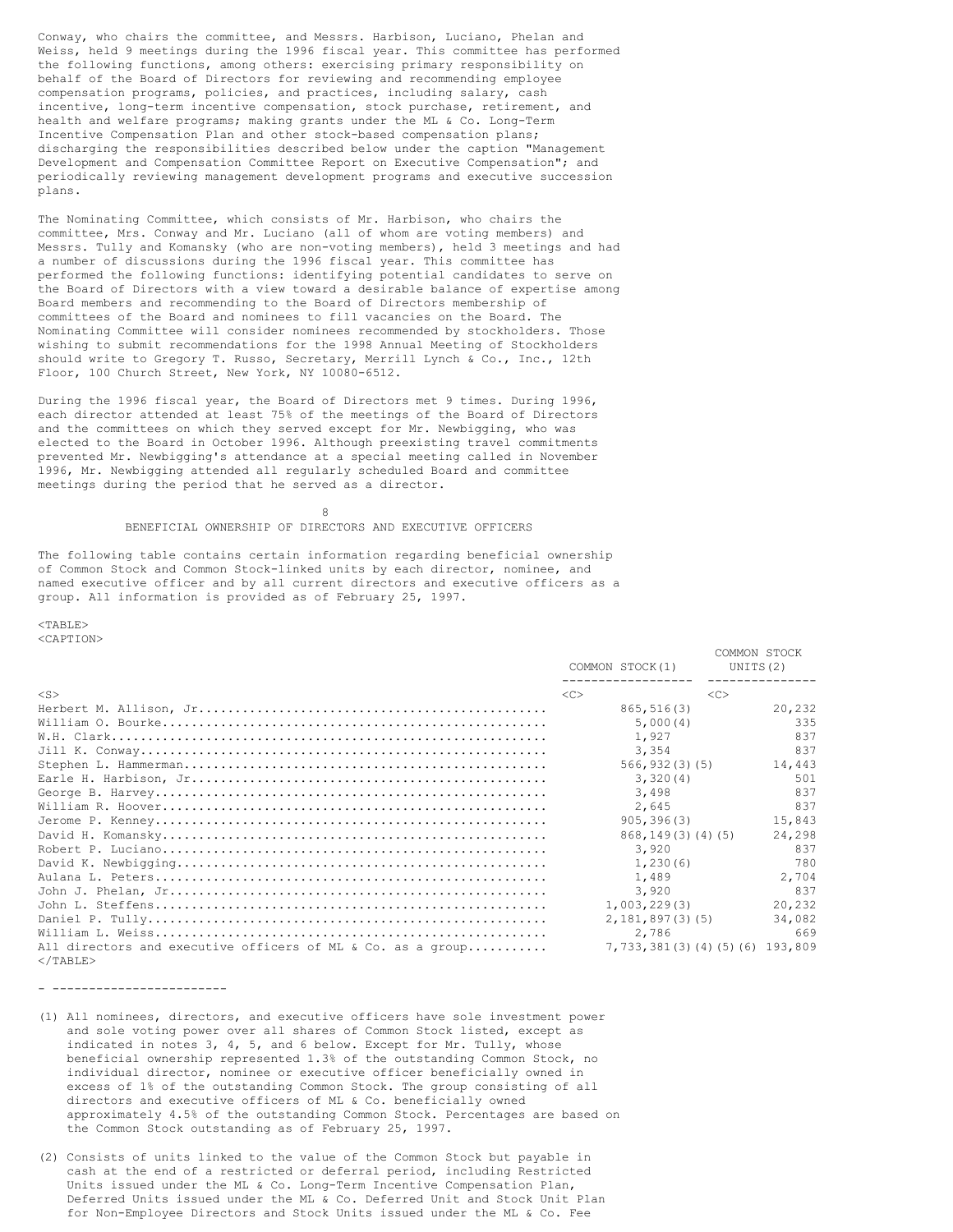$\alpha$ 

- (3) Beneficial ownership shown for the following individuals, and for the group consisting of all directors and executive officers of ML & Co., includes the indicated number of shares of Common Stock that may be purchased upon the exercise (presently or within 60 days) of stock options granted under the ML & Co. Long-Term Incentive Compensation Plan: Mr. Allison (664,509); Mr. Hammerman (367,073); Mr. Kenney (626,475); Mr. Komansky (634,481); Mr. Steffens (511,069); Mr. Tully (1,571,915); and all directors and executive officers of ML & Co. as a group (5,189,715).
- (4) Beneficial ownership shown for Messrs. Bourke, Harbison, and Komansky, and for the group consisting of all directors and executive officers of ML & Co., excludes shares held by their wives (200 shares in the case of Mr. Bourke, 2,000 shares in the case of Mr. Harbison, and 1,400 shares in the case of Mr. Komansky), as to which they may be deemed to have shared investment and voting power. Each of them has expressly disclaimed beneficial ownership of the shares held by his wife. Beneficial ownership for the group consisting of all directors and executive officers of ML & Co. also excludes 2,364 shares held by the wife of an executive officer not named in the Summary Compensation Table, as to which such executive officer may be deemed to have shared investment and voting power but as to which he has expressly disclaimed beneficial ownership.
- (5) Beneficial ownership shown for Mr. Hammerman, and for the group consisting of all directors and executive officers of ML & Co., includes 18,000 shares of Common Stock held in trusts as to which Mr. Hammerman has shared voting and investment power. Beneficial ownership shown for Mr. Komansky, and for the group consisting of all directors and executive officers of ML & Co., includes 576 shares of Common Stock held by a charitable foundation of which Mr. Komansky and two other executive officers not named in the Summary Compensation Table act as trustees and as to which they have shared voting and investment power. Beneficial ownership shown for Mr. Tully, and for the group consisting of all directors and executive officers of ML & Co., includes 16,000 shares of Common Stock held in a trust as to which Mr. Tully has shared voting and investment power. Beneficial ownership shown for the group consisting of all directors and executive officers of ML & Co. includes 1,200 shares of Common Stock held in custodial accounts as to which an executive officer not named in the Summary Compensation Table has sole voting and investment power and 1,416 shares of Common Stock held in trusts as to which such executive officer has shared voting and investment power.
- (6) Beneficial ownership shown for Mr. Newbigging, and for the group consisting of all directors and executive officers of ML & Co., includes 730 shares of Common Stock deliverable at the end of the deferral period applicable to ML & Co. Deferred Stock Units issued under the ML & Co. Deferred Unit and Stock Unit Plan for Non-Employee Directors. These shares are not included for the purpose of calculating the percentages set forth in note 1 above, as they cannot be acquired within 60 days.

### 10 ML & CO. PROPOSALS

1. PROPOSAL TO LIMIT THE NUMBER OF STOCK OPTIONS THAT MAY BE GRANTED TO EXECUTIVE OFFICERS UNDER THE ML & CO. LONG-TERM INCENTIVE COMPENSATION PLAN.

The Board of Directors recommends approval by stockholders of an amendment to the ML & Co. Long-Term Incentive Compensation Plan (the "Plan") that will limit the number of stock options that may be granted to an executive officer of ML & Co. in any one fiscal year (the "Option Limit"). The Option Limit is required to allow stock options qualifying as performance-based under Section 162(m) of the Internal Revenue Code and the related regulations to be granted to executive officers under the Plan after April 1997. Section 162(m) limits the deductibility of compensation in excess of \$1 million, unless such compensation is performance-based within the meaning of Section 162(m) and the related regulations. The proposed amendment to the Plan states:

"The maximum aggregate number of shares of Common Stock underlying stock options to be granted in any one fiscal year to any individual executive officer, as such term is defined in the regulations promulgated under Section 162(m) of the Internal Revenue Code, shall be 1,000,000 (one million), which number shall be adjusted automatically to give effect to mergers, consolidations, reorganizations, stock dividends, stock splits or combinations, reclassifications, recapitalizations, or distributions to holders of Common Stock (other than cash dividends) including, without limitation, a merger or other reorganization event in which the Common Stock ceases to exist."

Since December 1993, ML & Co. has granted stock options under the Plan pursuant to transition regulations under Section 162(m) that expire on the date of ML & Co.'s 1997 Annual Meeting. After that date, ML & Co. will no longer be able to rely on these transition regulations and, in order to continue to comply with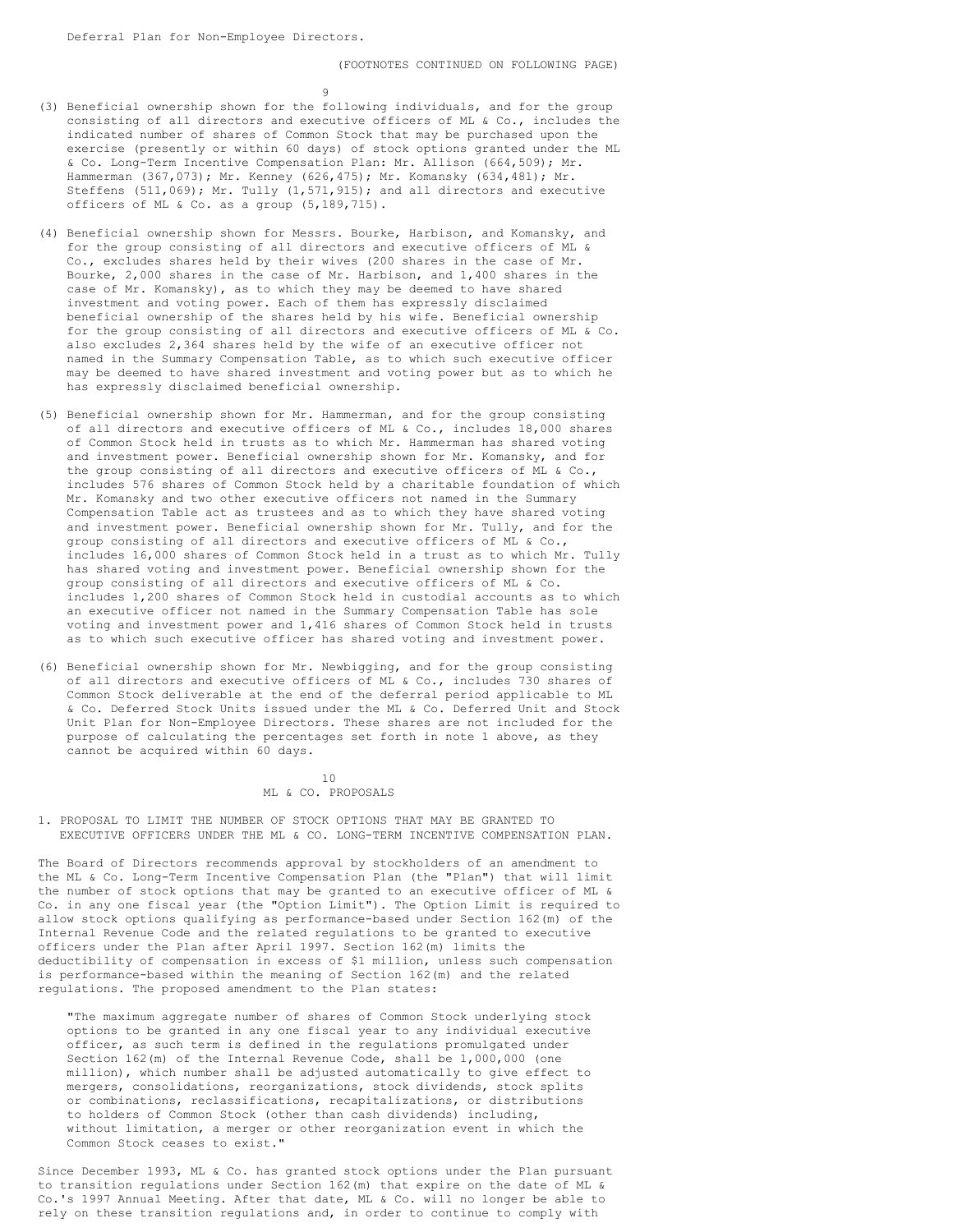Section 162(m) requirements, must have a shareholder-approved limit on the number of options issuable under the Plan. Consistent with ML & Co.'s practice of preserving the full deductibility of executive compensation by determining compensation awards for executive officers in accordance with performance-based criteria, the Board of Directors recommends stockholder approval of the Option Limit. If approved, the Option Limit will be effective for option grants under the Plan after the date of ML & Co.'s 1997 Annual Meeting.

As of December 27, 1996, 10,945,605 shares of Common Stock remained available for issuance under the Plan (net of shares subject to issuance upon the exercise of outstanding stock options). Stock options exercisable for shares of ML & Co. Common Stock are granted by the Management Development and Compensation Committee of the Board of Directors as part of the incentive compensation paid to members of executive management. For a description of the grants and the criteria used in connection with such grants, see "Management Development and Compensation Committee Report on Executive Compensation". Grants of stock options made to certain executive officers of ML & Co. for performance in 1996 are described under the heading "Compensation Tables and Other Information--Option Grants in Last Fiscal Year". The Plan provides that any non-qualified stock option issued thereunder shall have an exercise price of not less than 50% of the fair market value of the underlying shares of Common Stock on the date of grant. The exercise price of all stock options issued under the Plan has been the grant date fair market value. Consequently, stock options directly align the financial interests of

11

executives with those of stockholders by providing value to executives only if, and to the extent that, the price of Common Stock appreciates in the future. On February 25, 1997, the closing price of the Common Stock on the Consolidated Transaction Reporting System was \$97.875. Non-employee directors are not eligible to receive grants under the Plan.

The Board believes that it is in the best interests of ML & Co. that compensation paid to its executive officers under the Plan include Section 162(m)-qualified stock options. Accordingly, the Board recommends that the Option Limit be adopted.

THE BOARD OF DIRECTORS RECOMMENDS A VOTE FOR the adoption of this proposal.

2. PROPOSAL TO AMEND A DEFINITION IN THE PERFORMANCE GOAL FORMULA APPLICABLE TO ANNUAL CASH BONUSES AND GRANTS OF RESTRICTED SHARES AND UNITS TO EXECUTIVE MANAGEMENT.

The Board of Directors recommends approval by stockholders of a change to the definition of Net Income used in the performance goal formula (the "Formula") that governs cash and stock bonuses awarded to the Chairman of the Board (the "Chairman") and/or Chief Executive Officer ("CEO") and the four next highest paid executive officers (collectively, the "covered officers"). The Formula was adopted by the Management Development and Compensation Committee ("MDCC") and was approved by the stockholders at ML & Co.'s 1994 Annual Meeting of Stockholders. The Formula is intended to allow compensation to the covered officers to qualify as "performance based" and therefore to continue to be deductible to ML & Co. under Section 162(m) of the Internal Revenue Code and the related regulations.

The proposed amendment to the definition of Net Income would exclude from the calculation of Net Income certain expenses or losses that would, under generally accepted accounting principles, be considered UNUSUAL IN NATURE OR INFREQUENT IN OCCURRENCE. These expenses or losses would be excluded from the definition only to the extent that they appear on the face of ML & Co.'s Consolidated Financial Statements. This change is intended to provide the MDCC with the discretion to determine whether a narrowly defined category of unusual expenses or losses should or should not reduce the compensation paid to the covered officers. The MDCC currently has the discretion to exclude unusual income items, but not expense items, in determining executive compensation. Prior to enactment of Section 162(m), the MDCC would typically review both unusual income and expense items in determining compensation. The amendment is intended to restore the MDCC's historical ability to consider all relevant financial factors in determining compensation and administering the pay-for-performance philosophy of ML & Co.'s compensation formula.

As amended, the definition of Net Income contained in the Formula would read as follows:

"NET INCOME means, with respect to any Performance Year, Net Earnings Applicable to Common Stockholders for ML & Co. as it appears in ML & Co.'s Statement of Consolidated Earnings contained in ML & Co.'s Consolidated Financial Statements for such Performance Year adjusted to eliminate: (i) the cumulative effect of changes in accounting policy (which include changes in generally accepted accounting principles) adopted by ML & Co. for the relevant Performance Year; (ii) expenses classified as "Provisions For Restructuring"; (iii) gains and/or losses classified as "Discontinued Operations"; (iv) gains or losses classified as "Extraordinary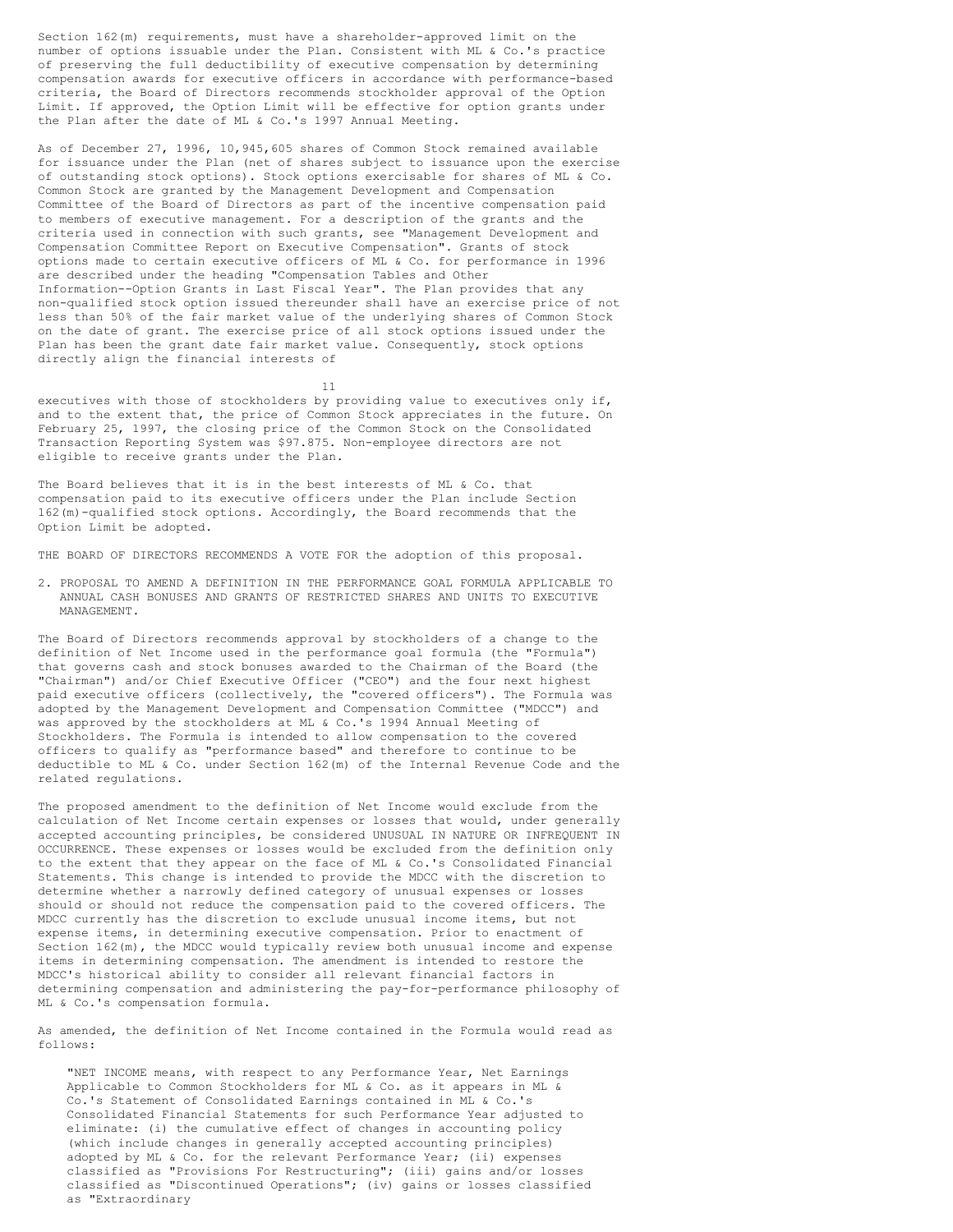Items", which may include: (A) profits or losses on the disposal of assets or segments of the previously separate companies of a business combination within two years of the date of such combination; (B) gains on restructuring payables; (C) gains or losses on the extinguishment of debt; (D) gains or losses from the expropriation of property; (E) gains or losses that are the direct result of a major casualty; and (F) losses resulting from a newly enacted law or regulation; and (v) other expenses or losses which are unusual in nature or infrequent in occurrence.

In each instance, the above-referenced adjustment to Net Income must be in accordance with generally accepted accounting principles and appear on the face of ML & Co.'s Statement of Consolidated Earnings contained in ML & Co.'s Consolidated Financial Statements for such Performance Year, and said adjustment will be calculated net of related applicable income tax effect."

As described under the caption "Management Development and Compensation Committee Report on Executive Compensation", the Formula is used by the MDCC to determine the MAXIMUM cash bonus and the MAXIMUM dollar value of stock bonus awards payable to the covered officers. These amounts are computed for the Chairman and/or CEO by increasing or decreasing maximum bonus amounts for the prior year by ML & Co.'s year-over-year Average Percentage Change in Performance (the sum of the percentage change in Net Income and the percentage change in Return on Equity ("ROE") from one fiscal year to the next, divided by two). The maximum cash and stock bonus awards for the other covered officers are calculated as a percentage of the Chairman and/or CEO's maximum amounts (80% for the Chief Operating Officer and 70% for the Vice Chairmen and Executive Vice Presidents).

ML & Co. believes that its performance goal formula is one of the most strictly articulated formulas adopted in response to Section 162(m). Under the Formula, executive compensation is increased only to the extent that ML & Co.'s performance increases over a prior year. Similarly, compensation is decreased if performance declines. Under the Formula, the Committee may REDUCE but not increase the maximum award values. Moreover, the Formula provides that no cash or stock bonus amounts will be paid unless ML & Co. achieves a positive Net Income and a positive ROE for the relevant performance year.

The Board believes the change to the definition of Net Income in the Formula better reflects ML & Co.'s overall pay-for-performance compensation philosophy. Under Section 162(m), stockholder approval of this change is required so that compensation determined in accordance with the Formula can continue to qualify as "performance-based", thus preserving ML & Co.'s federal tax deduction for such compensation.

THE BOARD OF DIRECTORS RECOMMENDS A VOTE FOR the adoption of this proposal.

### 13 FIRST STOCKHOLDER PROPOSAL

Mrs. Evelyn Y. Davis, Watergate Office Building, 2600 Virginia Ave., N.W., Suite 215, Washington, D.C. 20037, holding 200 shares of Common Stock, has given notice of her intention to propose the following resolution at the Annual Meeting:

"RESOLVED: That the stockholders of Merrill Lynch, assembled in Annual Meeting in person and by proxy, hereby request the Board of Directors to take the necessary steps to provide for cumulative voting in the election of directors, which means each stockholder shall be entitled to as many votes as shall equal the number of shares he or she owns multiplied by the number of directors to be elected, and he or she may cast all of such votes for a single candidate, or any two or more of them as he or she may see fit."

The following statement has been submitted by Mrs. Davis in support of the resolution:

"REASONS: Many states have mandatory cumulative voting, so do National Banks."

"In addition, many corporations have adopted cumulative voting."

"Last year the owners of 31,623,319 shares, representing approximately 22.5% of shares voting, voted FOR this proposal."

"If you AGREE, please mark your proxy FOR this resolution."

The Board of Directors recommends a vote AGAINST the adoption of this proposal.

This same proposal has been previously submitted eleven times by its proponent to ML & Co.'s Annual Meetings of Stockholders. The issue has been consistently opposed by the Board of Directors and defeated by stockholders every time by a substantial majority of the votes cast.

The reasons the Board of Directors opposes this resolution are essentially the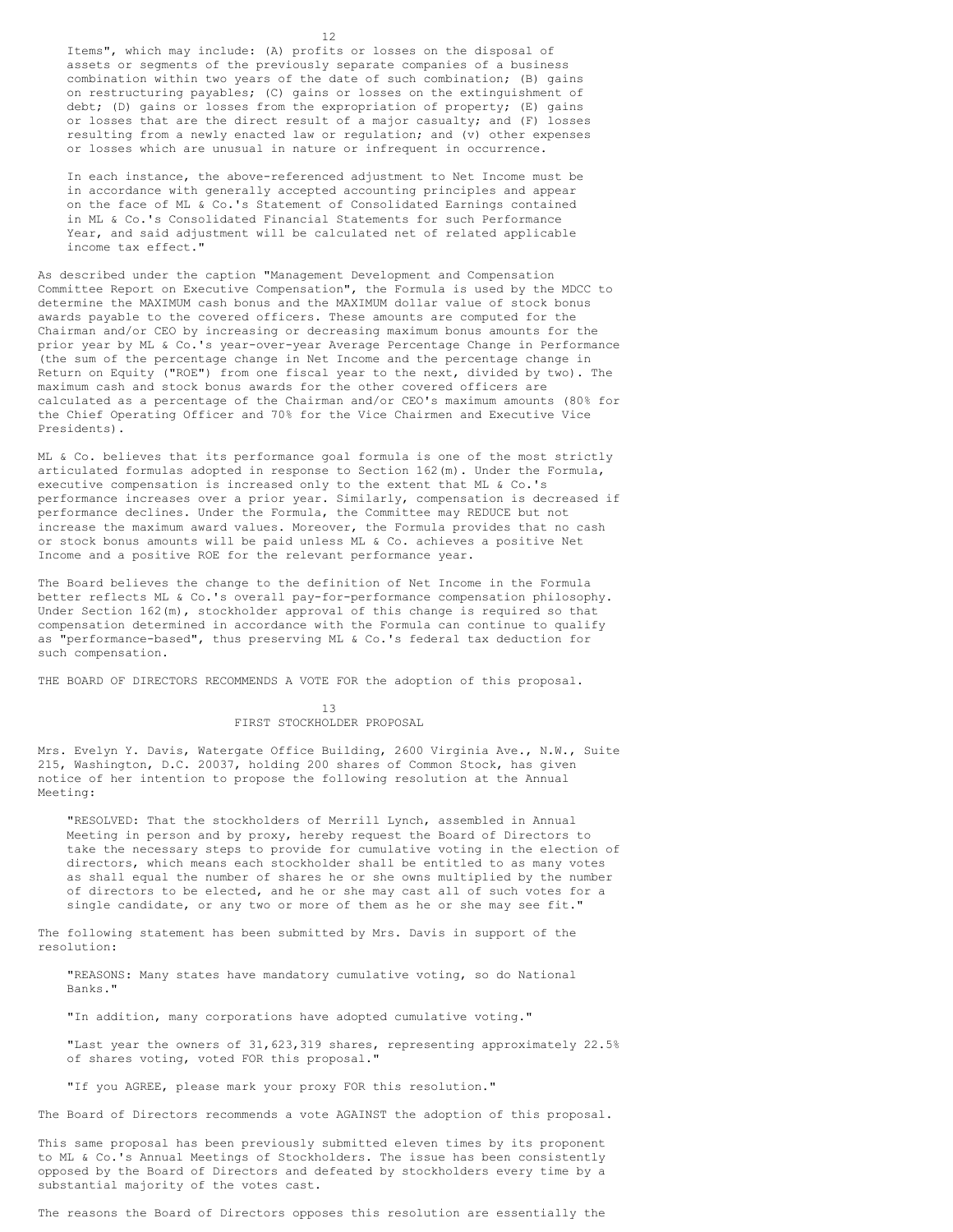same as those stated in the proxy statements for the eleven prior Annual Meetings at which the proposal was submitted. Under the General Corporation Law of Delaware (the "Corporation Law"), the state in which ML & Co. is incorporated, cumulative voting is permissible only if provided for in a corporation's certificate of incorporation. The general rule under the Corporation Law, which is followed by many large corporations, is that each director must be elected by a plurality of the votes of the shares present in person or represented by proxy.

The Board of Directors would recommend a change in the method of stockholder voting only if another method would better serve the interests of the stockholders as a whole. To the contrary, cumulative voting would give stockholders who seek to support a special interest group the potential to elect one or more directors representing the interests of that group. Any directors so elected may view themselves as representatives of the group that elected them and feel obligated to represent that group's interests, regardless of whether the furtherance of those interests would benefit all stockholders generally. This would tend to promote adherence to narrow interests rather than those of stockholders at large, whereas the election of directors by plurality vote is designed to produce a board of directors that views its accountability as being to stockholders generally. Cumulative voting would also create a risk of promoting factionalism among members of the Board of Directors and may, therefore, undermine their ability to

14

work together effectively. Accordingly, the Board of Directors regards the proposed change as not only serving no useful purpose but as being contrary to the best interests of all ML & Co. stockholders.

For the reasons stated above, THE BOARD OF DIRECTORS RECOMMENDS A VOTE AGAINST the adoption of this proposal.

### SECOND STOCKHOLDER PROPOSAL

Mr. John A. Gearhart and Mrs. Gretchen B. Gearhart, 1010 Park Avenue, Fayetteville, AR 72701, holding 390 shares of Common Stock, have given notice of their intention to propose for adoption at the Annual Meeting the following proposal:

"PROPOSAL: It is recommended that the Board of Directors of Merrill Lynch provide share owners with the relationship of claims arising from derivatives to underlying assets when trading for its own account, so that share owners can evaluate the degree of risk involved."

The following statement has been submitted by Mr. and Mrs. Gearhart in support of the proposal:

"REASON: A derivative is a contract which, for a fee, transfers a business or monetary risk, or group of risks, to somebody else when time is of the essence. The compounding nature of multiple, complex contracts makes possible "risk free" business operation transactions subject to massive gains or losses. The basic time frame is the future, hence the vagaries involved redirect current and future influences and create a complexity that denies efficient or effective ascertainment of true risk/ reward relationship. There are periodic financial eruptions among substantial derivative "players," which can be harmful to other serious investors."

"How are Merrill Lynch share owners protected from the numerous losses reported by corporations, banks, brokers, and other institutional investors?"

"The Federal Reserve Board of Kansas City, in its Economic Review for the Third Quarter of 1993 makes these observations:

Many derivatives promise to deliver the underlying asset in the future. However, most derivatives are settled by taking offsetting positions in the derivative security rather than by taking or making delivery of the underlying asset. As a consequence, there is no effective limit on the quantity of claims to the underlying asset that can be traded. Indeed, outstanding futures contracts often promise to deliver many multiples of the existing quantity of the underlying asset."

"Merrill Lynch should also query its derivative customers to get indications of risk as the Comptroller of Currency is requesting of banks. It is in the share owners' interest to know the overall capital adequacy of Merrill Lynch and its customers' assets in relation to derivatives."

"Stock index futures, a derivative, make a mockery of investment research (common stock research and SIF betting may oppose one another) and contribute little or nothing to capital formation. Merrill Lynch should examine SIF's termination irrespective of what domestic and foreign markets permit."

The Board of Directors recommends a vote AGAINST the adoption of this proposal.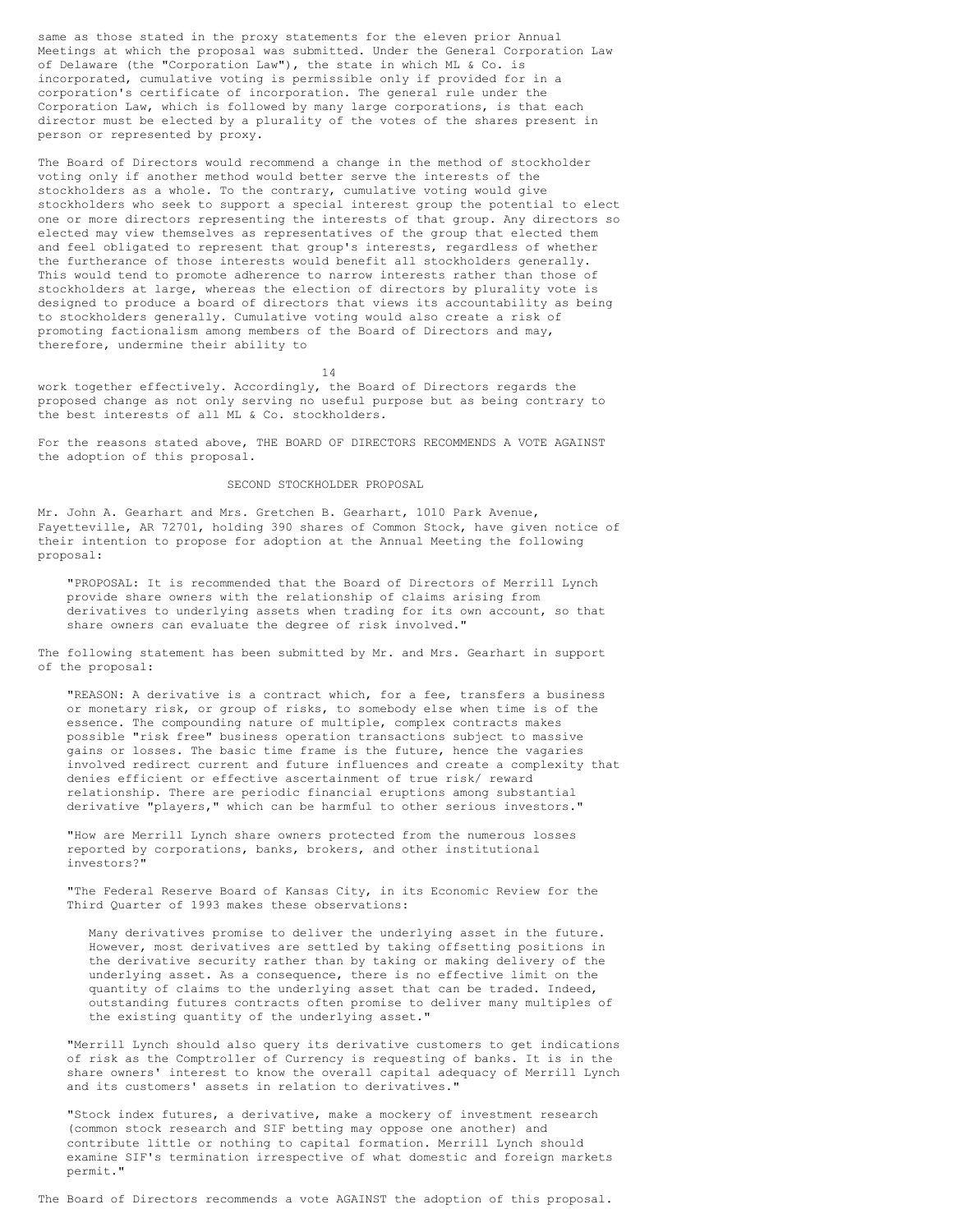Mr. and Mrs. Gearhart submitted the same proposal to ML & Co.'s 1995 Annual Meeting of Stockholders. In that year, the Board of Directors opposed this proposal and it was defeated by stockholders by more than 90% of the votes cast.

The Board of Directors opposes Mr. and Mrs. Gearhart's proposal because it is so vague and indefinite that any action taken to implement it, if adopted, would likely be different from the action subjectively envisioned by the proponents or by any stockholders who voted in its favor. In ML & Co.'s view, the action that appears to be called for by this proposal has already been substantially implemented. ML & Co.'s 1996 Annual Report to stockholders provides a description of derivative financial instruments that ML & Co. owns and trades and how such instruments relate to underlying assets and liabilities.

The market for derivative financial products has grown substantially over the last decade. Derivative financial products offer businesses and other clients a cost-effective and practical means to implement desirable hedging or investment strategies that would be difficult or impossible to achieve using traditional investment vehicles.

ML & Co. is a voluntary participant in SEC Chairman Levitt's Derivatives Policy Group initiatives and has a long-standing commitment to protecting the integrity and liquidity of the financial markets and maintaining investor confidence. ML & Co. will continue to work with Congress and regulators to achieve these goals.

For the reasons stated above, THE BOARD OF DIRECTORS RECOMMENDS A VOTE AGAINST the adoption of this proposal.

> 16 MANAGEMENT DEVELOPMENT AND COMPENSATION COMMITTEE REPORT ON EXECUTIVE COMPENSATION

### EXECUTIVE COMPENSATION OVERVIEW

As ML & Co. continues to strengthen its position as a global leader in financial services, and as one of the world's standard-setting companies by every measure of performance, it must further develop its tradition of leadership to meet the challenges of business expansion and intensifying global competition. ML & Co.'s success in maintaining and enhancing its tradition of leadership rests upon its ability to recruit, retain and motivate high-caliber executives. To that end, ML & Co. has developed an executive compensation program designed to provide strong incentives to individuals to achieve superior performance, while ensuring that all aspects of compensation reflect business unit and company results. By varying both the annual cash incentive award (cash bonus) and the stock-based incentive award (stock bonus) directly with changes in ML & Co.'s financial results and the performance of the individual executives, the incentive compensation program's focus is made explicit and strongly aligns the interests of ML & Co.'s executives with those of its stockholders.

POLICIES AND PROCESS

GENERAL

On behalf of the Board of Directors, the Management Development & Compensation Committee (the "MDCC") is responsible for overseeing all executive officer compensation programs and plans, including the determination of base salaries, cash bonuses and stock-based compensation. The MDCC consists of five directors who have never been employees of ML  $\&$  Co. and who are not eligible to participate in any of the MDCC-administered compensation programs or plans.

Each year, the MDCC conducts a broad review of ML & Co.'s executive compensation programs to ensure that such programs are aligned with ML & Co.'s long-term strategic and financial goals, annual financial plans and other short-term objectives. As part of this review, the MDCC assesses the impact of changes in laws and regulations on the compensation programs for ML & Co.'s executive officers. The MDCC has access to advice and counsel from independent third parties. The MDCC also reviews executive management compensation with the other non-employee members of the Board of Directors. The Board of Directors has the specific responsibility for approving the compensation of executive management.

Cash and stock bonus opportunities for executives are determined by a formula that generates a maximum award value that increases or decreases based on changes in ML & Co.'s Net Income and Return on Equity ("ROE"). The actual awards granted to an executive by the MDCC may be reduced below, but may not be increased above, their respective formula maximum amounts. Individual performance factors taken into consideration in determining the award for a particular executive include: the executive's contribution to financial results, productivity, expense and risk control, product innovation, quality of client service, management development, succession planning, workforce diversity and strategic planning. The MDCC also considers the extent to which individuals take a leadership role in

17

exemplifying and fostering ML & Co.'s principles of Client Focus, Respect for the Individual, Teamwork, Responsible Citizenship and Integrity.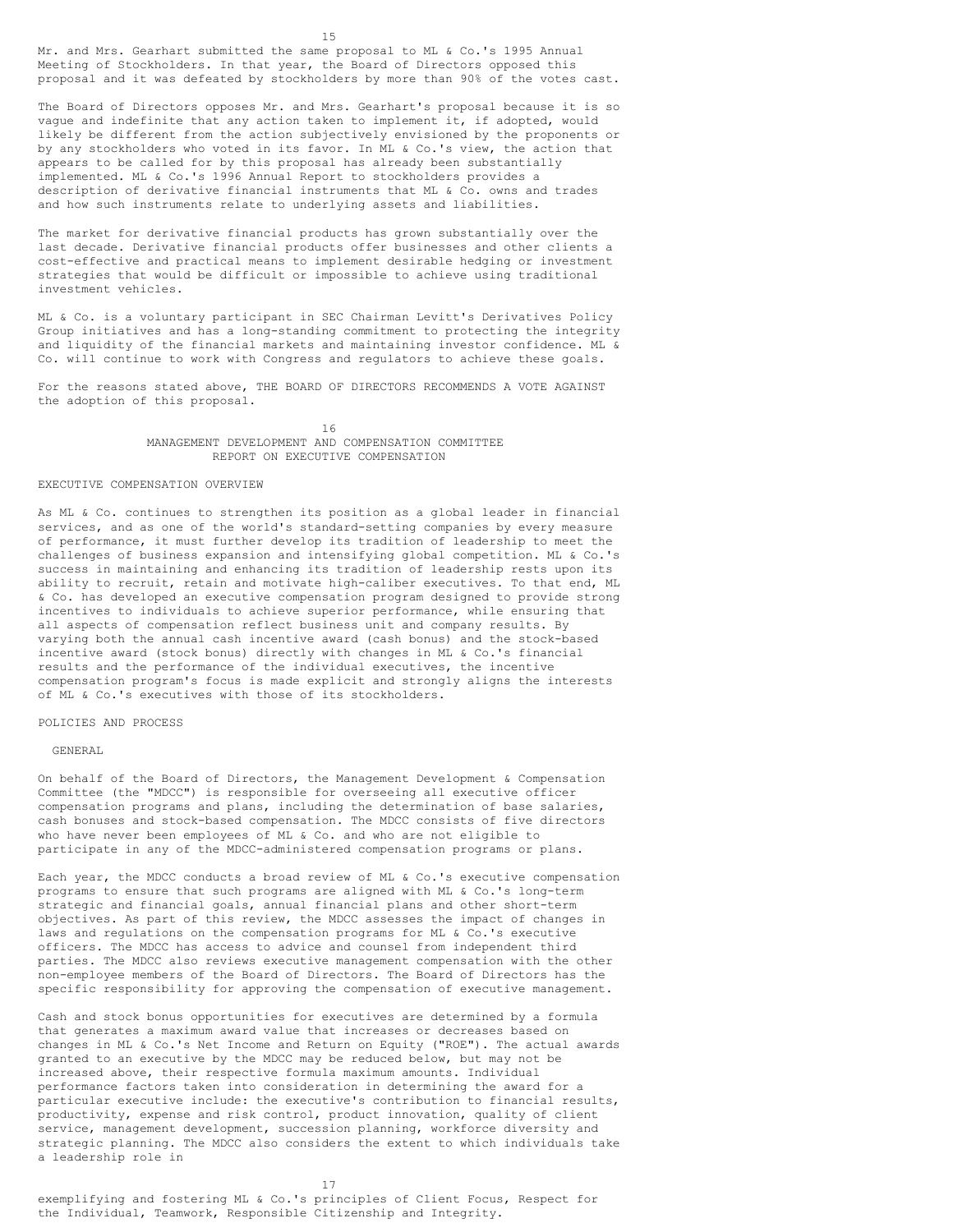The three elements of total compensation for ML & Co. executives are base salary, cash bonus and stock bonus. The MDCC has balanced these components of executive pay to provide ML & Co.'s top executives with a powerful motivation to maximize the long-term shareholder value of the company.

### BASE SALARIES

The MDCC typically reviews executive officer base salaries every three to four years based on factors determined at that time. Executive officer salaries were reviewed by the MDCC for 1996. Salary increases were recommended by the MDCC to the Board and approved by the Board effective January 1, 1996. Base salary adjustments were made for those executives who experienced significant changes in responsibilities over the prior three to four years. These adjustments to base salaries were made within the context of the total compensation opportunity offered to executive officers. Base salaries continue to be managed so that the principal compensation opportunity is derived from the cash bonus and stock bonus awards. For 1996, the base salaries of executive officers named in the Summary Compensation Table ranged from 9% to 11% of their total annual cash compensation levels (base salary plus cash bonus). This relationship of salaries to total annual cash compensation is intended to maximize the motivational value of the variable portion of performance-based compensation.

### INCENTIVE COMPENSATION

ML & Co.'s incentive awards to executive officers are based on a performance goal formula that increases or decreases the prior year's formula award by the Average Percentage Change from the prior year in ML & Co.'s Net Income and ROE (as such terms are defined in the performance goals adopted by the MDCC and approved by stockholders). The performance goal formula provides an incentive for executives to work towards both a high return on stockholders' equity and growth in profits. Use of the formula also allows ML & Co. to comply with IRS regulations regarding the tax deductibility of executive compensation in excess of \$1 million. Net Income and ROE are among the same performance measures that are used by the MDCC in determining the funding for annual bonuses for other bonus-eligible employees.

The MDCC retains the discretion to determine actual awards less than the formula amount for each executive based on an assessment of the performance factors listed above under "Policies and Process-General." These factors are considered collectively by the MDCC and are not weighted in any particular order of importance. Because this process determines compensation levels based on ML & Co.'s financial performance and the individual executive officer's performance, compensation is not targeted to specific competitive levels.

CASH BONUS. ML & Co.'s cash bonus program provides a direct incentive for executive officers to improve the financial performance of ML & Co. For the 1996 performance year, the MDCC determined

18

cash bonuses for each executive officer using the performance goal formula. The CEO's formula cash bonus for 1996 was determined by adjusting the 1995 formula cash bonus by the 40% average increase in ML & Co.'s Net Income and ROE from 1995 to 1996. Under the stockholder approved plan, the formula cash bonus maximums for executive officers (other than the CEO) are established as a percentage of the CEO's formula cash bonus. This percentage (80% for the Chief Operating Officer and 70% for other executive officers) reflects the relative responsibility and accountability of these individuals in relation to that of the CEO. The Chief Operating Officer received 80% and the executive officers named in the Summary Compensation Table received between 48% and 65% of the CEO formula amount for the 1996 performance year.

STOCK BONUS. Stock-based incentive awards are a fundamental component of the total compensation awarded each year to members of executive management. The stock bonus, which consists of Restricted Shares, Restricted Units and Stock Options, aligns executive and stockholder financial interests and provides an appropriate balance between short-term goals and long-term strategic planning.

Restricted Shares and Restricted Units provide an immediate proprietary interest and reinforce a long-term orientation in decision making. Restricted Shares are shares of Common Stock that convey to their holder all the rights of a stockholder except that they are restricted from being sold, transferred, or assigned for a period of time after they are granted. In the case of Restricted Shares granted for the 1996 performance year, the restricted period is five years, consisting of a three-year vesting period followed by a two-year restriction on transferability. Restricted Units are similar to Restricted Shares but are payable in cash at the end of a three-year vesting period and do not convey voting rights (throughout the remainder of this report, Restricted Shares and Restricted Units are referred to as "Restricted Shares/ Units").

Stock Options directly align the financial interests of executives with those of stockholders by rewarding executives only if, and to the extent that, the price of Common Stock appreciates in the future. Stock Options granted for 1996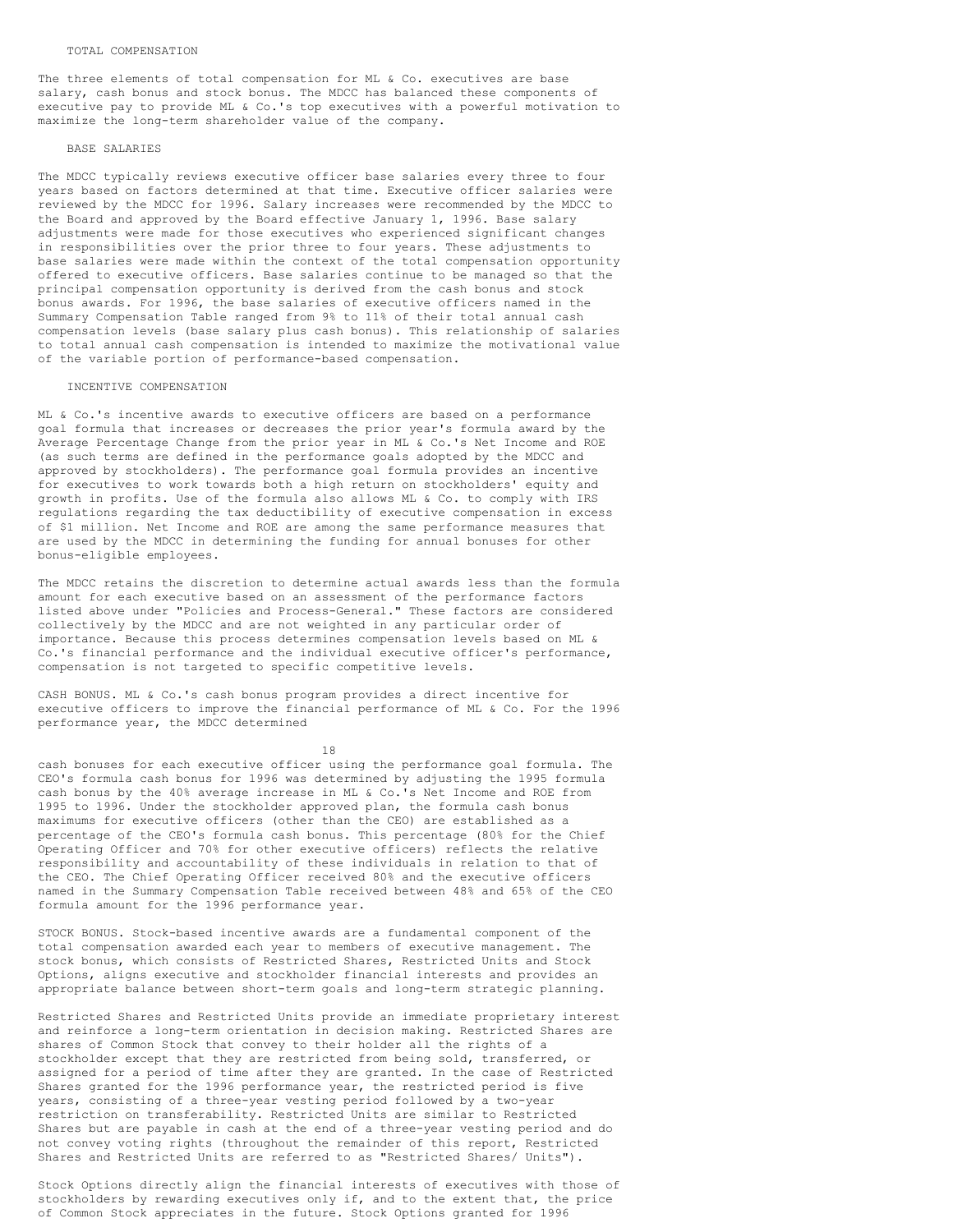performance have a term of ten years and become exercisable in 20% increments each year over a five-year period.

The stock bonuses granted in January 1997 to executive officers for the 1996 performance year were determined using the same performance goal formula as was used to determine cash bonuses. That is, for the 1996 performance year, the formula dollar value of the CEO's stock bonus was determined by adjusting the formula dollar value of the CEO's 1995 stock bonus by the 40% average increase in Net Income and ROE from 1995 to 1996. The formula dollar values of the awards for executive officers other than the CEO were established as a percentage of the CEO's formula amount (80% for the COO and 70% for other executive officers). The Chief Operating Officer received 80% and the executive officers named in the Summary Compensation Table received between 43% and 59% of the CEO formula amount for the 1996 performance year. Stock ownership levels are not a consideration in deciding the appropriate stock bonus award for a given performance year.

Executive officers are also eligible to participate in broad-based plans offered generally to ML & Co. employees, such as the 401(k) Savings and Investment Plan, retirement plans, and various health and welfare insurance plans.

### 19

APPROVAL PROCESS

Consistent with the executive compensation policies discussed above, the MDCC assesses the performance of the CEO and of all other executive officers and determines awards of Restricted Shares/Units and Stock Options, and approves and recommends the annual cash and stock bonuses of ML & Co.'s CEO, COO, Vice Chairmen, and Executive Vice Presidents to the Board of Directors for approval.

#### COMPENSATION OF THE CHIEF EXECUTIVE OFFICER FOR 1996 PERFORMANCE

#### CASH BONUS

The 1996 performance year cash bonus for the CEO was determined in accordance with the performance goals referred to above.

ML & Co.'s Net Income in 1996 was \$1,572 million which represents a 47.5% increase from \$1,066 million in 1995. ML & Co.'s ROE in 1996 was 26.8%, which represents a 33.5% increase from ML & Co.'s ROE of 20.1% in 1995. The average change in these performance measures, rounded to the nearest whole percentage point, is an increase of 40%. As a result, the CEO's 1995 formula cash bonus of \$4,643,800 was increased by the 40% average change in the performance measures to produce a 1996 formula cash bonus of \$6,501,320. The MDCC awarded the CEO the full formula cash bonus in recognition of his contribution to ML & Co.'s 1996 financial results as well as the other factors listed above under "Policies and Process--General" and his leadership in exemplifying and fostering ML & Co.'s principles of Client Focus, Respect for the Individual, Teamwork, Responsible Citizenship and Integrity.

The MDCC determined Mr. Tully's base salary for 1996 to be \$700,000.

### STOCK BONUS

The value of Mr. Tully's stock bonus award for 1996 performance was determined in accordance with the performance goals referred to above. The dollar value of the stock bonus was computed by applying the 40% average increase in Net Income and ROE to the dollar value of Mr. Tully's 1995 stock bonus award of \$2,172,100 (which was the 1995 formula maximum amount) resulting in a formula stock bonus maximum for the 1996 performance year of \$3,040,940. Again, in recognition of ML & Co.'s financial results and the other factors discussed above, the MDCC deemed it appropriate to award Mr. Tully a stock bonus equal to the full formula value.

The dollar value of the stock bonus is split equally between Restricted Shares/Units and Stock Options. The actual number of Restricted Shares/Units awarded was calculated by dividing the dollar value to be paid in Restricted Shares/Units (\$1,520,470) by the average fair market value (\$81.85) of a share of Common Stock over the twenty business days preceding January 20, 1997, the date the MDCC met to review executive stock awards. The number of Stock Options awarded for 1996 performance was calculated by dividing the dollar value to be paid in stock options (\$1,520,470) by the same price of Common Stock used to determine the Restricted Share/Unit grants, and multiplying the result by four. The multiple of four options to one share/unit is used because the Black-Scholes value of an ML & Co.

 $20$ employee Stock Option, taking into account the non-marketability of employee stock options, has over time averaged approximately 25% of the value of a share of Common Stock.

The ultimate future value to be realized by the CEO for this long-term incentive award of Restricted Shares/Units and Stock Options is dependent upon the future price of the Common Stock and on dividends.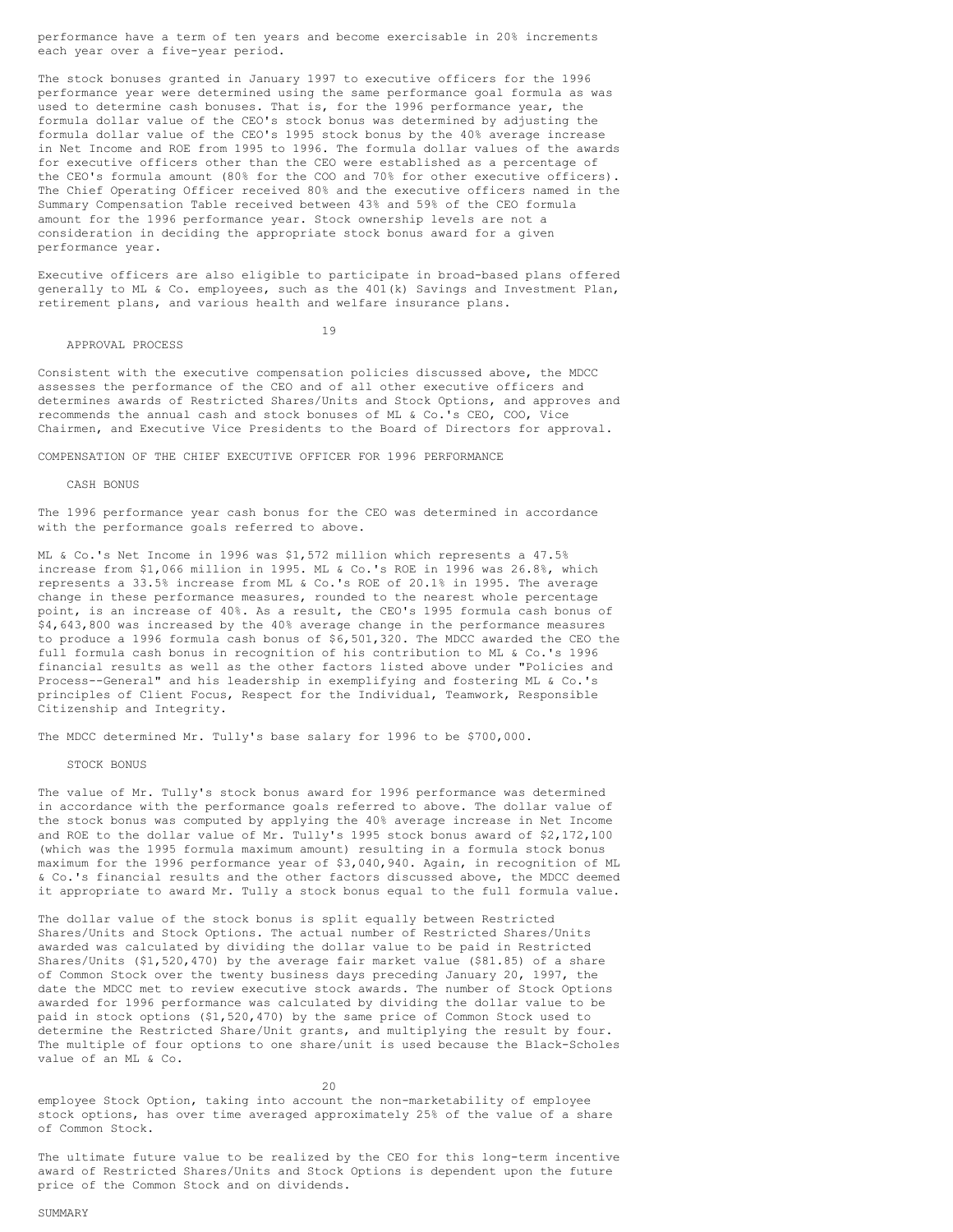The CEO's compensation for performance in 1996, valued when it was approved in January 1997 using the methodology explained above, consisted of:

<TABLE> <CAPTION>

|                   |                         | RESTRICTED          |                             |               |
|-------------------|-------------------------|---------------------|-----------------------------|---------------|
| SALARY            | ANNUAL BONUS            | SHARES/UNITS*       | STOCK OPTIONS*              | TOTAL         |
|                   |                         |                     |                             |               |
| $\langle$ S>      | $\langle C \rangle$     | $\langle C \rangle$ | < <sub></sub>               | < <sub></sub> |
|                   | $$700,000 \t$6,501,320$ | \$1,520,470         | $$1,520,470 \t$ 10,242,260$ |               |
| $\langle$ /TABLE> |                         |                     |                             |               |

- ------------------------

\* The value of these awards is based on the average fair market value (\$81.85) of a share of Common Stock over the twenty business days preceding January 20, 1997, the date the MDCC met to review these awards. These amounts differ from the amounts shown in the Summary Compensation Table under the column headed "Restricted Stock Awards" and in the table entitled "Option Grants in Last Fiscal Year" under the column headed "Grant Date Present Value" because the amounts in those tables are required to be based on grant date Common Stock prices.

MANAGEMENT DEVELOPMENT AND COMPENSATION COMMITTEE

JILL K. CONWAY, CHAIR EARLE H. HARBISON, JR. ROBERT P. LUCIANO JOHN J. PHELAN, JR. WILLIAM L. WEISS

21

#### COMPENSATION TABLES AND OTHER INFORMATION

The following tables set forth information with respect to the Chief Executive Officer and the four other most highly compensated executive officers of ML & Co.

### SUMMARY COMPENSATION TABLE

<TABLE> <CAPTION>

|                                                          | ANNUAL COMPENSATION |               |            |                     |                |                             | LONG-TERM<br>COMPENSATION AWARDS (1) |                       |      |
|----------------------------------------------------------|---------------------|---------------|------------|---------------------|----------------|-----------------------------|--------------------------------------|-----------------------|------|
| $<$ S>                                                   | <<                  | < <sub></sub> |            | $\langle C \rangle$ |                |                             | -----------------------<br><<        | <<                    |      |
| <<                                                       |                     |               |            |                     |                |                             | RESTRICTED<br>STOCK                  | SECURITIES            |      |
| ALL OTHER                                                |                     |               |            |                     |                |                             |                                      |                       |      |
| COMPEN-<br>NAME AND PRINCIPAL POSITION (2)<br>SATION (6) | YEAR                |               | SALARY     |                     | BONUS          | AWARDS<br>$(3)$ $(4)$ $(5)$ |                                      | UNDERLYING<br>OPTIONS |      |
| ---------------------------------<br>.                   |                     |               |            |                     |                |                             |                                      |                       |      |
| Daniel P. Tully<br>444,298                               | $1996$ \$           |               | 700,000 \$ |                     | $6,501,320$ \$ |                             | 1,562,874                            | 74,305                | - \$ |
| Chairman of the Board                                    | 1995                |               | 500,000    |                     | 4,643,800      |                             | 1, 211, 811                          | 84,665                |      |
| 219,261<br>144,950                                       | 1994                |               | 500,000    |                     | 4,340,000      |                             | 1,058,682                            | 113,684               |      |
| David H. Komansky<br>73,127                              | 1996                |               | 500,000    |                     | 5,201,056      |                             | 1,250,266                            | 59,445                |      |
| President and Chief Executive Officer<br>42,635          | 1995                |               | 300,000    |                     | 3,715,040      |                             | 969,472                              | 467,735               |      |
| 31,250                                                   | 1994                |               | 300,000    |                     | 2,900,000      |                             | 625,837                              | 67,204                |      |
| Herbert M. Allison, Jr<br>68,607                         | 1996                |               | 400,000    |                     | 4,200,000      |                             | 925,039                              | 43,985                |      |
| Executive Vice President                                 | 1995                |               | 300,000    |                     | 3,000,000      |                             | 725,300                              | 50,675                |      |
| 27,759<br>21,800                                         | 1994                |               | 300,000    |                     | 2,900,000      |                             | 625,837                              | 67,204                |      |
| Jerome P. Kenney<br>26,752                               | 1996                |               | 400,000    |                     | 3,100,000      |                             | 668,121                              | 31,765                |      |
| Executive Vice President<br>20,760                       | 1995                |               | 400,000    |                     | 2,400,000      |                             | 557,901                              | 38,980                |      |
| $\sim$ 0.00                                              | 1994                |               | 400,000    |                     | 1,700,000      |                             | 521,537                              | 56,004                |      |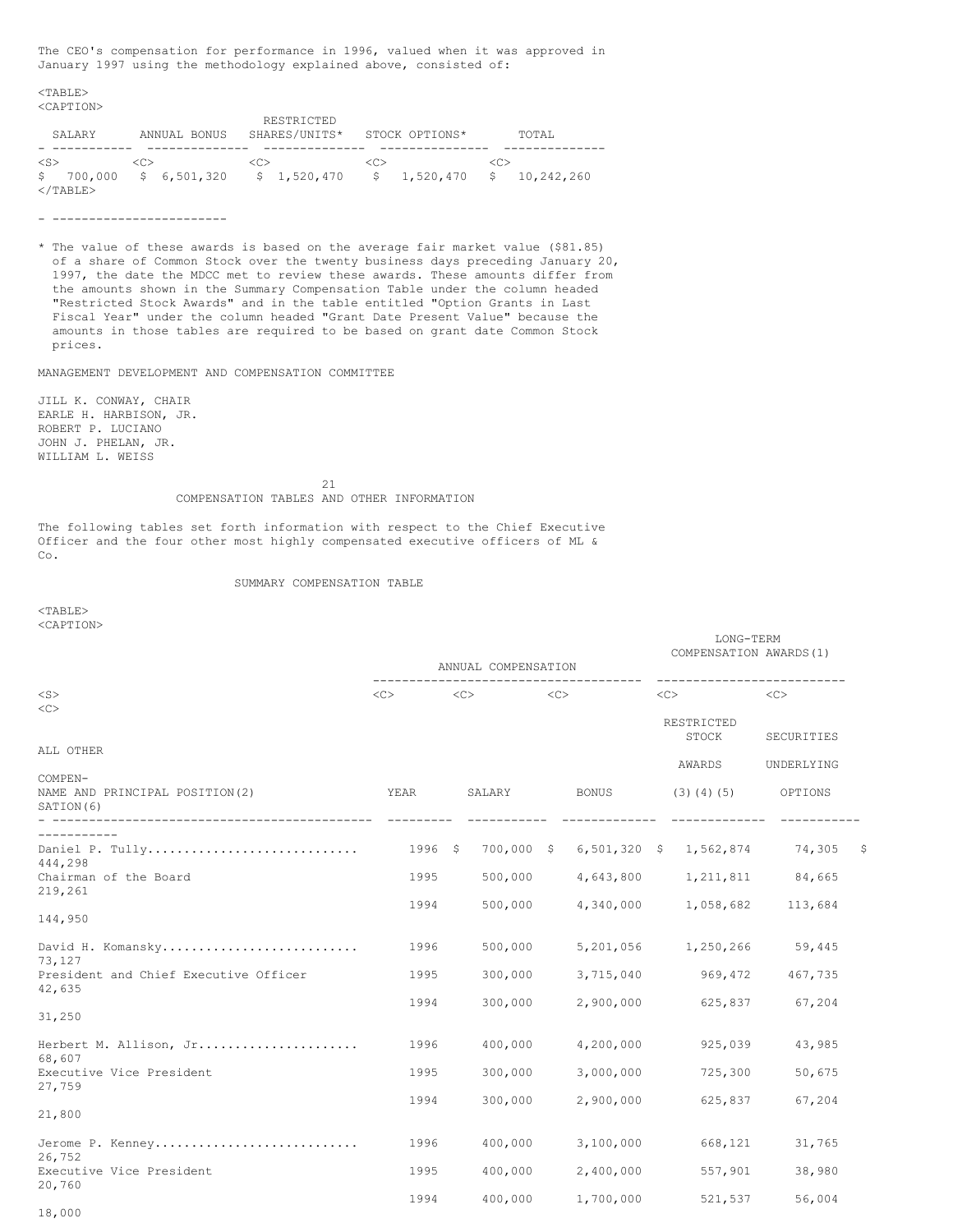| John L. Steffens<br>447.098         | 1996 | 400,000 | 4,200,000 | 925,039 | 43,985 |
|-------------------------------------|------|---------|-----------|---------|--------|
| Executive Vice President<br>220,761 | 1995 | 400,000 | 2,900,000 | 725,300 | 50,675 |
| 149,250                             | 1994 | 400.000 | 2,800,000 | 625,837 | 67,204 |

 $<$ /TABLE>

(FOOTNOTES ON FOLLOWING PAGE)

22

- (1) Awards were made in January or February of the succeeding fiscal year for performance in the year indicated.
- (2) During the 1996 fiscal year, Mr. Tully served as Chairman of the Board and Chief Executive Officer. The Board of Directors elected Mr. Komansky Chief Executive Officer effective December 28, 1996 and Chairman of the Board effective April 15, 1997 upon Mr. Tully's retirement. The Board has also elected Mr. Allison President and Chief Operating Officer and Mr. Steffens Vice Chairman, in each case effective April 15, 1997.
- (3) Amounts shown are for awards granted in February 1997 for performance in 1996, in February 1996 for performance in 1995, and in February 1995 for performance in 1994. The awards were split equally between Restricted Shares and Restricted Units. All awards have been valued for this table using closing prices of Common Stock on the Consolidated Transaction Reporting System on the effective dates of grant of such awards. The closing price on the last trading day prior to February 1, 1997, the effective date of the grant for performance in 1996, was \$84.125. All of the shares and units vest three years following grant and the shares are restricted from transferability for an additional two years after vesting.
- (4) During the applicable vesting and restricted periods, dividends are paid on Restricted Shares and dividend equivalents are paid on Restricted Units. Such dividends and dividend equivalents are equal in amount to the dividends paid on shares of Common Stock.
- (5) The number and value of Restricted Shares and Restricted Units held by executive officers named in the table as of December 27, 1996 are as follows: Mr. Tully (24,795 shares and 58,273 units-- \$6,998,479); Mr. Komansky (16,868 shares and 34,184 units--\$4,301,131); Mr. Allison (14,736 shares and 32,051 units--\$3,941,805); Mr. Kenney (11,874 shares and 25,725 units--\$3,167,716); and Mr. Steffens (14,736 shares and 32,051 units--\$3,941,805). These amounts do not include Restricted Shares and Restricted Units awarded in 1997 for performance in 1996.
- (6) Amounts shown for 1996 consist of the following: (i) contributions made in 1996 by ML & Co. to accounts of employees under the ML & Co. 401(k) Savings & Investment Plan (including, where applicable, cash payments made because of limitations imposed by the Internal Revenue Code)-- Mr. Komansky (\$1,500); Mr. Allison (\$1,500); Mr. Kenney (\$1,500); and Mr. Steffens (\$1,500); (ii) allocations made in 1996 by ML & Co. to accounts of employees under the defined contribution retirement program--Mr. Tully (\$27,548); Mr. Komansky (\$25,252); Mr. Allison (\$22,957); Mr. Kenney (\$25,252); and Mr. Steffens (\$27,548); and (iii) distributions received in 1996 on investments of personal funds in ML & Co.-sponsored employee partnerships--Mr. Tully (\$416,750); Mr. Komansky (\$46,375); Mr. Allison (\$44,150); and Mr. Steffens (\$418,050).

23 OPTION GRANTS IN LAST FISCAL YEAR (1)

 $<$ TABLE> <CAPTION>

|                                     | NUMBER OF  | % OF TOTAL   |           |            |    |
|-------------------------------------|------------|--------------|-----------|------------|----|
|                                     | SECURITIES | OPTIONS      |           |            |    |
|                                     | UNDERLYING | GRANTED TO   | EXERCISE  |            |    |
| GRANT DATE                          |            |              |           |            |    |
|                                     | OPTIONS    | EMPLOYEES IN | PRICE     | EXPIRATION |    |
| PRESENT                             |            |              |           |            |    |
| NAME                                | GRANTED    | FISCAL YEAR  | PER SHARE | DATE(2)    |    |
| VALUE (3)                           |            |              |           |            |    |
|                                     |            |              |           |            |    |
| $<$ S $>$                           | <<         | <<           | <<        | <<         | << |
| Daniel P. Tully<br>\$1,973,223      | 74,305     | 1.1%         | \$81.1875 | 1/29/2007  |    |
| David H. Komansky<br>1,578,605      | 59,445     | 0.8          | 81.1875   | 1/29/2007  |    |
| Herbert M. Allison, Jr<br>1,168,053 | 43,985     | 0.6          | 81.1875   | 1/29/2007  |    |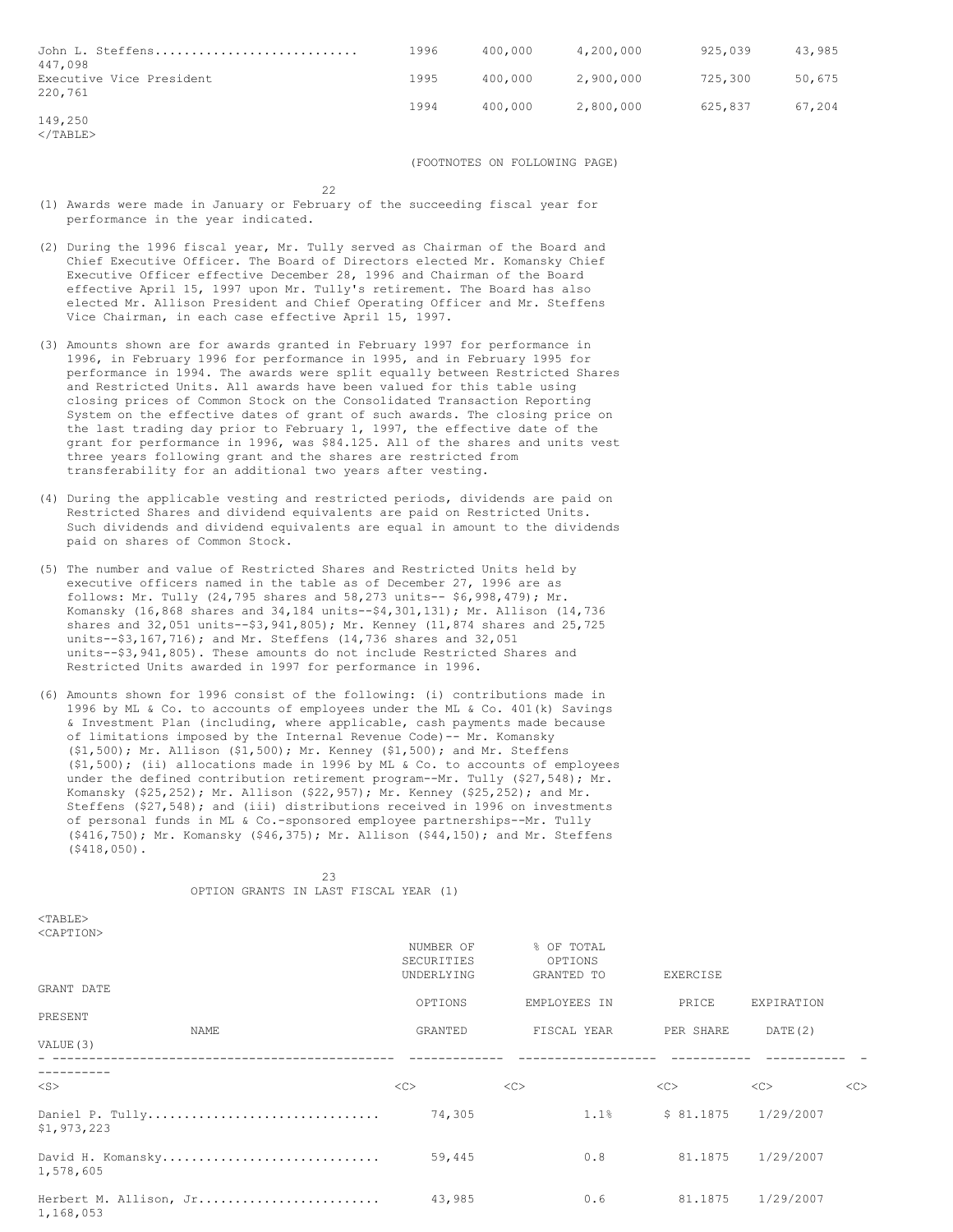| Jerome P. Kenney<br>843,542                  | 31,765 | 0.5 | 81.1875 1/29/2007 |  |
|----------------------------------------------|--------|-----|-------------------|--|
| John L. Steffens<br>1,168,053<br>$<$ /TABLE> | 43.985 | 0.6 | 81.1875 1/29/2007 |  |

- ------------------------

- (1) Reflects awards made in January 1997 for performance in 1996. Excludes awards made in January 1996 for performance in 1995 (which were reflected in ML & Co.'s 1996 Proxy Statement).
- (2) All options are exercisable as follows: 20% after one year, 40% after two years, 60% after three years, 80% after four years, and 100% after five years.
- (3) Valued using a modified Black-Scholes option pricing model. The exercise price of each option (\$81.1875) is equal to the average of the high and low prices on the Consolidated Transaction Reporting System of a share of Common Stock on January 29, 1997, the effective date of grant. The assumptions used for the variables in the model were: 26.87% volatility (which is the volatility of the Common Stock for the 36 months preceding grant); a 6.78% risk-free rate of return (which is the yield as of the date of grant on a U.S. Treasury Strip (zero-coupon bond) maturing in February, 2007, as quoted in THE WALL STREET JOURNAL); a 1.48% dividend yield (which was the dividend yield on the date of grant); and a 10-year option term (which is the term of the option when granted). A discount of 25% was applied to the option value yielded by the model to reflect the non-marketability of employee options. The actual gain realized on the options will depend on the future price of the Common Stock and cannot be accurately forecast by application of an option pricing model.

### AGGREGATED OPTION EXERCISES IN LAST FISCAL YEAR AND FISCAL YEAR-END OPTION VALUES

| $<$ TABLE><br><caption></caption>                  |                     |                               |                  |                    |                                          |                 |    |
|----------------------------------------------------|---------------------|-------------------------------|------------------|--------------------|------------------------------------------|-----------------|----|
|                                                    |                     |                               |                  |                    | NUMBER OF SECURITIES                     | VALUE OF        |    |
| UNEXERCISED                                        |                     |                               |                  |                    | UNDERLYING UNEXERCISED                   |                 |    |
| OPTIONS                                            |                     |                               |                  |                    |                                          | IN-THE-MONEY    |    |
|                                                    | SHARES              |                               |                  |                    | OPTIONS AT FISCAL YEAR-END               | AT FISCAL YEAR- |    |
| END(1)                                             | ACOUIRED ON         | VALUE                         |                  |                    |                                          |                 |    |
| <b>NAME</b><br>UNEXERCISABLE<br>_________________  | EXERCISE            | REALIZED                      |                  | <b>EXERCISABLE</b> | UNEXERCISABLE                            | EXERCISABLE     |    |
| $<$ S $>$                                          | $\langle C \rangle$ | $\langle C \rangle$           | $<<$ $<$ $<$ $>$ |                    | <<                                       | <<              | << |
| Daniel P. Tully<br>11,439,893                      |                     |                               |                  |                    | 100,000 \$4,565,625(2) 1,472,956 273,013 | \$99,946,774    | \$ |
| David H. Komansky<br>18,946,320                    | $\circ$             | $\circ$                       |                  | 485, 471           | 574,118                                  | 31, 153, 454    |    |
| Herbert M. Allison, Jr<br>6,482,134                | $\circ$             | $\circ$                       |                  | 600,551            | 155,418                                  | 39,577,176      |    |
| Jerome P. Kenney<br>5,172,088                      | $\mathbf{0}$        | $\mathbf{0}$                  |                  | 576,046            | 123,468                                  | 38,019,141      |    |
| John L. Steffens<br>6,564,852<br>$2/m \pi n \pi n$ |                     | 240,000 11,154,375(2) 445,471 |                  |                    | 157,058                                  | 28, 377, 829    |    |

</TABLE>

- ------------------------

(1) This valuation represents the difference between \$84.25, the closing price of the Common Stock on December 27, 1996 on the Consolidated Transaction Reporting System, and the exercise prices of these options.

(2) This valuation represents the difference between the average of the high and low prices of the Common Stock on the Consolidated Transaction Reporting System on the date of exercise and the exercise prices of the options exercised. Mr. Tully and Mr. Steffens continue to hold the shares received upon the exercise of these options (net of shares withheld for taxes).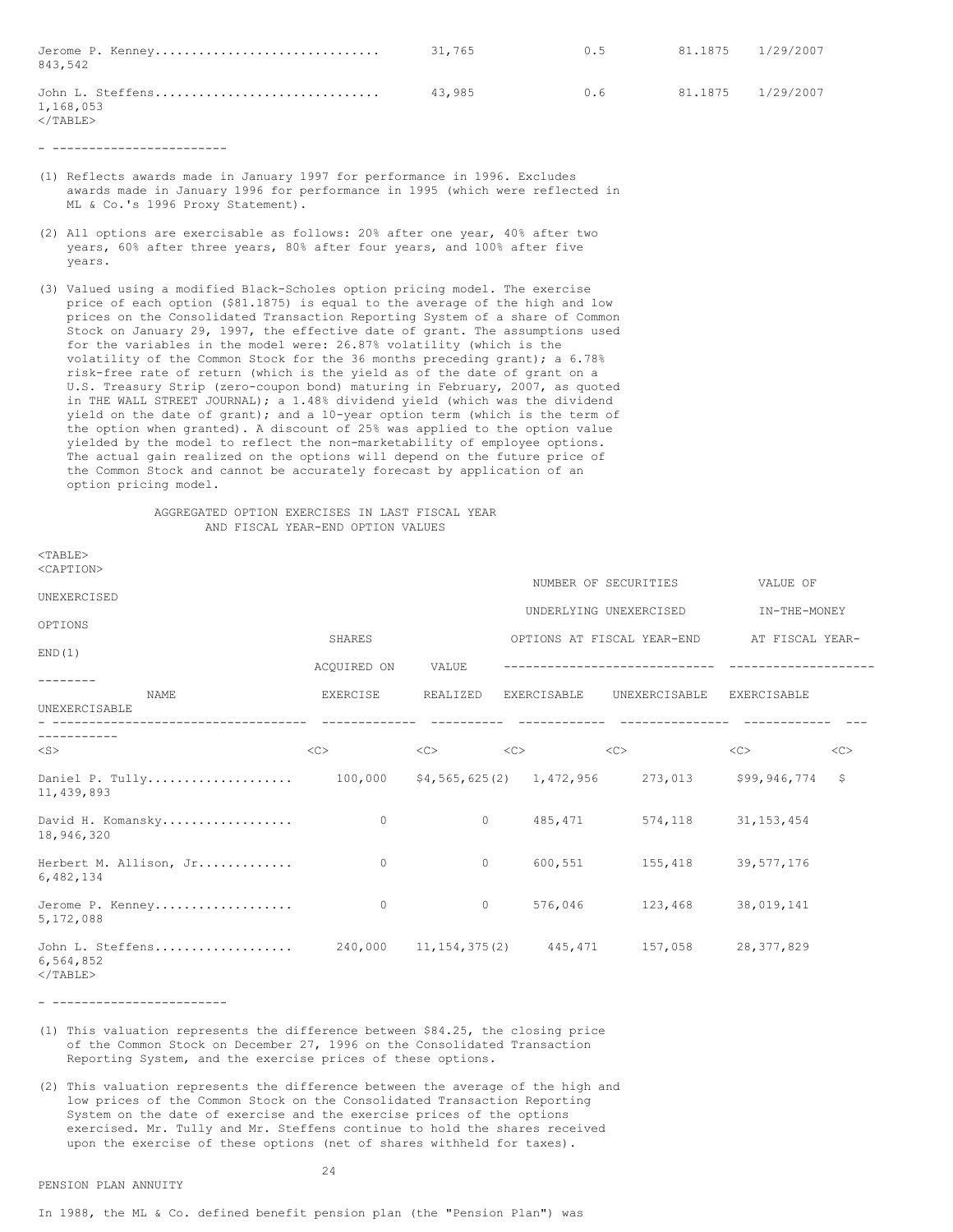terminated, and a group annuity contract to pay the Pension Plan benefits to the vested participants was purchased from Metropolitan Life Insurance Company with a portion of the terminated Pension Plan trust assets. This annuity is payable at normal retirement (generally age 65) or at an early retirement age in a reduced amount. ML & Co. participates in the actuarial experience and investment performance of these annuity assets under an agreement with Metropolitan Life Insurance Company.

Under the arrangement described above, the executive officers named in the Summary Compensation Table will be eligible to receive an annuity upon retirement. Those retiring at age 65 with at least 10 years of Pension Plan participation will receive up to the annual statutory maximum applicable to the year in which the annuity payments are made, which, during 1997, is \$125,000 (if born before 1938) and \$116,667 (if born between 1938 and 1954). These limits are adjusted periodically by the Internal Revenue Service for increases in the cost of living. The compounded annual growth rate of these cost of living increases has been 3.5% since 1988, the year indexing began. Effective for 1995 and later years, however, the cost of living adjustment calculation is subject to rounding rules. These annuity payments, if payable as straight life annuities, will not exceed the following annual amounts for the following executive officers: Mr. Tully  $(§316,168)$  subject to the statutory maximum  $(§125,000$  in 1997); Mr. Komansky (\$103,655); Mr. Allison (\$81,543); Mr. Kenney (\$173,456) subject to the statutory maximum (\$116,667 in 1997); and Mr. Steffens (\$227,963) subject to the statutory maximum (\$116,667 in 1997). These amounts reflect an offset for estimated social security benefits in accordance with the provisions of the terminated Pension Plan.

#### SUPPLEMENTAL ANNUITY AGREEMENTS

ML & Co. entered into an annuity agreement with Mr. Tully, effective July 24, 1991, which has been amended as of April 30, 1992 and January 27, 1997, to provide for supplemental defined benefit annuity payments to him and his surviving spouse. The annuity is payable if Mr. Tully retires or dies while an executive officer of ML & Co. The annual amount of this annuity will equal \$1,620,000, if payable as a straight life annuity or a 10-year certain and life annuity, or \$1,370,000 if payable as a 50% or 100% joint and survivor life annuity, in each case as reduced by Mr. Tully's Pension Plan annuity described above and the combined annuity value at retirement of his account balances attributable to ML & Co. contributions to the ML & Co. 401(k) Savings & Investment Plan and the Retirement Accumulation Plan and to the allocations under the ESOP, and as further reduced by 50% of the annual social security retirement benefit amount he would receive upon retirement at age 65. The payment will be made monthly in the form of a life annuity, a 10-year certain and life annuity or a 50% or 100% joint and survivor life annuity. The survivor benefits, if applicable, are payable only to a spousal beneficiary.

ML & Co. also entered into an annuity agreement with Mr. Komansky, effective January 27, 1997, to provide for supplemental defined benefit annuity payments to him and his surviving spouse. Estimated amounts payable to Mr. Komansky (when combined with retirement benefits from other sources described in the paragraph below), assuming payment in the form of a straight life annuity upon

25

retirement at age 60 or thereafter, can be calculated using the following table based on his "Highest Consecutive 5-Year Average Compensation" and "Years of Service":

 $<$ TABLE> <CAPTION>

| HIGHEST CONSECUTIVE            |               | YEARS OF SERVICE |         |              |         |           |  |
|--------------------------------|---------------|------------------|---------|--------------|---------|-----------|--|
| 5-YEAR AVERAGE<br>COMPENSATION |               | 28               |         | 32           |         | 36        |  |
|                                |               |                  |         |              |         |           |  |
| $<$ S $>$                      | < <sub></sub> |                  | <c></c> |              | <c></c> |           |  |
|                                |               | 1,137,500 \$     |         | 1,300,000 \$ |         | 1,462,500 |  |
|                                |               | 1,312,500        |         | 1,500,000    |         | 1,620,000 |  |
|                                |               | 1,487,500        |         | 1,620,000    |         | 1,620,000 |  |
|                                |               | 1,620,000        |         | 1,620,000    |         | 1,620,000 |  |
|                                |               | 1,620,000        |         | 1,620,000    |         | 1,620,000 |  |
| $\langle$ /TABLE>              |               |                  |         |              |         |           |  |

As of December 27, 1996, Mr. Komansky had highest consecutive 5-year average compensation of approximately \$3.4 million and approximately 28 years of service. The annuity is payable if Mr. Komansky retires at the age of 60 or thereafter or dies while employed by ML & Co. The annual amount of his annuity will be equal to 1.25% of his highest consecutive 5-year average compensation (excluding stock-based compensation and certain non-recurring cash compensation awards) multiplied by years of service up to age 65, as reduced by Mr. Komansky's Pension Plan annuity described above and the combined annuity value at retirement of his account balances attributable to ML & Co. contributions to the ML & Co. 401(k) Savings & Investment Plan and the Retirement Accumulation Plan, and to the allocations under the ESOP and as further reduced by 50% of the annual social security retirement benefit amount he would receive upon retirement at age 65. The amount of his annuity, however, together with the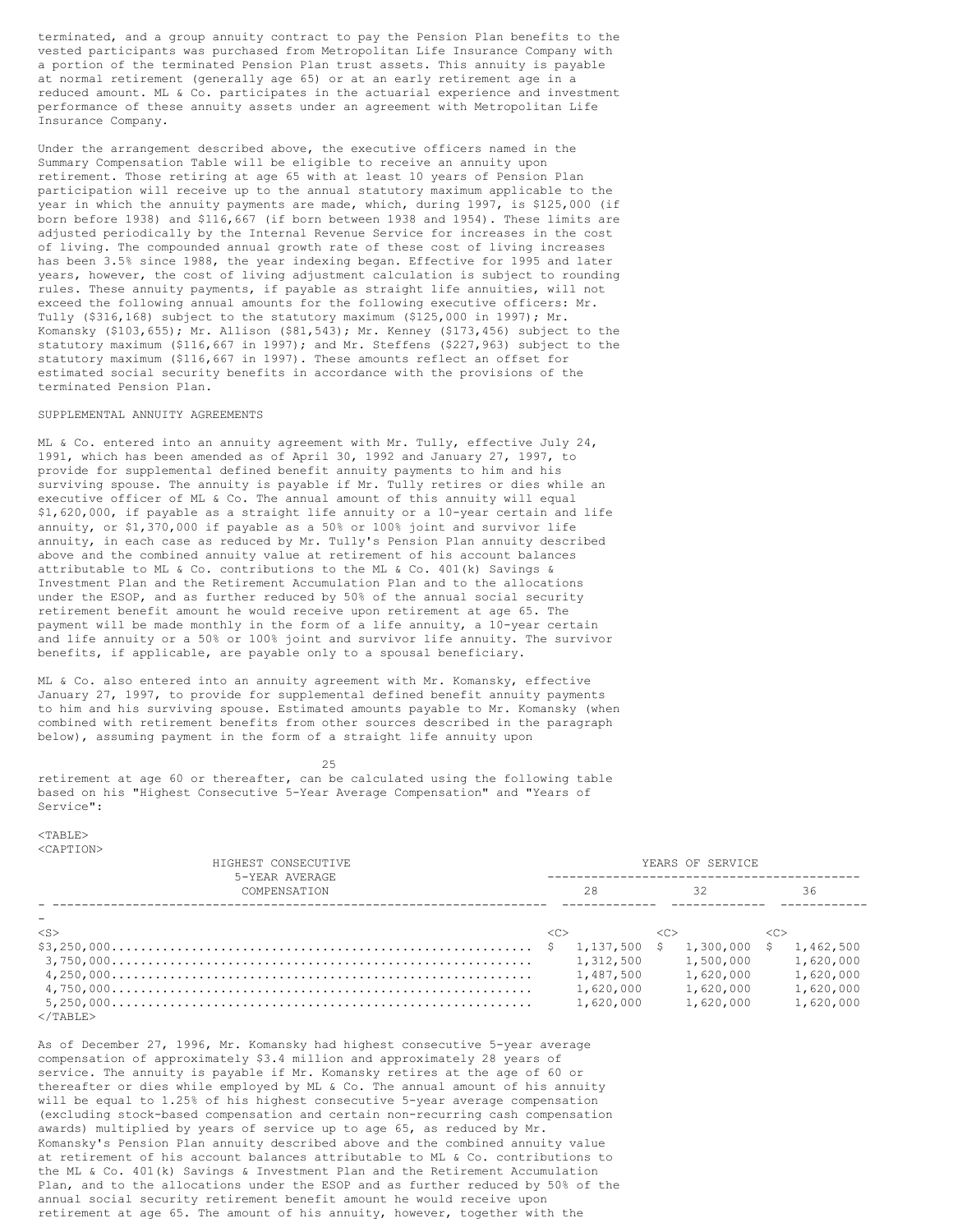combined annuity value described above, cannot exceed \$1,620,000 if payable as a straight life annuity or a 10-year certain and life annuity, or \$1,370,000 if payable as a 50% or 100% joint and survivor life annuity, in each case subject to a semi-annual adjustment for inflation until commencement of payment. The payment will be made monthly in the form of a life annuity or, subject to reductions, a 10-year certain and life annuity or a 50% or 100% joint and survivor life annuity. The survivor benefits, if applicable, are payable only to a spousal beneficiary.

#### SEVERANCE AGREEMENTS

ML & Co. has severance agreements with certain members of executive and senior management, including Messrs. Tully, Komansky, Allison, Kenney and Steffens. These agreements provide for payments and other benefits if there is a Change in Control (as defined below) of ML & Co., and the employee's employment is subsequently terminated by ML & Co. or its successor without "Cause" or by the employee for "Good Reason", including a detrimental change in responsibilities or a reduction in salary or benefits. The term of each agreement does not exceed 3 years, which term is automatically extended each year for an additional year until notice to the contrary is given to the employee. Under each agreement, the employee will receive a lump sum payment equal to the lesser of 2.99 times the employee's average annual W-2 compensation for the 5 years immediately preceding the year of the termination of employment or 2.99 times the employee's average annual salary, bonus and the grant value of stock-based compensation for the five years immediately preceding the year of the termination of employment. The employee shall also receive (i) a lump sum payment approximating the value of life, disability, accident, and medical insurance benefits for 24 months after termination of employment, and

26

an amount sufficient to cover any income taxes payable thereon; (ii) a lump sum payment equal to the retirement contribution, and an amount sufficient to cover any income taxes payable thereon, that the employee would have been eligible to receive from ML & Co. under the terms of the ML & Co. retirement program, consisting of the Retirement Accumulation Plan and the ESOP, and any applicable ML & Co. contributions to the ML & Co. 401(k) Savings & Investment Plan, or any successor program or plan that may be in effect at the time of the Change in Control, determined as if the employee were fully vested thereunder and had continued (after the date of termination) to be employed for an additional 24 months at the employee's highest annual rate of compensation during the 12 months immediately preceding the date of termination for purposes of determining the basic contributions and any applicable supplemental contributions; and (iii) any legal fees and expenses incurred as a result of his termination of employment. A "Change in Control" of ML & Co. means: (i) any change in control of a nature required to be reported under the Securities and Exchange Commission's proxy rules; (ii) the acquisition by any person of the beneficial ownership of securities representing 30% or more of the combined voting power of ML & Co.'s then outstanding voting securities; (iii) a change in the composition of the Board of Directors such that, within a period of 2 consecutive years, individuals who at the beginning of such 2-year period constituted the Board of Directors and any new directors elected or nominated by at least 3/4 of the directors who were either directors at the beginning of the 2-year period or were so elected or nominated, cease for any reason to constitute at least a majority of the Board of Directors; or (iv) the liquidation of all or substantially all of the assets of ML & Co. In addition, if ML & Co. enters into an agreement, the consummation of which would result in a Change in Control, then a Change in Control shall be deemed to have occurred with respect to any participant's termination without "Cause" or for "Good Reason" occurring after the execution of such agreement and, if such agreement expires or is terminated prior to consummation of the Change in Control, before such expiration or termination. Subject to certain limitations contained in the severance agreements, any payments thereunder would be in addition to amounts payable under certain stock-based plans, including the ML & Co. Long-Term Incentive Compensation Plan, which, in the event of a Change in Control, provide for early vesting and payment if an employee is terminated without cause or leaves for good reason.

### COMPENSATION OF DIRECTORS

ML & Co. directors who are not full-time employees of ML & Co. or an affiliated corporation receive monthly cash payments at a rate of \$35,000 per year in base compensation and receive transportation to meetings, or reasonable travel expenses incurred in order to attend. In addition, non-employee directors receive \$15,000 per year for service as members of, or \$25,000 per year for chairing, the Audit and Finance Committee and the MDCC. The director who chairs the Nominating Committee receives \$6,000 per year. Other members of that committee receive no additional fee. Under the ML & Co. Fee Deferral Plan for Non-Employee Directors, non-employee directors may defer all or a portion of their base compensation and committee or chair fees until a specified later date or until after retirement. At the option of the participant, deferred fees may be credited with a return based on the performance of selected mutual funds (or, in the case of fees deferred in 1997, a return based on the performance of a ML & Co.-sponsored employee partnership) or may be represented by Common Stock equivalents that are credited with dividend equivalents equal to dividends declared on the Common Stock. All distributions under the Fee Deferral Plan are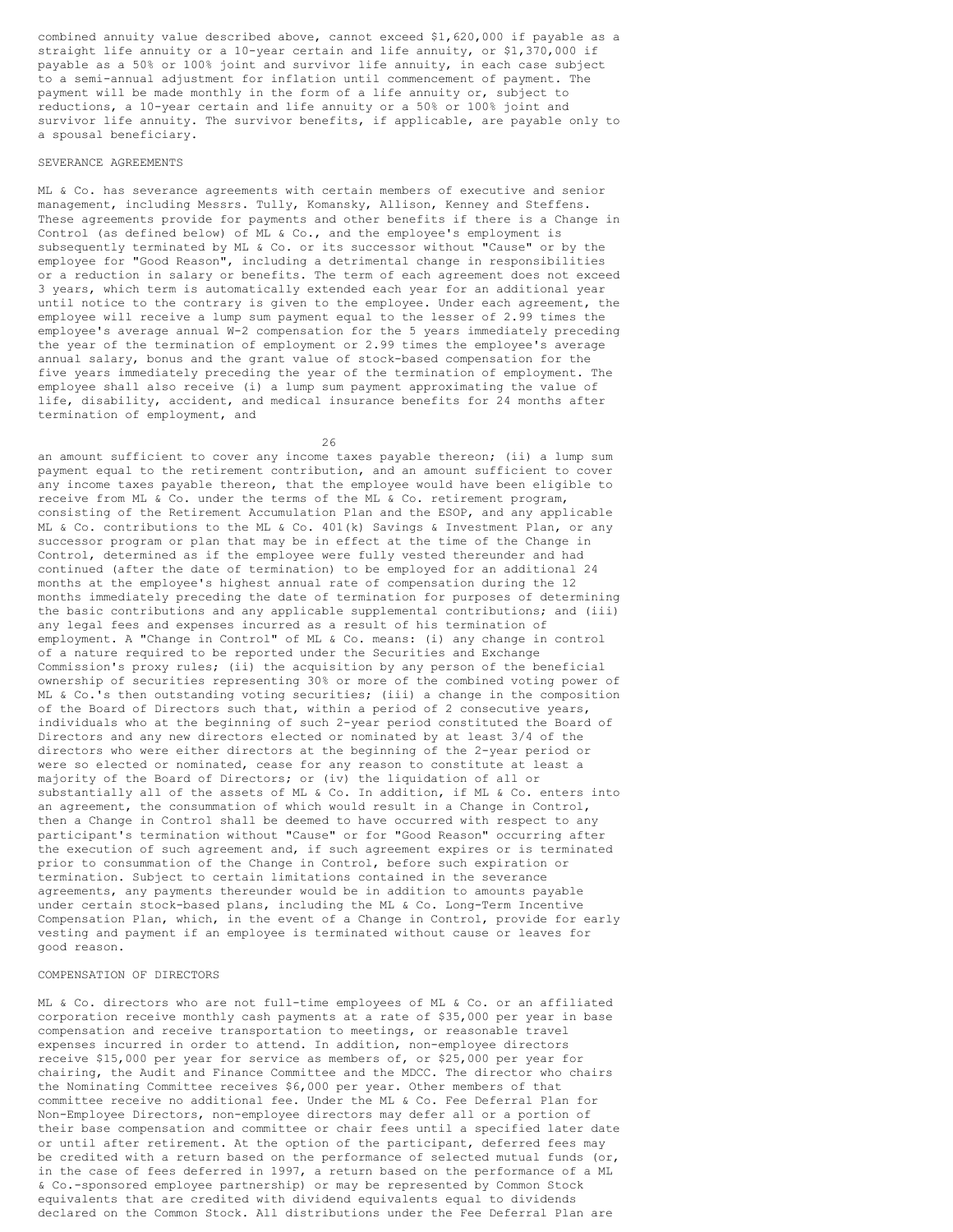27

Under the ML & Co. Non-Employee Directors' Equity Plan (the "Equity Plan"), each non-employee director who commenced service prior to October 1996 received an initial grant of restricted stock upon commencement of Board service or, in the case of directors in service at the inception of the Equity Plan, on November 4, 1992. The number of shares of restricted stock granted was based on a grant value of \$50,000, provided that grants to directors scheduled to retire prior to the fifth Annual Meeting subsequent to grant were reduced proportionately. Restricted stock granted under the Equity Plan vests and becomes transferable in equal annual installments on the date of each of the five Annual Meetings subsequent to grant (or, in the case of a director scheduled to retire earlier, such lesser number of Annual Meetings remaining until retirement). Unvested shares may not be transferred, assigned, pledged or otherwise encumbered, and if Board service ends prior to scheduled retirement for any reason other than death, unvested shares are forfeited. In all other respects, holders of restricted stock under the Equity Plan have the same rights as holders of Common Stock, including the right to vote and receive dividends. The Equity Plan was terminated in October 1996; no further grants will be made thereunder.

The Equity Plan has been replaced by the ML & Co. Deferred Unit and Stock Unit Plan for Non-Employee Directors (the "Unit Plan"). The Unit Plan provides for grants of Deferred Units (representing ML & Co.'s obligation to pay an amount in cash equal to the value of one share of Common Stock at the end of the deferral period) and Deferred Stock Units (representing ML & Co.'s obligation to deliver one share of Common Stock at the end of the deferral period). Under the Unit Plan, each non-employee director receives an initial grant of Deferred Units and Deferred Stock Units upon commencement of Board service and additional grants of Deferred Units and Deferred Stock Units at the beginning of the month following the fifth Annual Meeting subsequent to the most recent grant of Deferred Units or Deferred Stock Units, as applicable. Directors in service at the inception of the Unit Plan received their initial Deferred Unit grants in August 1996 and receive their initial Deferred Stock Unit grants at the beginning of the month following the date their most recent grants of restricted stock under the Equity Plan become fully vested. The grant value of each grant of Deferred Units or Deferred Stock Units is \$50,000, except that grants to directors scheduled to retire prior to the fifth Annual Meeting subsequent to grant are reduced proportionately. Deferred Units and Deferred Stock Units are payable in cash and Common Stock, respectively, at the end of a 5-year deferral period or upon earlier cessation of service; provided that payments are prorated if Board service ends prior to scheduled retirement for any reason other than death. Participants in the Unit Plan have the option to defer payment of Deferred Units and Deferred Stock Units, and in the case of Deferred Units, may choose to index their return after the initial 5-year deferral period to the performance of selected mutual funds. Deferred Units and Deferred Stock Units are non-transferable and carry no voting rights, but they receive dividend equivalents that are credited in the form of additional Deferred Units or Deferred Stock Units, as applicable.

Each non-employee director who has served for 5 years (or has reached age 65 with at least one year of service), and who thereafter ceases to serve for any reason other than removal for cause, is eligible to receive a pension benefit. The beneficiary(ies) or estate of each non-employee director is entitled to receive a death benefit in the event of such director's death during his or her term. Both such benefits are based upon the annual base compensation at the time of the director's cessation of service or death (currently \$35,000) plus the annual grant value of stock-based compensation for non-employee directors at the time of the director's cessation of service or death (currently \$20,000), and the director's age and length of service. Although the amount and method of payment of each such benefit cannot be

28

determined until the time of entitlement, it will not, on an annualized basis, exceed an amount equal to the sum of the annual base compensation for non-employee directors at the time of the director's cessation of service or death plus the annual grant value of stock-based compensation for non-employee directors at the time of the director's cessation of service or death. ML & Co. offers comprehensive medical insurance benefits to non-employee directors and eligible family members, which are comparable to those offered to ML & Co. employees generally, except that these benefits are provided on a non-contributory basis and with differences in deductible, coinsurance and lifetime benefits. ML & Co. also offers life and business travel insurance benefits to non-employee directors.

From time to time, non-employee directors are offered the option of investing personal funds in certain ML & Co.-sponsored employee partnerships. The distributions on such investments received in 1996 by persons who were non-employee directors during 1996 were: Earle H. Harbison, Jr. (\$64,000); and Aulana L. Peters (\$6,400).

### CERTAIN TRANSACTIONS

From time to time since the beginning of the 1996 fiscal year, certain directors and executive officers of ML & Co. and associates of such persons were indebted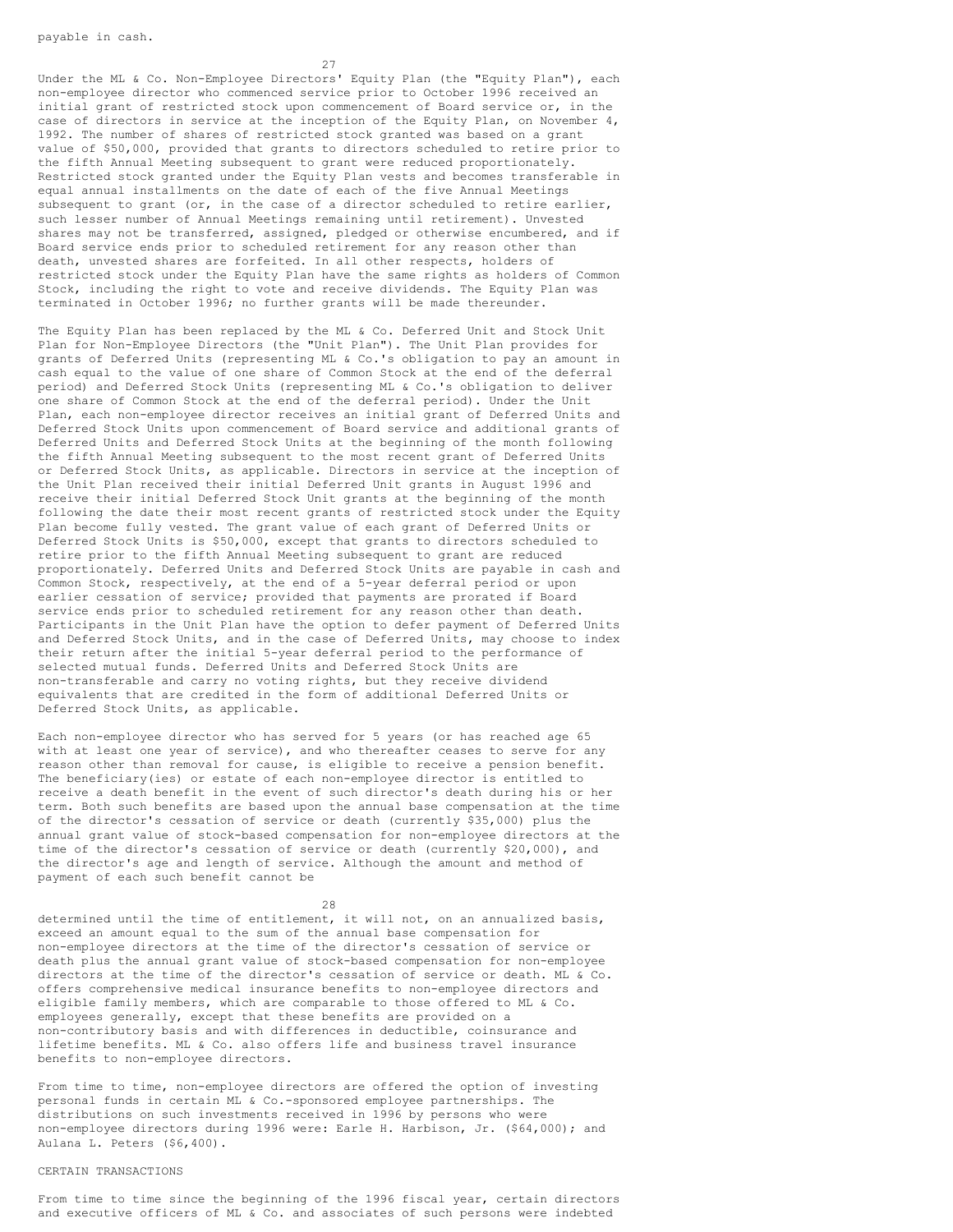to subsidiaries of ML & Co., as customers, in connection with margin account loans, mortgage loans, revolving lines of credit and other extensions of credit by ML & Co.'s subsidiaries. These transactions were in the ordinary course of business; they were substantially on the same terms, including interest rates and collateral, as those prevailing at the time for comparable transactions with other persons, except that for some credit products interest rates charged were the same as the lowest interest rates charged other persons or were more favorable for ML & Co. employees and directors than for other persons; and they did not involve more than the normal risk of collectibility or present other unfavorable features. In addition, directors, officers and employees of ML & Co. are entitled to receive certain discounts or waivers of fees or commissions for products and services offered by subsidiaries of ML & Co.

From time to time since the beginning of the 1996 fiscal year, ML & Co. and certain of its subsidiaries have engaged in transactions in the ordinary course of business with State Street and the Equitable Companies and certain of their respective affiliates, which are beneficial owners of more than 5% of the outstanding shares of Common Stock; such transactions were on substantially the same terms as those prevailing at the time for comparable transactions with others.

From time to time since the beginning of the 1996 fiscal year, ML & Co., through certain of its subsidiaries in the ordinary course of business, has performed investment banking, financial advisory, and other services for certain corporations with which certain of its directors are affiliated.

From time to time since the beginning of the 1996 fiscal year, legal services were performed by the law firm of Gibson, Dunn & Crutcher for business activities of, and litigation matters on behalf of, ML & Co. and its affiliates and for mutual funds advised by affiliates of ML & Co. Aulana L. Peters, a director, is a partner of this law firm.

The directors (other than Messrs. Clark, Hoover, and Newbigging) have been named as defendants in stockholder derivative actions, commenced on December 5, 1994 and now consolidated, purportedly

29

brought on behalf of ML & Co. in the Supreme Court of the State of New York, New York County. These actions allege, among other things, breach of fiduciary duties in connection with ML & Co.'s business activities with the Orange County Treasurer-Tax Collector. The consolidated action has been dismissed, and an appeal is pending. In addition, all current directors who were directors at the time of the transactions described below have been named as defendants in stockholder derivative actions, commenced October 11, 1991 and now consolidated, purportedly brought on behalf of ML & Co. in the Supreme Court of the State of New York, New York County. The plaintiffs allege, among other things, breach of fiduciary duties in connection with a series of year-end securities transactions between subsidiaries of ML & Co. and Guarantee Security Life Insurance Company during the period from 1984 to 1988. In each of the foregoing stockholder derivative actions, damages in an unspecified amount are sought on behalf of ML  $&$  Co.

### COMPENSATION COMMITTEE INTERLOCKS AND INSIDER PARTICIPATION

The members of the MDCC are Jill K. Conway (Chair), Earle H. Harbison, Jr., Robert P. Luciano, John J. Phelan, Jr., and William L. Weiss. None of these individuals was an officer or employee of ML & Co. or any of its subsidiaries, and no "compensation committee interlocks" existed during the 1996 fiscal year.

### 30 PERFORMANCE GRAPH

The following performance graph compares the performance of ML & Co.'s Common Stock for the last 5 fiscal years of ML & Co. to that of the S&P 500 Index, the S&P Financial Index, and an index based on the common stock of the following 11 companies: A.G. Edwards, Inc.; Bankers Trust New York Corporation; The Bear Stearns Companies Inc.; The Charles Schwab Corporation; Dean Witter, Discover & Co.; J.P. Morgan & Co. Incorporated; Lehman Brothers Holdings Inc.; Morgan Stanley Group Inc.; Paine Webber Group Inc.; Salomon Inc; and The Travelers Inc. (the successor to Primerica Corporation). The graph assumes that the value of the investment in Common Stock and each index was \$100 at December 27, 1991, and that all dividends were re-invested. Points on the graph represent the performance as of the last Friday in December of the specified year, ML & Co.'s fiscal year end. Stock price performances shown on the graph are not necessarily indicative of future price performances.

## EDGAR REPRESENTATION OF DATA POINTS USED IN PRINTED GRAPHIC

#### <TABLE> <CAPTION>

|        | ML & CO. | S&P 500 INDEX |     | S&P FINANACIAL INDEX |     | 11 COMPANY GROUP |     |
|--------|----------|---------------|-----|----------------------|-----|------------------|-----|
| $<$ S> | <c></c>  |               |     | いつ                   |     |                  |     |
| 1991   | $100 -$  |               | 100 |                      | 100 |                  | 100 |
| 1992   | 108      |               | 112 |                      | 125 |                  | 107 |
| 1993   | 153      |               | 122 |                      | 140 |                  | 135 |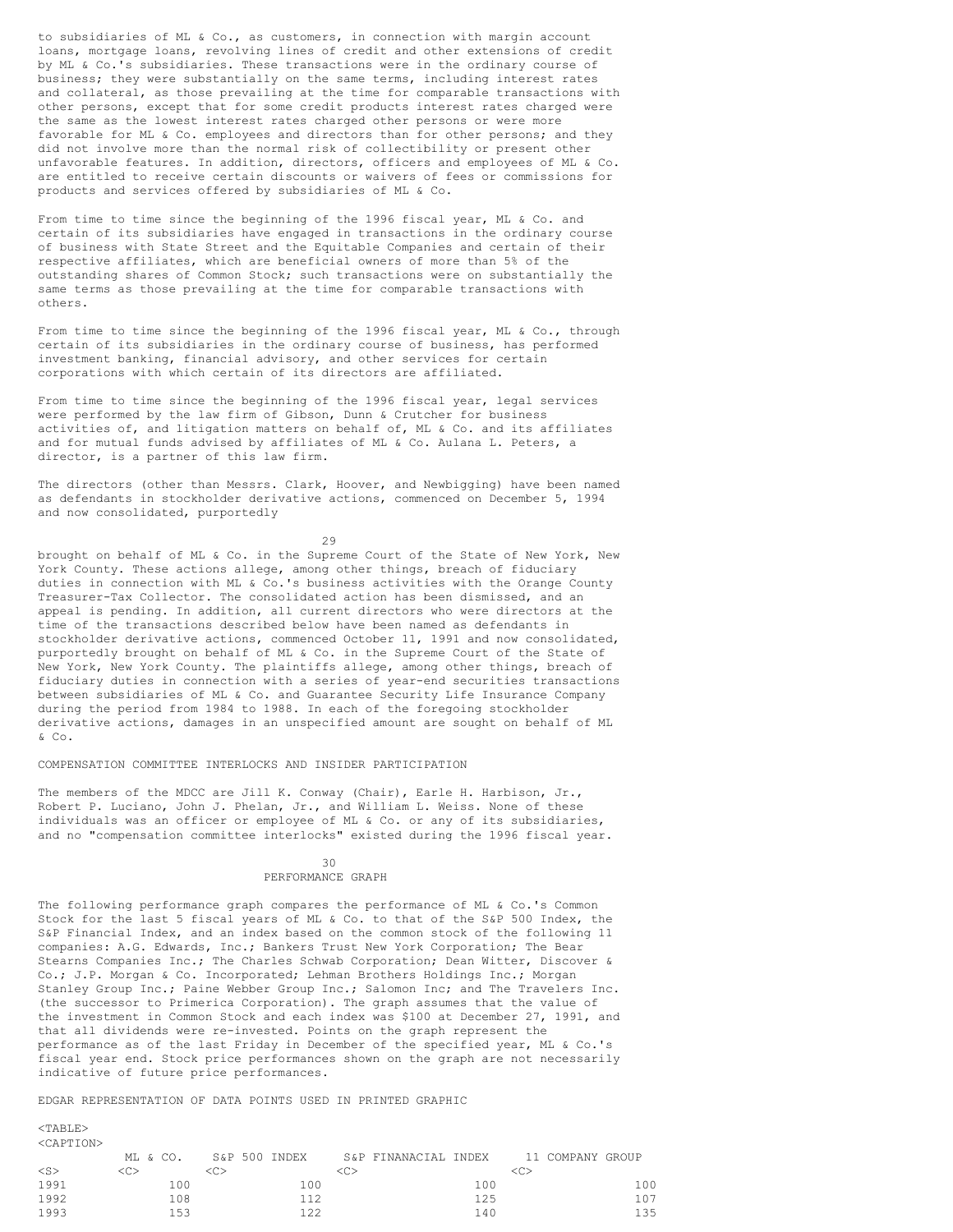| 1994              | 133 | 124 | 135 | 115 |
|-------------------|-----|-----|-----|-----|
| 1995              | 195 | 170 | 206 | 174 |
| 1996              | 327 | 213 | 288 | 249 |
| $\langle$ /TABLE> |     |     |     |     |

31 OTHER MATTERS

The Board of Directors knows of no business that will be presented for consideration at the Annual Meeting other than those items stated in the Notice of Annual Meeting of Stockholders. Should any other matters properly come before the Annual Meeting or any adjournment thereof, shares represented by the enclosed form of proxy, if signed and returned, will be voted in accordance with the judgment of the person or persons voting the proxies.

ML & CO. WILL FURNISH ANY STOCKHOLDER A COPY OF ITS 1996 ANNUAL REPORT ON FORM 10-K (INCLUDING FINANCIAL STATEMENTS AND FINANCIAL STATEMENT SCHEDULES BUT EXCLUDING OTHER EXHIBITS), WITHOUT CHARGE, UPON REQUEST ADDRESSED TO GREGORY T. RUSSO, SECRETARY, MERRILL LYNCH & CO., INC., 12TH FLOOR, 100 CHURCH STREET, NEW YORK, NY 10080-6512.

### STOCKHOLDER PROPOSALS FOR THE 1998 ANNUAL MEETING

In accordance with the rules of the Securities and Exchange Commission, stockholder proposals intended to be presented at the 1998 Annual Meeting of Stockholders of ML & Co. must be received by ML & Co., at its principal executive office not later than November 10, 1997, in order to be included in ML & Co.'s Proxy Statement and form of proxy relating to that meeting.

 $<$ TABLE>  $\langle$ S>  $\langle$ C>

By Order of the Board of Directors GREGORY T. RUSSO **SECRETARY** 

 $\langle$ /TABLE>

32

[LOGO]MERRILL LYNCH

Merrill Lynch & Co., Inc. World Financial Center North Tower New York, NY 10281

MERRILL LYNCH & CO., INC. PROXY ANNUAL MEETING-APRIL 15, 1997

PROXY SOLICITED ON BEHALF OF THE BOARD OF DIRECTORS

The undersigned hereby appoints Daniel P. Tully, David H. Komansky and Joseph T. Willett, and each of them individually, as proxies, with power of substitution, to vote, as specified herein, all the shares of Common Stock of Merrill Lynch & Co., Inc. held of record by the undersigned at the close of business on February 25, 1997, at the Annual Meeting of Stockholders to be held on April 15, 1997, and at any adjournment thereof and, in

> their discretion, upon other matters that properly may come before the meeting. The shares represented by this proxy will be voted in accordance with instructions given on the reverse of this card. If this proxy is signed and returned without specific instructions as to any item or all items, it will be voted for the election of 5 directors, for proposals (2) and (3), and against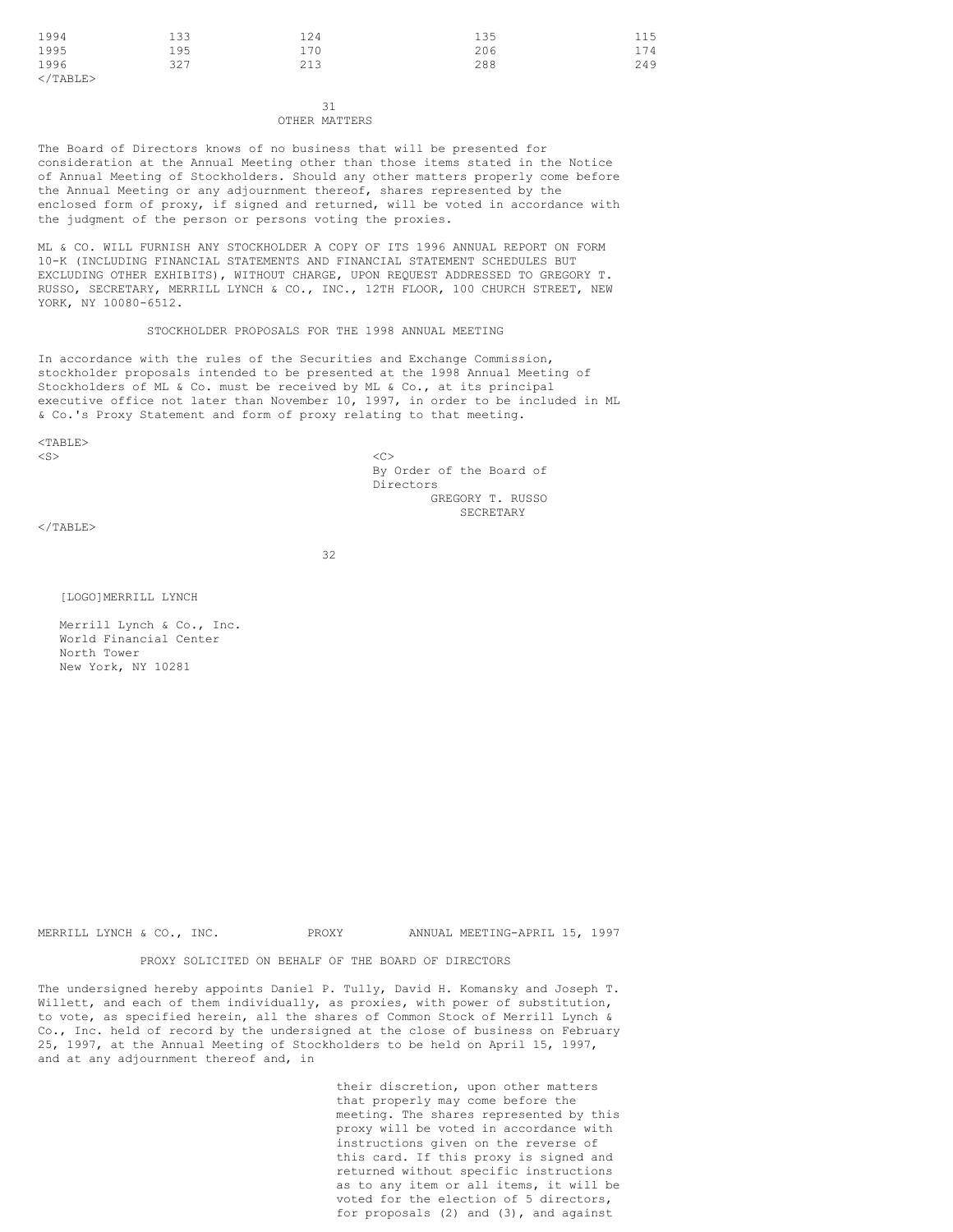stockholder proposals (4) and (5). The undersigned hereby revokes any proxy heretofore given in respect of the same shares of stock.

<TABLE>  $\langle$ S>  $\langle$ C> - ------------------------------------------------------------ ------------------------ (SIGNATURE OF STOCKHOLDER) (DATE) - ------------------------------------------------------------ ------------------------ (SIGNATURE OF STOCKHOLDER) (DATE) PLEASE VOTE ON THE REVERSE OF THIS CARD. SIGN, DATE AND RETURN THIS CARD PROMPTLY USING THE ENCLOSED ENVELOPE. SIGN EXACTLY AS NAME APPEARS ABOVE. EACH JOINT TENANT SHOULD SIGN. WHEN SIGNING AS ATTORNEY, TRUSTEE, ETC., GIVE FULL TITLE.  $<$ /TABLE $>$  $<$ TABLE $>$ <CAPTION> <S> <C> <C> <C> <C> The Board of Directors recommends a The Board of Directors recommends a vote FOR vote AGAINST proposals (1), (2) and (3). Stockholder proposals (4) and (5). (1) The election to the Board of Directors of the 5 nominees named below for a (4) Institute cumulative term of 3 years voting that the set of the set of the set of the set of the set of the set of the set of the set of the set of the set of the set of the set of the set of the set of the set of the set of the set of the set / / FOR all nominees listed / / WITHHOLD AUTHORITY (5) Provide stockholders (except as marked to the to vote for all with relationship of contrary below) contrary below) contrary below) contrary below) contrary below) contrary derivatives claims to underlying assets William O. Bourke, W. H. Clark, Stephen L. Hammerman, Aulana L. Peters and John J. Phelan, Jr. (2) Limit the number of stock options / / FOR / / AGAINST / / ABSTAIN that may be granted to executive officers (3) Amend the performance goal formula / / FOR / / AGAINST / / ABSTAIN for incentive compensation to executive management INSTRUCTION: TO WITHHOLD AUTHORITY TO VOTE FOR ONE OR MORE INDIVIDUAL NOMINEES, WRITE THE NAME(S) OF SUCH PERSON(S) HERE: <CAPTION> (1) / / FOR / / AGAINST / / ABSTAIN / / FOR / / AGAINST / / ABSTAIN (2) (3) INSTRUCTI NAME(S) O  $<$ /TABLE $>$ - -------------------------------------------------------------------------------- (TO BE SIGNED ON THE OTHER SIDE)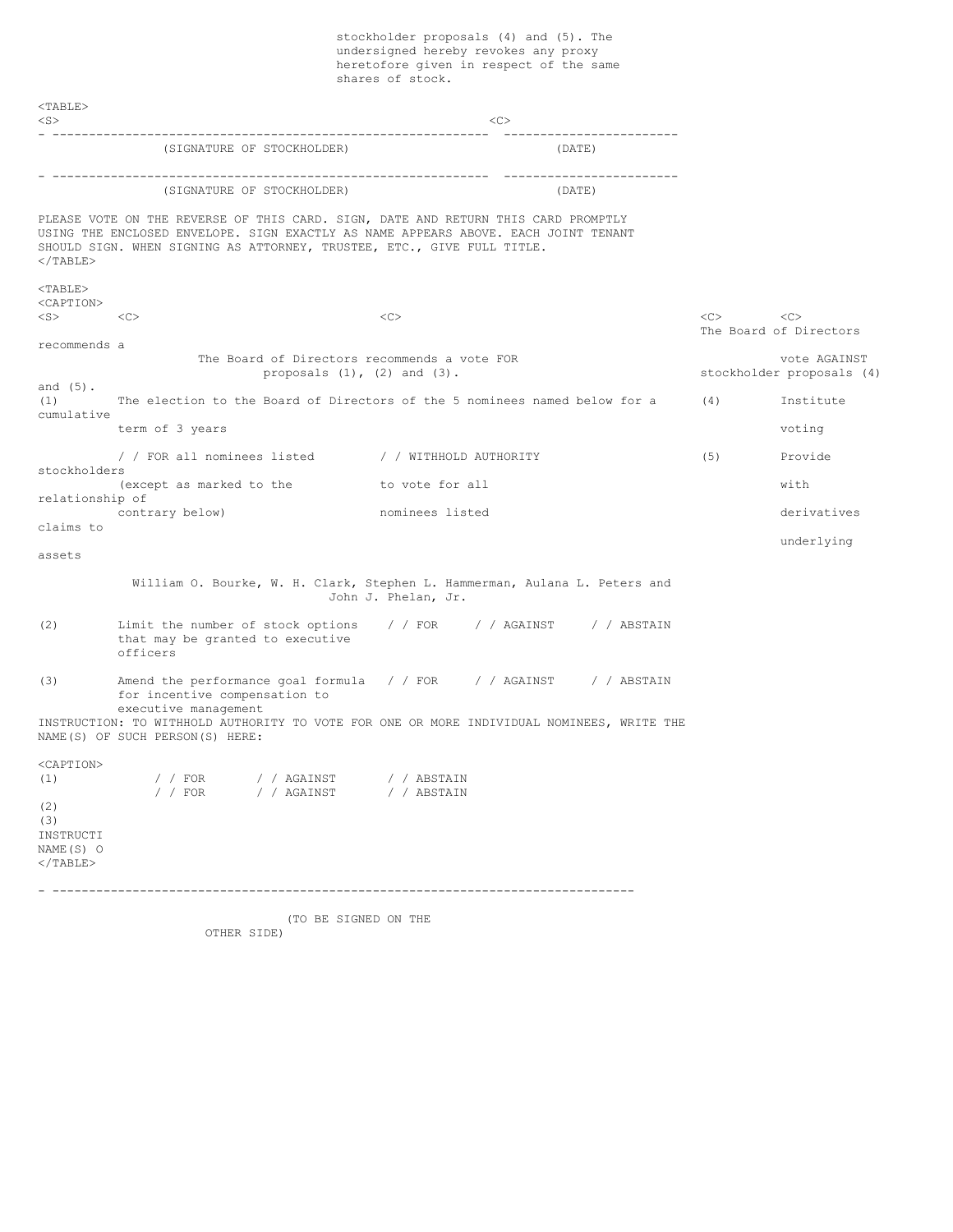Exhibit 99.1

APPENDIX 1

[PROPOSED FORM OF LONG-TERM INCENTIVE COMPENSATION PLAN, REFLECTING AMENDMENT FOR OPTION LIMIT]

> MERRILL LYNCH & CO., INC. -------------------------

LONG-TERM INCENTIVE COMPENSATION PLAN -------------------------------------

### TABLE OF CONTENTS

|             | PAGE                                                                                                                                                                                                                                                                                                                                                                                                                                                                                                                                                                                                                                                                                                                                                                                                                                                                                                                                                                                                                                                                                                                                                                                                                                                                                                                     |
|-------------|--------------------------------------------------------------------------------------------------------------------------------------------------------------------------------------------------------------------------------------------------------------------------------------------------------------------------------------------------------------------------------------------------------------------------------------------------------------------------------------------------------------------------------------------------------------------------------------------------------------------------------------------------------------------------------------------------------------------------------------------------------------------------------------------------------------------------------------------------------------------------------------------------------------------------------------------------------------------------------------------------------------------------------------------------------------------------------------------------------------------------------------------------------------------------------------------------------------------------------------------------------------------------------------------------------------------------|
|             | ARTICLE I - GENERAL<br>1<br>. The contract of the contract of the contract of the contract of the contract of the contract of the contract of the contract of the contract of the contract of the contract of the contract of the contract of the contrac                                                                                                                                                                                                                                                                                                                                                                                                                                                                                                                                                                                                                                                                                                                                                                                                                                                                                                                                                                                                                                                                |
| Section 1.1 | 1                                                                                                                                                                                                                                                                                                                                                                                                                                                                                                                                                                                                                                                                                                                                                                                                                                                                                                                                                                                                                                                                                                                                                                                                                                                                                                                        |
| Section 1.2 | 1                                                                                                                                                                                                                                                                                                                                                                                                                                                                                                                                                                                                                                                                                                                                                                                                                                                                                                                                                                                                                                                                                                                                                                                                                                                                                                                        |
|             | "Board of Directors" or "Board".<br>(a)<br>1<br>$\mathbf{1}$<br>(b)<br>"Company".<br>1<br>(c)<br>(d)<br>"Committee".<br>1<br>"Common Stock"<br>1<br>(e)<br>.<br>"Disability"<br>2<br>(f)<br>$\ddot{\phantom{0}}$<br>"Fair Market Value"<br>$\overline{c}$<br>(q)<br>$\mathbf{r}$ and $\mathbf{r}$ and $\mathbf{r}$ and $\mathbf{r}$<br>$\overline{c}$<br>"Junior Preferred Stock"<br>(h)<br>"Other ML & Co. Security".<br>2<br>(i)<br>$\overline{c}$<br>"Participant".<br>(†)<br>$\sim$ $\sim$<br>$\sim$<br>"Performance Period"<br>2<br>(k)<br>"Performance Share"<br>3<br>(1)<br>$\mathbf{r}$ . The set of the set of the set of the set of the set of the set of the set of the set of the set of the set of the set of the set of the set of the set of the set of the set of the set of the set of the set of t<br>"Performance Unit"<br>3<br>(m)<br>"Restricted Period".<br>3<br>(n)<br>$\mathbf{r}$ . The set of the set of $\mathbf{r}$<br>"Restricted Share"<br>3<br>(0)<br>3<br>"Restricted Unit".<br>(p)<br>$\mathbf{r}$<br>$\overline{a}$<br>$\ddot{\phantom{a}}$<br>$\ddot{\phantom{a}}$<br>$\ddot{\phantom{a}}$<br>3<br>"Retirement"<br>(q)<br>3<br>"Rights"<br>(r)<br>$\sim$ $\sim$ $\sim$<br>3<br>(s)<br>"Rights Agreement"<br>3<br>(t)<br>"Stock Appreciation Right"<br>"Stock Option"<br>4<br>(u)<br>4 |
|             | "Vesting Period"<br>(v)                                                                                                                                                                                                                                                                                                                                                                                                                                                                                                                                                                                                                                                                                                                                                                                                                                                                                                                                                                                                                                                                                                                                                                                                                                                                                                  |
| Section 1.3 | 4                                                                                                                                                                                                                                                                                                                                                                                                                                                                                                                                                                                                                                                                                                                                                                                                                                                                                                                                                                                                                                                                                                                                                                                                                                                                                                                        |
| Section 1.4 | Shares Subject to the Plan.<br>4                                                                                                                                                                                                                                                                                                                                                                                                                                                                                                                                                                                                                                                                                                                                                                                                                                                                                                                                                                                                                                                                                                                                                                                                                                                                                         |
| Section 1.5 | Eligibility and Participation<br>5                                                                                                                                                                                                                                                                                                                                                                                                                                                                                                                                                                                                                                                                                                                                                                                                                                                                                                                                                                                                                                                                                                                                                                                                                                                                                       |
|             | ARTICLE II - PROVISIONS APPLICABLE TO PERFORMANCE SHARES<br>5                                                                                                                                                                                                                                                                                                                                                                                                                                                                                                                                                                                                                                                                                                                                                                                                                                                                                                                                                                                                                                                                                                                                                                                                                                                            |
| Section 2.1 | Performance Periods and Restricted Periods.<br>5                                                                                                                                                                                                                                                                                                                                                                                                                                                                                                                                                                                                                                                                                                                                                                                                                                                                                                                                                                                                                                                                                                                                                                                                                                                                         |
| Section 2.2 | 5                                                                                                                                                                                                                                                                                                                                                                                                                                                                                                                                                                                                                                                                                                                                                                                                                                                                                                                                                                                                                                                                                                                                                                                                                                                                                                                        |
| Section 2.3 | Grants of Performance Shares and Performance Units.<br>6                                                                                                                                                                                                                                                                                                                                                                                                                                                                                                                                                                                                                                                                                                                                                                                                                                                                                                                                                                                                                                                                                                                                                                                                                                                                 |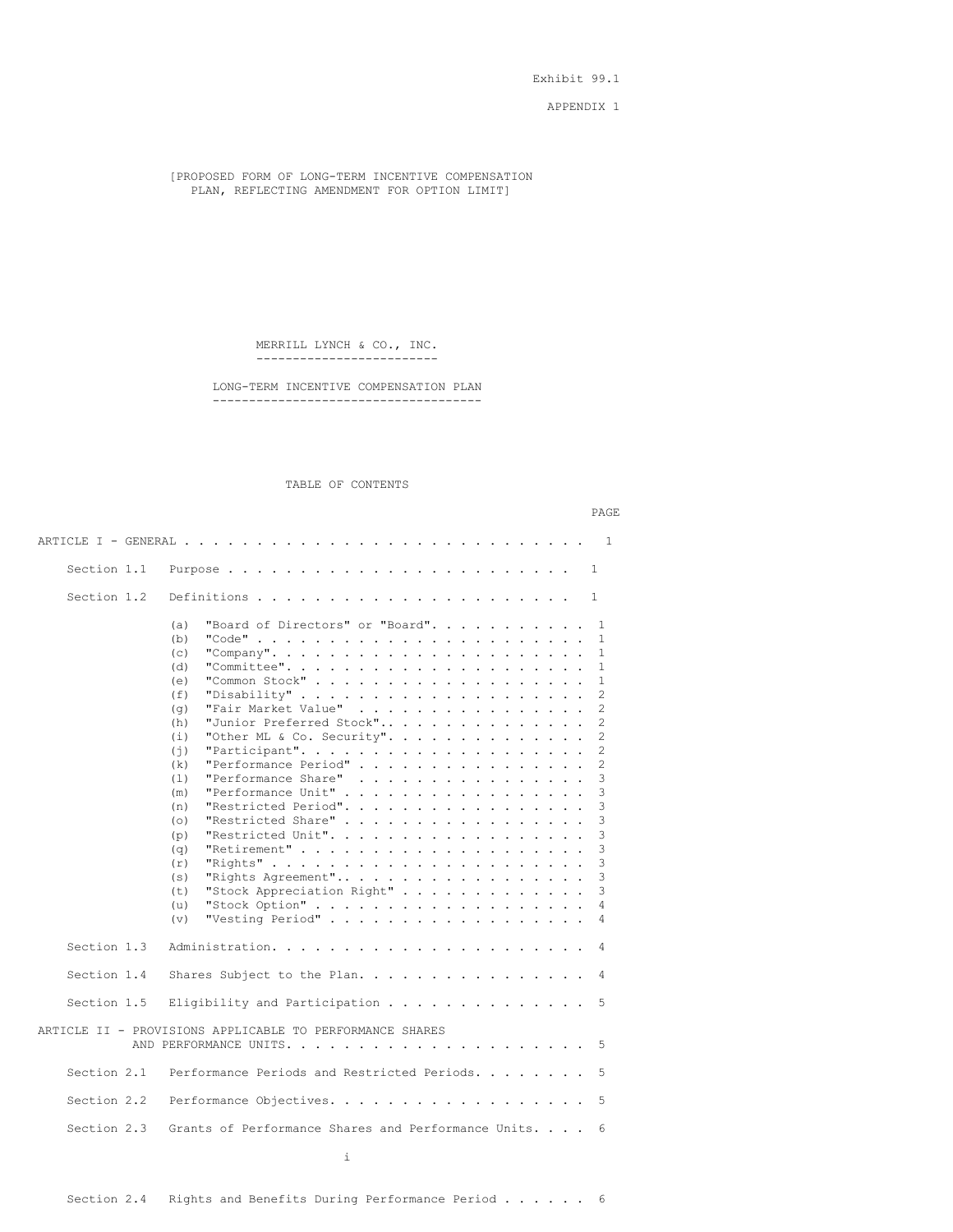| Section 2.5 | Adjustment with respect to Performance Shares and<br>Performance Units<br>6                                          |
|-------------|----------------------------------------------------------------------------------------------------------------------|
| Section 2.6 | Payment of Performance Shares and Performance Units<br>$\overline{7}$                                                |
|             | (a)<br>Performance Shares<br>7                                                                                       |
|             | If a Restricted Period has been established<br>(i)<br>7<br>(ii) If a Restricted Period has not been established<br>8 |
|             | Performance Units.<br>(b)<br>- 8                                                                                     |
| Section 2.7 | Termination of Employment<br>8 <sup>8</sup>                                                                          |
|             | Prior to the end of a Performance Period<br>8<br>(a)                                                                 |
|             | 8<br>(i)<br>(ii) Disability or Retirement.<br>8<br>$(iii)$ Other Terminations.<br>9                                  |
|             | After the end of a Performance Period but prior to<br>(b)<br>the end of a Restricted Period<br>9                     |
|             | 9<br>(i)<br>Death, Disability, or Retirement<br>$(i)$ Other Terminations.<br>9                                       |
| Section 2.8 | Deferral of Payment 9                                                                                                |
|             | ARTICLE III - PROVISIONS APPLICABLE TO RESTRICTED SHARES                                                             |
| Section 3.1 | Vesting Periods and Restricted Periods. 10                                                                           |
| Section 3.2 | Grants of Restricted Shares and Restricted Units. 10                                                                 |
| Section 3.3 | Rights and Restrictions Governing Restricted Shares 11                                                               |
| Section 3.4 | Rights Governing Restricted Units 11                                                                                 |
| Section 3.5 | Adjustment with respect to Restricted Shares and<br>Restricted Units.<br>. 11                                        |
| Section 3.6 | Payment of Restricted Shares and Restricted Units 11                                                                 |

# ii

|             | Restricted Shares. 11<br>(a)<br>Restricted Units 12<br>(b)                                        |
|-------------|---------------------------------------------------------------------------------------------------|
| Section 3.7 | Termination of Employment 12                                                                      |
|             | Prior to the end of a Vesting Period $\ldots$ 12<br>(a)                                           |
|             | (i)<br>(ii) Disability or Retirement. 12<br>$(iii)$ Other Terminations. 12                        |
|             | After the end of a Vesting Period but prior<br>(b)<br>to the end of a Restricted Period. 12       |
|             | Death, Disability, or Retirement. 12<br>(i)<br>(ii) Other Terminations. 13                        |
| Section 3.8 | Extension of Vesting; Deferral of Payment $\ldots$ 13                                             |
|             | ARTICLE IV - PROVISIONS APPLICABLE TO STOCK OPTIONS $\ldots$ 13                                   |
| Section 4.1 | Grants of Stock Options 13                                                                        |
| Section 4.2 | Option Documentation. 14                                                                          |
| Section 4.3 |                                                                                                   |
| Section 4.4 | Exercise of Stock Options 14                                                                      |
|             | (a)<br>Exercisability 14<br>(b)<br>Exercise in the Event of Termination of Employment . 14<br>(c) |
|             | (i)<br>(ii) Disability or Retirement 15<br>(iii)<br>Other Terminations. 15                        |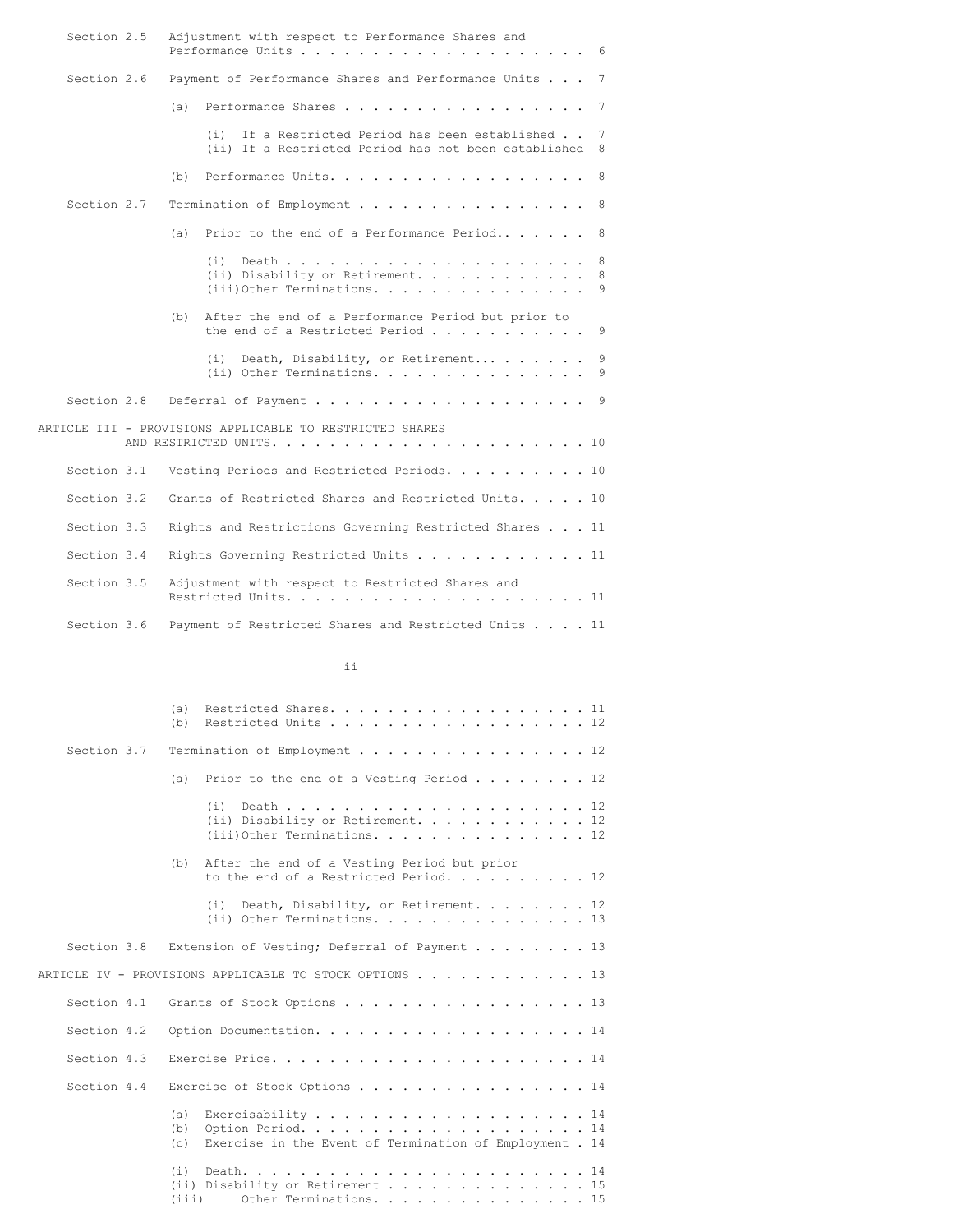|             | (d) Limitations on Transferability 15                                                                                                                                                                 |  |
|-------------|-------------------------------------------------------------------------------------------------------------------------------------------------------------------------------------------------------|--|
| Section 4.5 | Payment of Purchase Price and Tax Liability Upon<br>Exercise; Delivery of Shares. 16                                                                                                                  |  |
|             | Payment of Purchase Price. 16<br>(a)<br>(b)<br>Payment of Taxes 16<br>Delivery of Shares 16<br>(c)                                                                                                    |  |
|             | iii                                                                                                                                                                                                   |  |
|             | Section 4.6 Limitation on Shares of Common Stock Received                                                                                                                                             |  |
|             | ARTICLE V - PROVISIONS APPLICABLE TO STOCK APPRECIATION                                                                                                                                               |  |
|             | Section 5.1 Grants of Stock Appreciation Rights 17                                                                                                                                                    |  |
| Section 5.2 | Stock Appreciation Rights Granted in Connection                                                                                                                                                       |  |
| Section 5.3 | Payment Upon Exercise of Stock Appreciation Rights. 18                                                                                                                                                |  |
| Section 5.4 | Termination of Employment 18                                                                                                                                                                          |  |
|             | (a)<br>(b)<br>(c)<br>Other Terminations 19<br>(d)                                                                                                                                                     |  |
|             | ARTICLE VI - PROVISIONS APPLICABLE TO OTHER ML & CO.                                                                                                                                                  |  |
|             | Section 6.1 Grants of Other ML & Co. Securities 19                                                                                                                                                    |  |
|             | Section 6.2 Terms and Conditions of Conversion or Exchange. 20                                                                                                                                        |  |
|             | ARTICLE VII - CHANGES IN CAPITALIZATION $\ldots$ 20                                                                                                                                                   |  |
|             | ARTICLE VIII - PAYMENTS UPON TERMINATION OF EMPLOYMENT<br>AFTER A CHANGE IN CONTROL. 21                                                                                                               |  |
| Section 8.1 | Value of Payments Upon Termination After a Change in                                                                                                                                                  |  |
|             | Performance Shares and Performance Units 21<br>(a)<br>Restricted Shares and Restricted Units 22<br>(b)<br>(c) Stock Options and Stock Appreciation Rights. 22<br>Other ML & Co. Securities. 23<br>(d) |  |
| Section 8.2 | A Change in Control 23                                                                                                                                                                                |  |
| Section 8.3 | Effect of Agreement Resulting in Change in Control. 24                                                                                                                                                |  |
| Section 8.4 | Termination for Cause 24                                                                                                                                                                              |  |
| Section 8.5 |                                                                                                                                                                                                       |  |
|             |                                                                                                                                                                                                       |  |

iv

| Inconsistent Duties. 25<br>(a)<br>Reduced Salary or Bonus Opportunity. 25<br>(b)<br>(C)<br>Compensation Plans 26<br>(d)<br>Benefits and Perquisites 26<br>(e) |
|---------------------------------------------------------------------------------------------------------------------------------------------------------------|
| No Assumption by Successor $\ldots$ 26<br>(f)                                                                                                                 |
| Section 8.6 Effect on Plan Provisions 26                                                                                                                      |
|                                                                                                                                                               |
| Section 9.1 Designation of Beneficiary. 27                                                                                                                    |
|                                                                                                                                                               |
|                                                                                                                                                               |
|                                                                                                                                                               |
| Section 9.5 Relationship to Other Benefits. 28                                                                                                                |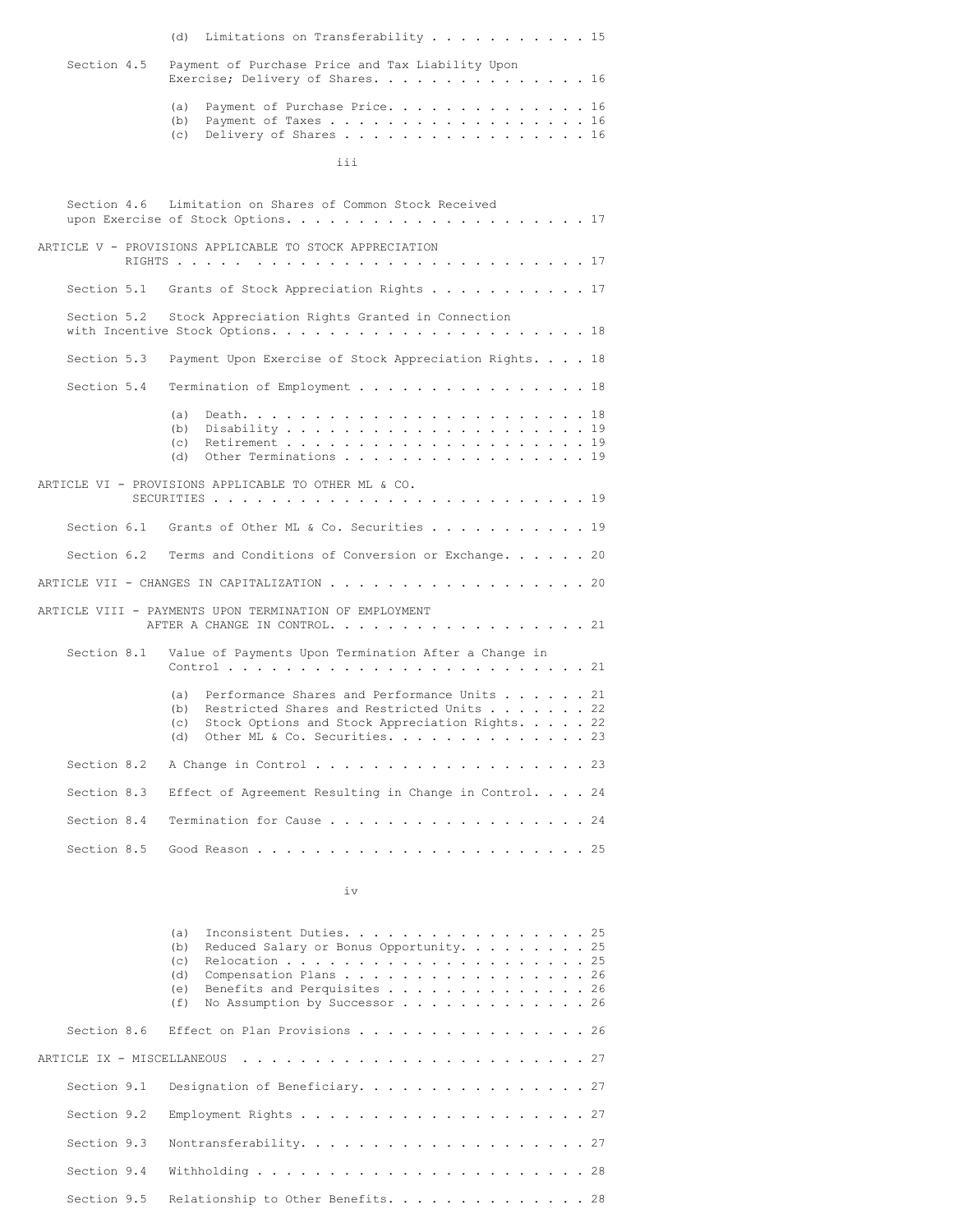| Section 9.6 No Trust or Fund Created. 28                 |  |  |  |  |  |  |  |  |  |  |  |  |  |
|----------------------------------------------------------|--|--|--|--|--|--|--|--|--|--|--|--|--|
|                                                          |  |  |  |  |  |  |  |  |  |  |  |  |  |
|                                                          |  |  |  |  |  |  |  |  |  |  |  |  |  |
|                                                          |  |  |  |  |  |  |  |  |  |  |  |  |  |
|                                                          |  |  |  |  |  |  |  |  |  |  |  |  |  |
|                                                          |  |  |  |  |  |  |  |  |  |  |  |  |  |
| Section 11.1 Governmental and Other Regulations. 29      |  |  |  |  |  |  |  |  |  |  |  |  |  |
|                                                          |  |  |  |  |  |  |  |  |  |  |  |  |  |
| ARTICLE XII - EFFECTIVE DATE AND STOCKHOLDER APPROVAL 29 |  |  |  |  |  |  |  |  |  |  |  |  |  |

v

MERRILL LYNCH & CO., INC. -------------------------

LONG-TERM INCENTIVE COMPENSATION PLAN -------------------------------------

ARTICLE I - GENERAL

SECTION 1.1 PURPOSE.

The purposes of the Long-Term Incentive Compensation Plan (the "PLAN") are: (a) to enhance the growth and profitability of Merrill Lynch & Co., Inc., a Delaware corporation ("ML & CO."), and its subsidiaries by providing the incentive of long-term rewards to key employees who are capable of having a significant impact on the performance of ML & Co. and its subsidiaries; (b) to attract and retain employees of outstanding competence and ability; (c) to encourage long-term stock ownership by employees; and (d) to further the identity of interests of such employees with those of stockholders of ML & Co.

SECTION 1.2 DEFINITIONS.

For the purpose of the Plan, the following terms shall have the meanings indicated:

(a) "BOARD OF DIRECTORS" or "BOARD" shall mean the Board of Directors of ML & Co.

(b) "CODE" shall mean the Internal Revenue Code of l986, as amended, including any successor law thereto.

(c) "COMPANY" shall mean ML & Co. and any corporation, partnership, or other organization of which ML & Co. owns or controls, directly or indirectly, not less than 50% of the total combined voting power of all classes of stock or other equity interests. For purposes of this Plan, the terms "ML & Co." and "Company" shall include any successor thereto.

(d) "COMMITTEE" shall mean the Management Development and Compensation Committee of the Board of Directors, or its functional successor or any other Board committee that has been designated by the Board of Directors to administer the Plan, or the Board of Directors. The Committee shall be constituted so that at all relevant times it meets the then applicable requirements of Rule 16b-3 (or its successor) promulgated under the Securities Exchange Act of 1934, as amended.

(e) "COMMON STOCK" shall mean the Common Stock, par value \$1.33 1/3 per share, of ML & Co. and a "share of COMMON STOCK" shall mean one share of

1

Common Stock together with, for so long as Rights are outstanding, one Right (whether trading with the Common Stock or separately).

(f) "DISABILITY," unless otherwise provided herein, shall mean any physical or mental condition that, in the opinion of the Director of Human Resources of Merrill Lynch & Co., Inc. (or his functional successor), renders an employee incapable of engaging in any employment or occupation for which he is suited by reason of education or training.

(g) "FAIR MARKET VALUE" of shares of Common Stock on any given date(s) shall be: (a) the mean of the high and low sales prices on the New York Stock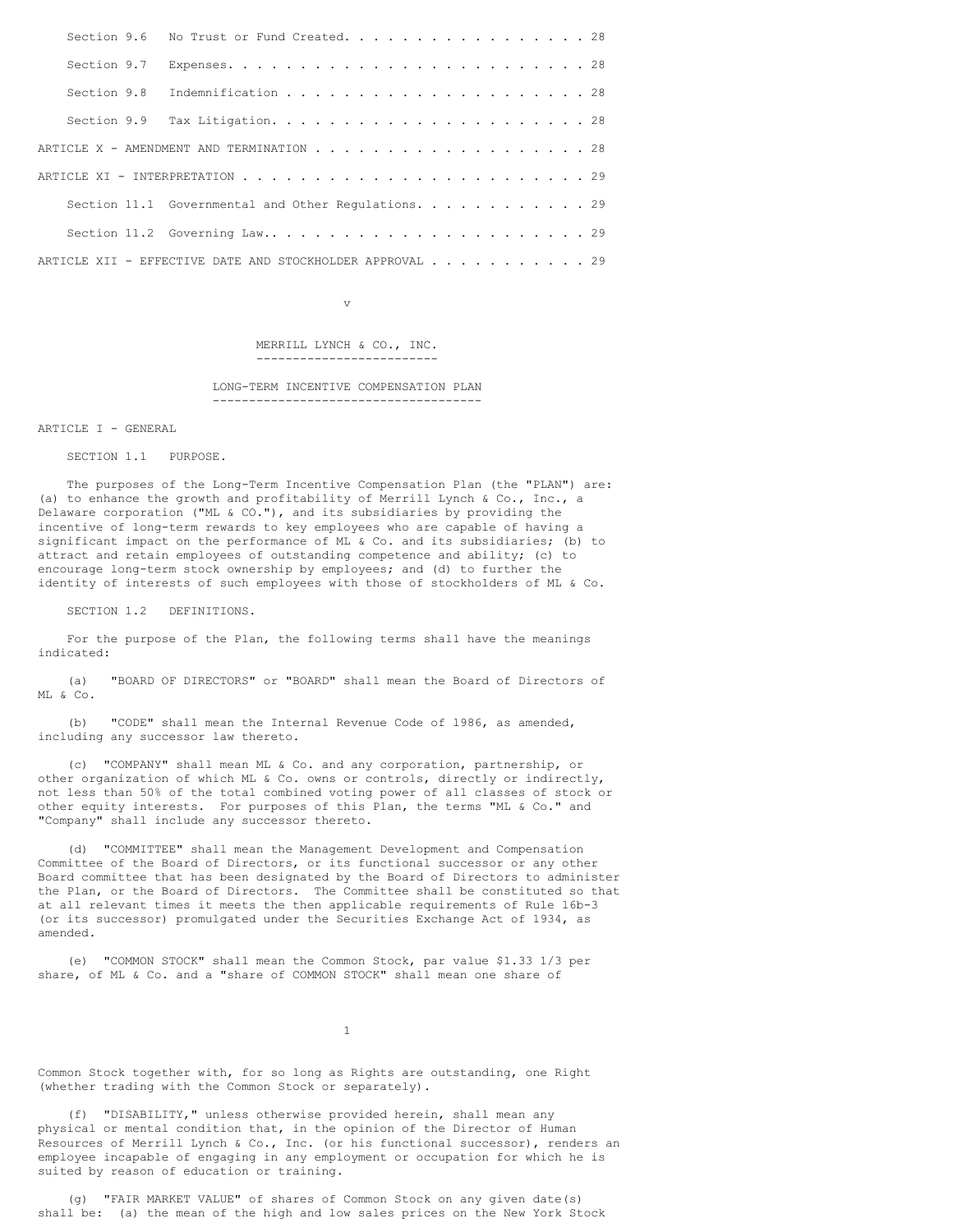Exchange--Composite Tape of such shares on the date(s) in question, or, if the shares of Common Stock shall not have been traded on any such date(s), the mean of the high and low sales prices on the New York Stock Exchange--Composite Tape on the first day prior thereto on which the shares of Common Stock were so traded; or (b) if the shares of Common Stock are not traded on the New York Stock Exchange, such other amount as may be determined by the Committee by any fair and reasonable means.

"FAIR MARKET VALUE" of any Other ML & Co. Security on any given date(s) shall be: (a) the mean of the high and low sales prices of such Other ML & Co. Security on the principal securities exchange on which such Security is traded on the date(s) in question or, if such Other ML & Co. Security shall not have been traded on any such exchange on such date(s), the mean of the high and low sales prices on such exchange on the first day prior thereto on which such Other ML & Co. Security was so traded; or (b) if the Other ML & Co. Security is not publicly traded on a securities exchange, such other amount as may be determined by the Committee by any fair and reasonable means.

(h) "JUNIOR PREFERRED STOCK" shall mean ML & Co.'s Series A Junior Preferred Stock, par value \$1.00 per share.

(i) "OTHER ML & CO. SECURITY" shall mean a financial instrument issued pursuant to Article VI.

(j) "PARTICIPANT" shall mean any employee who has met the eligibility requirements set forth in Section 1.5 hereof and to whom a grant has been made and is outstanding under the Plan.

(k) "PERFORMANCE PERIOD" shall mean, in relation to Performance Shares or Performance Units, any period, for which performance objectives have been established, of not less than one nor more than ten consecutive ML & Co. fiscal years, commencing with the first day of the fiscal year in which such Performance Shares or Performance Units were granted.

 $\mathfrak{D}$ 

(l) "PERFORMANCE SHARE" shall mean a right, granted to a Participant pursuant to Article II, that will be paid out as a share of Common Stock.

(m) "PERFORMANCE UNIT" shall mean a right, granted to a Participant pursuant to Article II, to receive an amount equal to the Fair Market Value of one share of Common Stock in cash.

(n) "RESTRICTED PERIOD" shall mean, (i) in relation to shares of Common Stock receivable in payment for Performance Shares, the period beginning at the end of the applicable Performance Period during which restrictions on the transferability of such shares of Common Stock are in effect; and (ii) in relation to Restricted Shares, the period, beginning with the first day of the month in which Restricted Shares are granted, during which restrictions on the transferability of such Restricted Shares are in effect and which shall not be of shorter duration than the Vesting Period applicable to the same Restricted Shares.

(o) "RESTRICTED SHARE" shall mean a share of Common Stock, granted to a Participant pursuant to Article III, subject to the restrictions set forth in Section 3.3 hereof.

(p) "RESTRICTED UNIT" shall mean the right, granted to a Participant pursuant to Article III, to receive an amount equal to the Fair Market Value of one share of Common Stock in cash.

(q) "RETIREMENT" shall mean the cessation of employment by the Company (1) after reaching age 55 and having completed at least 5 years of service; (2) after reaching age 50 and having completed at least 10 years of service; (3) after reaching age 45 and having completed at least 15 years of service; or (4) having completed at least 20 years of service (in each case including approved leaves of absence of one year or less).

(r) "RIGHTS" means the Rights to Purchase Units of Junior Preferred Stock issued pursuant to the Rights Agreement.

(s) "RIGHTS AGREEMENT" means the Rights Agreement dated as of December 16, 1987 between ML & Co. and Manufacturers Hanover Trust Company, Rights Agent, as amended from time to time.

(t) "STOCK APPRECIATION RIGHT" shall mean a right, granted to a Participant pursuant to Article V, to receive, in cash or shares of Common Stock, an amount equal to the increase in Fair Market Value, over a specified period of time, of a specified number of shares of Common Stock.

(u) "STOCK OPTION" shall mean a right, granted to a Participant pursuant to Article IV, to purchase, before a specified date and at a specified price, a specified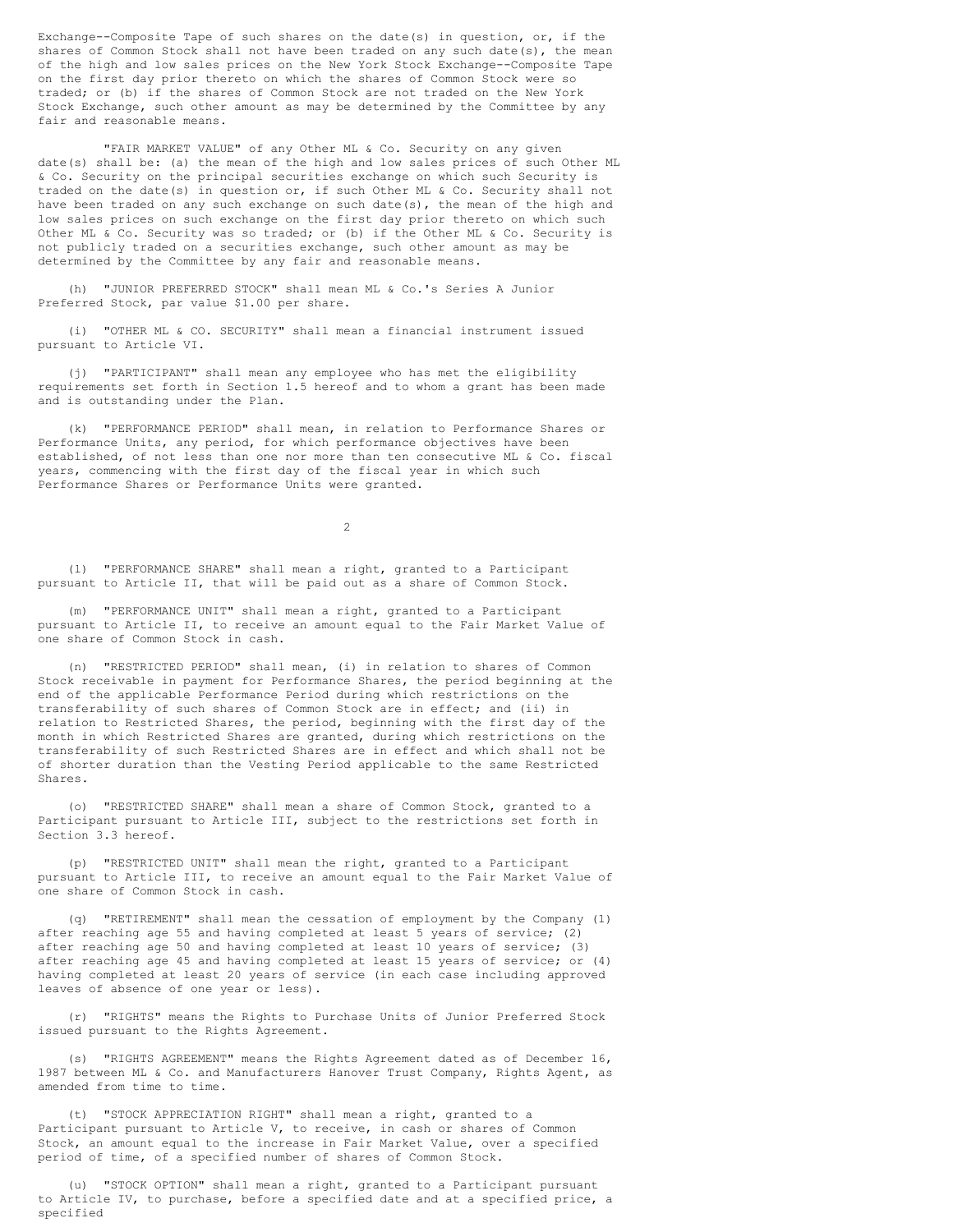number of shares of Common Stock. Stock Options may be "INCENTIVE STOCK OPTIONS," which meet the definition of such in Section 422A of the Code, or "NONQUALIFIED STOCK OPTIONS," which do not meet such definition.

(v) "VESTING PERIOD" shall mean, in relation to Restricted Shares or Restricted Units, any period of not less than 12 months beginning with the first day of the month in which the grant of the applicable Restricted Shares or Restricted Units is effective, during which such Restricted Shares or Restricted Units may be forfeited if the Participant terminates employment.

### SECTION 1.3 ADMINISTRATION.

(a) The Plan shall be administered by the Committee. Subject to the provisions of the Plan, the Committee shall have sole and complete authority to: (i) subject to Section 1.5 hereof, select Participants after receiving the recommendations of the management of the Company; (ii) determine the number of Performance Shares, Performance Units, Restricted Shares, Restricted Units, Stock Appreciation Rights, or Other ML & Co. Securities subject to each grant; (iii) determine the number of shares of Common Stock subject to each Stock Option grant; (iv) determine the time or times when grants are to be made or are to be effective; (v) determine the terms and conditions subject to which grants may be made; (vi) extend the term of any Stock Option; (vii) provide at the time of grant that all or any portion of any Stock Option shall be canceled upon the Participant's exercise of any Stock Appreciation Rights; (viii) prescribe the form or forms of the instruments evidencing any grants made hereunder, provided that such forms are consistent with the Plan; (ix) adopt, amend, and rescind such rules and regulations as, in its opinion, may be advisable for the administration of the Plan; (x) construe and interpret the Plan and all rules, regulations, and instruments utilized thereunder; and (xi) make all determinations deemed advisable or necessary for the administration of the Plan. All determinations by the Committee shall be final and binding.

(b) The Committee shall act in accordance with the procedures established for a Committee under ML & Co.'s Certificate of Incorporation and By-Laws or under any resolution of the Board.

#### SECTION 1.4 SHARES SUBJECT TO THE PLAN.

The total number of shares of Common Stock that may be distributed under the Plan shall be 80,000,000 (whether granted as Restricted Shares or reserved for distribution upon grant of Performance Shares, Stock Options, Stock Appreciation Rights (to the extent they may be paid out in Common Stock), or Other ML & Co. Securities), subject to adjustment as provided in Article VII hereof. Shares of Common Stock distributed under the Plan may be treasury shares or authorized but unissued shares. To the extent that awards of Other ML & Co. Securities are convertible into Common Stock or are otherwise equity securities (or convertible into equity securities)

4

of ML & Co., they shall be subject to the limitation expressed above on the number of shares of Common Stock that can be awarded under the Plan. Any shares of Common Stock that have been granted as Restricted Shares or that have been reserved for distribution in payment for Performance Shares but are later forfeited or for any other reason are not payable under the Plan may again be made the subject of grants under the Plan. If any Stock Option, Stock Appreciation Right, or Other ML & Co. Security granted under the Plan expires or terminates, or any Stock Appreciation Right is paid out in cash, the underlying shares of Common Stock may again be made the subject of grants under the Plan. Units payable in cash that are later forfeited or for any reason are not payable under the Plan may again be the subject of grants under the Plan.

### SECTION 1.5 ELIGIBILITY AND PARTICIPATION.

Participation in the Plan shall be limited to officers (who may also be members of the Board of Directors) and other salaried, key employees of the Company.

### ARTICLE II - PROVISIONS APPLICABLE TO PERFORMANCE SHARES AND PERFORMANCE UNITS.

### SECTION 2.1 PERFORMANCE PERIODS AND RESTRICTED PERIODS.

The Committee shall establish Performance Periods applicable to Performance Shares and Performance Units and may establish Restricted Periods applicable to Performance Shares, at its discretion. Each such Performance Period shall commence with the beginning of a fiscal year in which the Performance Shares and Performance Units are granted and have a duration of not less than one nor more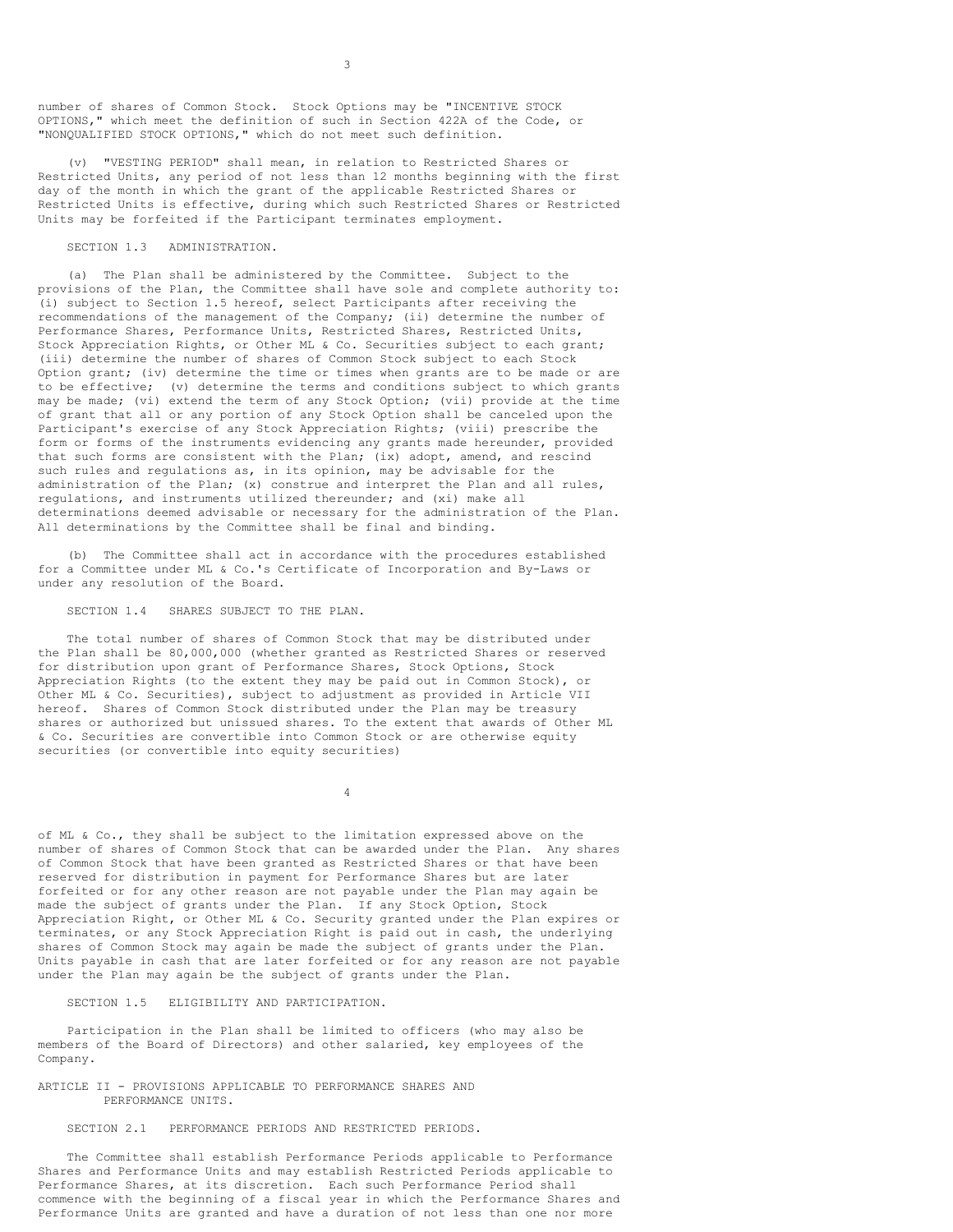than ten consecutive fiscal years. Each such Restricted Period shall commence with the end of the Performance Period established for such Performance Shares and shall end on such date as may be determined by the Committee at the time of grant. There shall be no limitation on the number of Performance Periods or Restricted Periods established by the Committee, and more than one Performance Period may encompass the same fiscal year.

### SECTION 2.2 PERFORMANCE OBJECTIVES.

At any time before or during a Performance Period, the Committee shall establish one or more performance objectives for such Performance Period, provided that such performance objectives shall be established prior to the grant of any Performance Shares or Performance Units with respect to such Period. Performance objectives shall be based on one or more measures such as return on stockholders' equity, earnings, or any other standard deemed relevant by the Committee, measured internally or relative to other organizations and before or after extraordinary items, as may be determined by the Committee; PROVIDED, HOWEVER, that any such measure shall include all accruals for grants made under the Plan and for all other employee benefit plans of the Company. The Committee may, in its discretion, establish performance

5

objectives for the Company as a whole or for only that part of the Company in which a given Participant is involved, or a combination thereof. In establishing the performance objective or objectives for a Performance Period, the Committee shall determine both a minimum performance level, below which no Performance Shares or Performance Units shall be payable, and a full performance level, at or above which 100% of the Performance Shares or Performance Units shall be payable. In addition, the Committee may, in its discretion, establish intermediate levels at which given proportions of the Performance Shares or Performance Units shall be payable. Such performance objectives shall not thereafter be changed except as set forth in Sections 2.5 and 2.6 and Article VII hereof.

### SECTION 2.3 GRANTS OF PERFORMANCE SHARES AND PERFORMANCE UNITS.

The Committee may select employees to become Participants subject to the provisions of Section 1.5 hereof and grant Performance Shares or Performance Units to such Participants at any time prior to or during the first fiscal year of a Performance Period. Grants shall be deemed to have been made as of the beginning of the first fiscal year of the Performance Period. Before making grants, the Committee must receive the recommendations of the management of the Company, which will take into account such factors as level of responsibility, current and past performance, and performance potential. Subject to the provisions of Section 2.7 hereof, a grant of Performance Shares or Performance Units shall be effective for the entire applicable Performance Period and may not be revoked. Each grant to a Participant shall be evidenced by a written instrument stating the number of Performance Shares or Performance Units granted, the Performance Period, the performance objective or objectives, the proportion of payments for performance between the minimum and full performance levels, if any, the Restricted Periods and restrictions applicable to shares of Common Stock receivable in payment for Performance Shares, and any other terms, conditions, and rights with respect to such grant. At the time of any grant of Performance Shares, there shall be reserved out of the number of shares of Common Stock authorized for distribution under the Plan a number of shares equal to the number of Performance Shares so granted.

#### SECTION 2.4 RIGHTS AND BENEFITS DURING PERFORMANCE PERIOD.

The Committee may provide that, during a Performance Period, a Participant shall be paid cash amounts, with respect to each Performance Share or Performance Unit held by such Participant, in the same manner, at the same time, and in the same amount paid, as a dividend on a share of Common Stock.

SECTION 2.5 ADJUSTMENT WITH RESPECT TO PERFORMANCE SHARES AND PERFORMANCE UNITS.

Any other provision of the Plan to the contrary notwithstanding, the Committee may at any time adjust performance objectives (up or down) and minimum or full

6

performance levels (and any intermediate levels and proportion of payments related thereto), adjust the way performance objectives are measured, or shorten any Performance Period or Restricted Period, if it determines that conditions, including but not limited to, changes in the economy, changes in competitive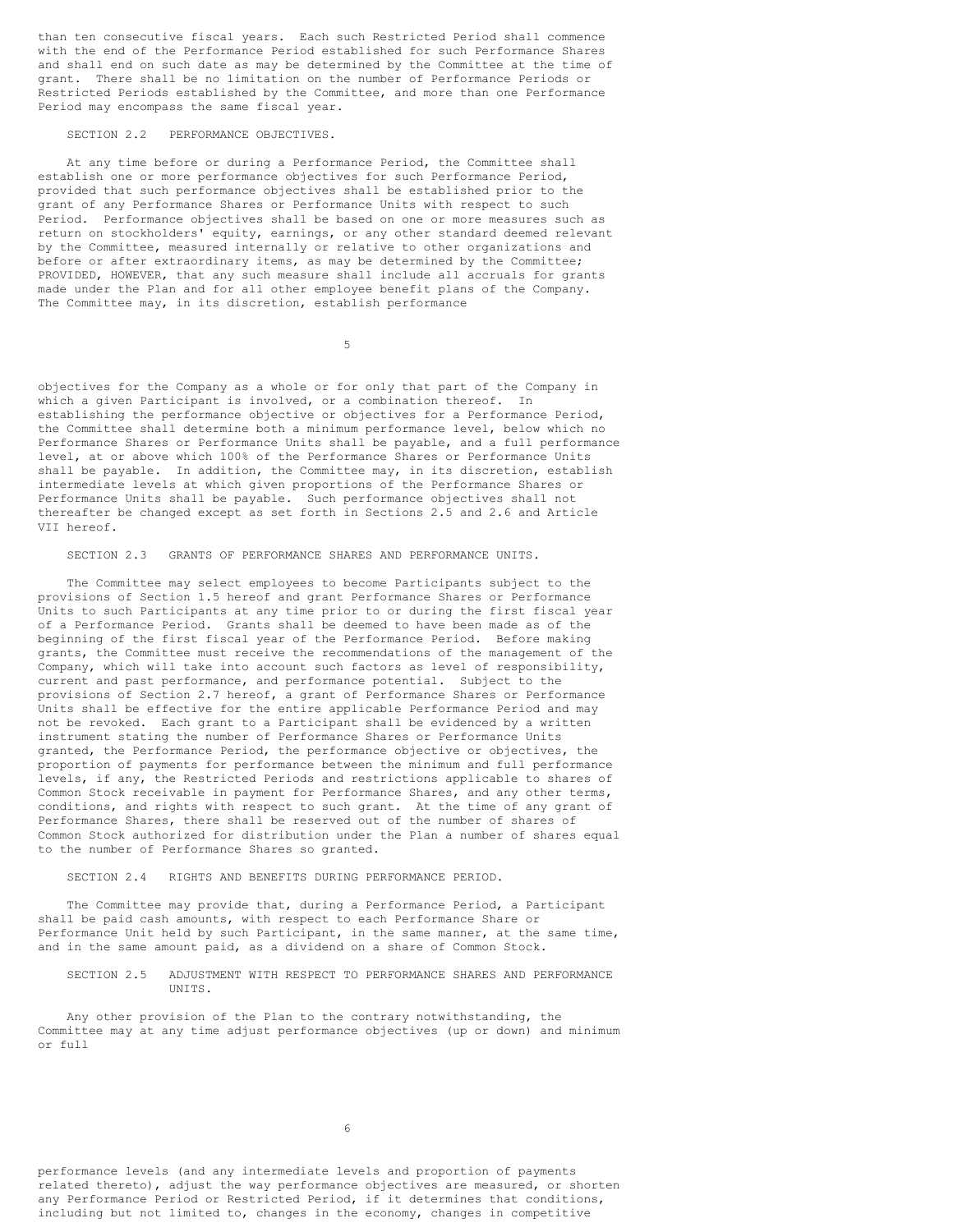conditions, changes in laws or governmental regulations, changes in generally accepted accounting principles, changes in the Company's accounting policies, acquisitions or dispositions, or the occurrence of other unusual, unforeseen, or extraordinary events, so warrant.

SECTION 2.6 PAYMENT OF PERFORMANCE SHARES AND PERFORMANCE UNITS.

Within 90 days after the end of any Performance Period, the Company shall determine the extent to which performance objectives established by the Committee pursuant to Section 2.2 hereof for such Performance Period have been met during such Performance Period and the resultant extent to which Performance Shares or Performance Units granted for such Performance Period are payable. Payment for Performance Shares and Performance Units shall be as follows:

(a) Performance Shares:

(i) If a Restricted Period has been established in relation to the Performance Shares:

(A) At the end of the applicable Performance Period, one or more certificates representing the number of shares of Common Stock equal to the number of Performance Shares payable shall be registered in the name of the Participant but shall be held by the Company for the account of the employee. Such shares will be nonforfeitable but restricted as to transferability during the applicable Restricted Period. During the Restricted Period, the Participant shall have all rights of a holder as to such shares of Common Stock, including the right to receive dividends, to exercise Rights, and to vote such Common Stock and any securities issued upon exercise of Rights, subject to the following restrictions: (1) the Participant shall not be entitled to delivery of certificates representing such shares of Common Stock and any other such securities until the expiration of the Restricted Period; and (2) none of such shares of Common Stock or Rights may be sold, transferred, assigned, pledged, or otherwise encumbered or disposed of during the Restricted Period. Any shares of Common Stock or other securities or property received with respect to such shares shall be subject to the same restrictions as such shares; provided, however, that the Company shall not be required to register any fractional shares of Common Stock payable to any Participant, but will pay the value of such fractional shares, measured as set forth in Section 2.6(b) below, to the Participant.

(B) At the end of the applicable Restricted Period, all restrictions applicable to the shares of Common Stock, and other securities or property received with respect to such shares, held by the Company for the accounts of recipients of Performance Shares granted in relation to such Restricted Period shall lapse, and one

7

or more stock certificates for such shares of Common Stock and securities, free of the restrictions, shall be delivered to the Participant, or such shares and securities shall be credited to a brokerage account if the Participant so directs.

(ii) If a Restricted Period has not been established in relation to the Performance Shares, at the end of the applicable Performance Period, one or more stock certificates representing the number of shares of Common Stock equal to the number of Performance Shares payable, free of restrictions, shall be registered in the name of the Participant and delivered to the Participant, or such shares shall be credited to a brokerage account if the Participant so directs.

(b) Performance Units: At the end of the applicable Performance Period, a Participant shall be paid a cash amount equal to the number of Performance Units payable, times the mean of the Fair Market Value of Common Stock during the second calendar month following the end of the Performance Period, unless some other date or period is established by the Committee at the time of grant.

SECTION 2.7 TERMINATION OF EMPLOYMENT.

(a) Prior to the end of a Performance Period:

(i) Death: If a Participant ceases to be an employee of the Company prior to the end of a Performance Period by reason of death, any outstanding Performance Shares or Performance Units with respect to such Participant shall become payable and be paid to such Participant's beneficiary or estate, as the case may be, as soon as practicable in the manner set forth in Sections  $2.6(a)$  (ii) and  $2.6(b)$  hereof, respectively. In determining the extent to which performance objectives established for such Performance Period have been met and the resultant extent to which Performance Shares or Performance Units are payable, the Performance Period shall be deemed to end as of the end of the fiscal year in which the Participant's death occurred.

(ii) Disability or Retirement: The Disability or Retirement of a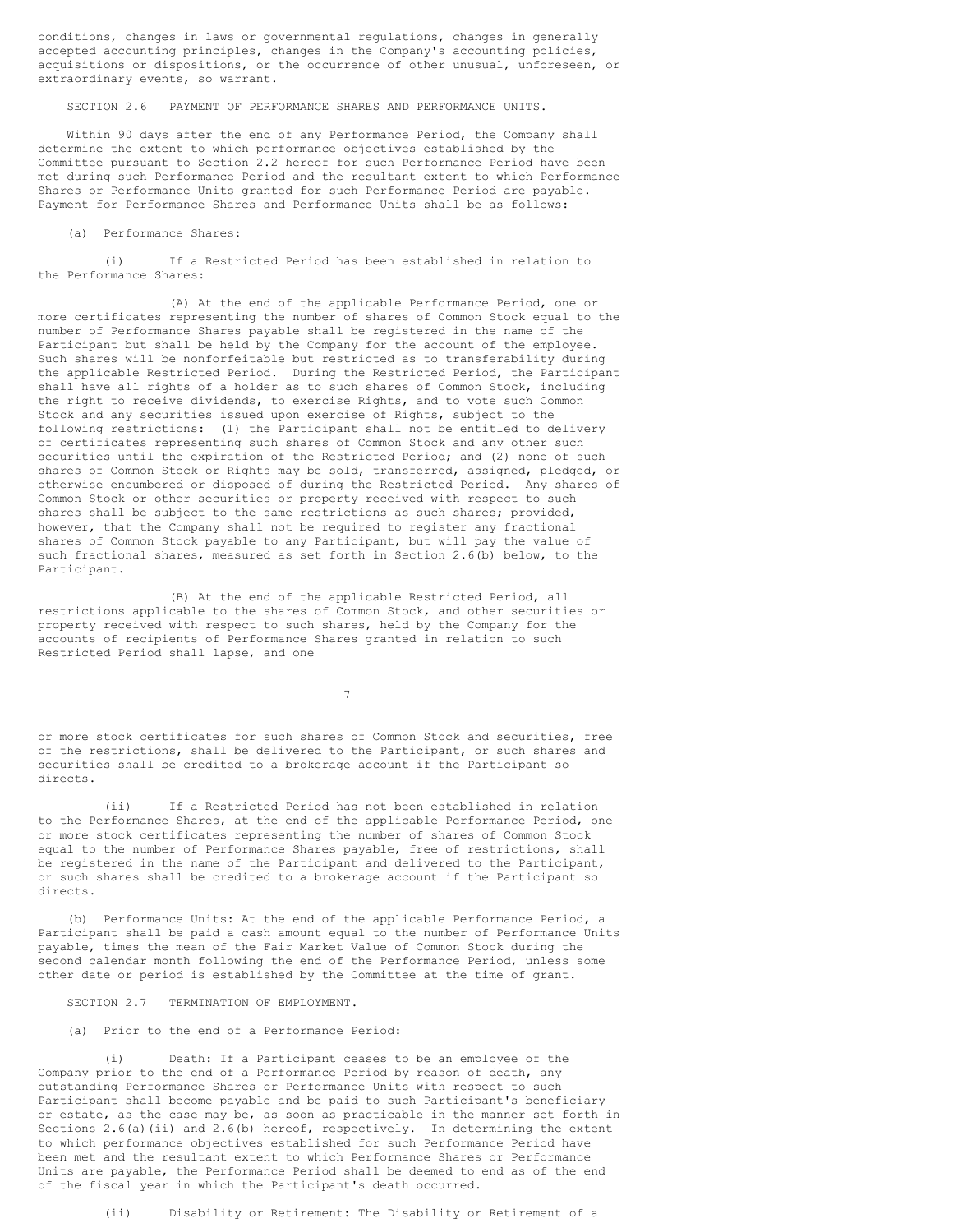Participant shall not constitute a termination of employment for purposes of this Article II, and such Participant shall not forfeit any Performance Shares or Performance Units held by him, provided that following Disability or Retirement such Participant does not engage in or assist any business that the Committee, in its sole discretion, determines to be in competition with business engaged in by the Company during the remainder of the applicable Performance Period. A Participant who does engage in or assist any business that the Committee, in its sole discretion, determines to be in competition with business engaged in by the Company shall be deemed to have terminated employment.

(iii) Other Terminations: If a Participant ceases to be an employee prior to the end of a Performance Period for any reason other than death, the Participant

8

shall immediately forfeit all Performance Shares and Performance Units previously granted under the Plan and all right to receive any payment for such Performance Shares and Performance Units. The Committee may, however, direct payment in accordance with the provisions of Section 2.6 hereof for a number of Performance Shares or Performance Units, as it may determine, granted under the Plan to a Participant whose employment has so terminated (but not exceeding the number of Performance Shares or Performance Units that could have been payable had the Participant remained an employee) if it finds that the circumstances in the particular case so warrant. For purposes of the preceding sentence, the Performance Period over which performance objectives shall be measured shall be deemed to end as of the end of the fiscal year in which termination occurred.

(b) After the end of a Performance Period but prior to the end of a Restricted Period:

(i) Death, Disability, or Retirement: If a Participant ceases to be an employee of the Company by reason of death or in the case of the Disability or Retirement of a Participant, the Restricted Period shall be deemed to have ended and shares held by the Company shall be paid as soon as practicable in the manner set forth in Section  $2.6(a)(i)(B)$ .

(ii) Other Terminations: Terminations of employment for any reason other than death after the end of a Performance Period but prior to the end of a Restricted Period shall not have any effect on the Restricted Period, unless the Committee, in its sole discretion, finds that the circumstances so warrant and determines that the Restricted Period shall end on an earlier date as determined by the Committee and that shares held by the Company shall be paid as soon as practicable following such earlier date in the manner set forth in Section  $2.6(a)(i)(B)$ .

(c) Except as otherwise provided in this Section 2.7, termination of employment after the end of a Performance Period but before the payment of Performance Shares or Performance Units relating to such Performance Period shall not affect the amount, if any, to be paid pursuant to Section 2.6 hereof. Approved leaves of absence of one year or less shall not be deemed to be terminations of employment under this Section 2.7. Leaves of absence of more than one year will be deemed to be terminations of employment under this Section 2.7, unless the Committee determines otherwise.

SECTION 2.8 DEFERRAL OF PAYMENT.

The Committee may, in its sole discretion, offer a Participant the right, by execution of a written agreement, to defer the receipt of all or any portion of the payment, if any, for Performance Shares or Performance Units. If such an election to defer is made, the Common Stock receivable in payment for Performance Shares shall be deferred as stock units equal in number to and exchangeable, at the end of the

9

deferral period, for the number of shares of Common Stock that would have been paid to the Participant. Such stock units shall represent only a contractual right and shall not give the Participant any interest, right, or title to any Common Stock during the deferral period. The cash receivable in payment for Performance Units or fractional shares receivable for Performance Shares shall be deferred as cash units. Deferred stock units and cash units may be credited annually with the appreciation factor contained in the deferred compensation agreement, which may include dividend equivalents. All other terms and conditions of deferred payments shall be as contained in the written agreement.

ARTICLE III - PROVISIONS APPLICABLE TO RESTRICTED SHARES AND RESTRICTED UNITS.

SECTION 3.1 VESTING PERIODS AND RESTRICTED PERIODS.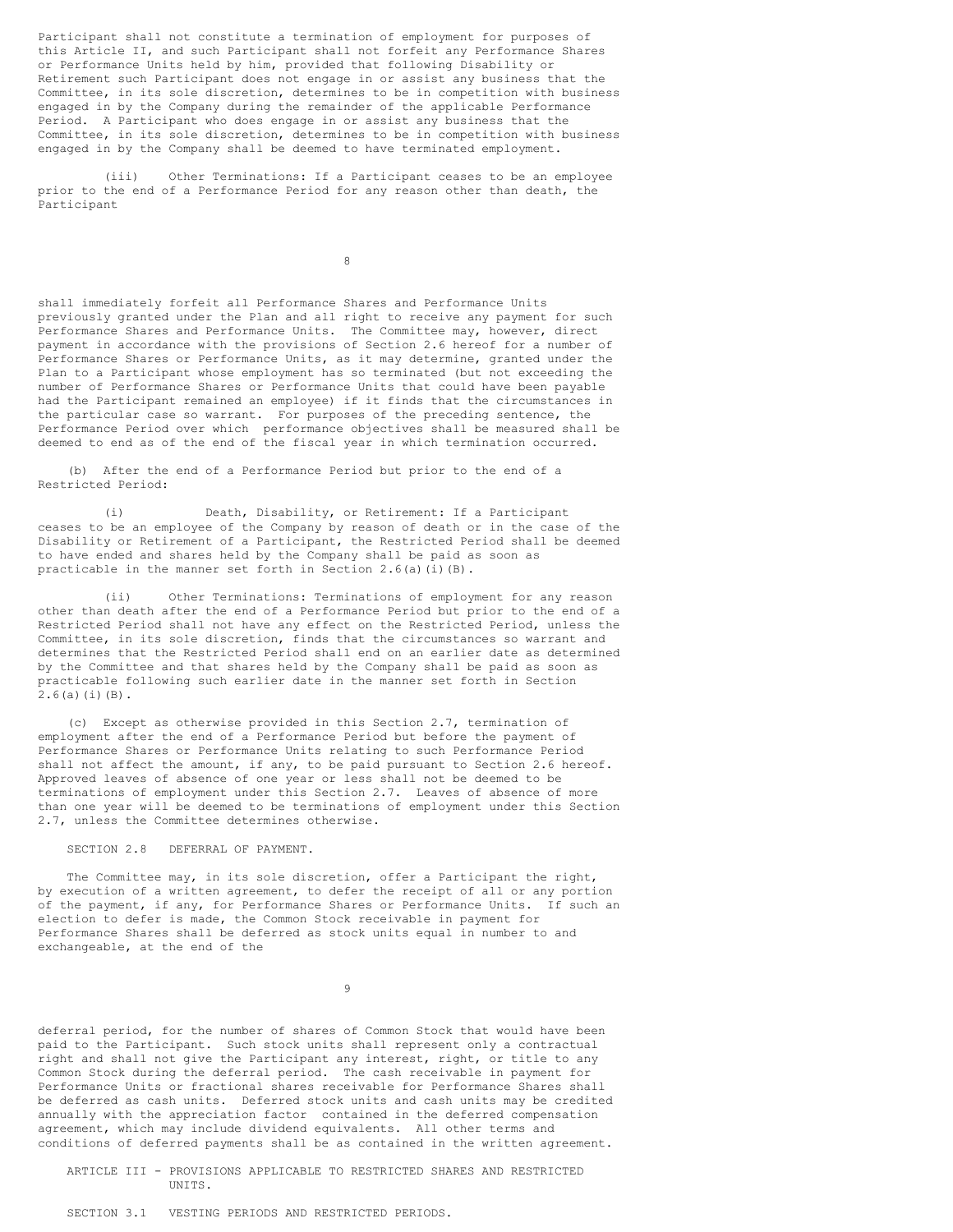The Committee shall establish one or more Vesting Periods applicable to Restricted Shares and Restricted Units and one or more Restricted Periods applicable to Restricted Shares, at its discretion. Each such Vesting Period shall have a duration of not less than 12 months, measured from the first day of the month in which the grant of the applicable Restricted Shares or Restricted Units is effective. Each such Restricted Period shall have a duration of 12 or more consecutive months, measured from the first day of the month in which the grant of the applicable Restricted Shares is effective, but in no event shall any Restricted Period applicable to a Restricted Share be of shorter duration than the Vesting Period applicable to such Restricted Share.

### SECTION 3.2 GRANTS OF RESTRICTED SHARES AND RESTRICTED UNITS.

The Committee may select employees to become Participants (subject to the provisions of Section 1.5 hereof) and grant Restricted Shares or Restricted Units to such Participants at any time. Before making grants, the Committee must receive the recommendations of the management of the Company, which will take into account such factors as level of responsibility, current and past performance, and performance potential.

Subject to the provisions of Section 3.7 hereof, a grant of Restricted Shares or Restricted Units shall be effective for the entire applicable Vesting and Restricted Periods and may not be revoked. Each grant to a Participant shall be evidenced by a written instrument stating the number of Restricted Shares granted, the Vesting Period, the Restricted Period, the restrictions applicable to such Restricted Shares, the nature and terms of payment of consideration, if any, and the consequences of forfeiture that will apply to such Restricted Shares, and any other terms, conditions, and rights with respect to such grant. Each grant to a Participant of Restricted Units shall be evidenced by a written instrument stating the number of Restricted Units granted, the Vesting Period, and all other terms, conditions and rights with respect to such grant.

10

#### SECTION 3.3 RIGHTS AND RESTRICTIONS GOVERNING RESTRICTED SHARES.

At the time of grant of Restricted Shares, subject to the receipt by the Company of any applicable consideration for such Restricted Shares, one or more certificates representing the appropriate number of shares of Common Stock granted to a Participant shall be registered either in his name or for his benefit either individually or collectively with others, but shall be held by the Company for the account of the Participant. The Participant shall have all rights of a holder as to such shares of Common Stock, including the right to receive dividends, to exercise Rights, and to vote such Common Stock and any securities issued upon exercise of Rights, subject to the following restrictions: (a) the Participant shall not be entitled to delivery of certificates representing such shares of Common Stock and any other such securities until the expiration of the Restricted Period; (b) none of the Restricted Shares may be sold, transferred, assigned, pledged, or otherwise encumbered or disposed of during the Restricted Period; and (c) all of the Restricted Shares shall be forfeited and all rights of the Participant to such Restricted Shares shall terminate without further obligation on the part of the Company unless the Participant remains in the continuous employment of the Company for the entire Vesting Period in relation to which such Restricted Shares were granted, except as otherwise allowed by Section 3.7 hereof. Any shares of Common Stock or other securities or property received with respect to such shares shall be subject to the same restrictions as such Restricted Shares.

### SECTION 3.4 RIGHTS GOVERNING RESTRICTED UNITS.

During the Vesting Period for Restricted Units, a Participant shall be paid, with respect to each Restricted Unit to which such Vesting Period is applicable, cash amounts in the same manner, at the same time, and in the same amount paid, as a dividend on a share of Common Stock.

### SECTION 3.5 ADJUSTMENT WITH RESPECT TO RESTRICTED SHARES AND RESTRICTED UNITS.

Any other provision of the Plan to the contrary notwithstanding, the Committee may at any time shorten any Vesting Period or Restricted Period, if it determines that conditions, including but not limited to, changes in the economy, changes in competitive conditions, changes in laws or governmental regulations, changes in generally accepted accounting principles, changes in the Company's accounting policies, acquisitions or dispositions, or the occurrence of other unusual, unforeseen, or extraordinary events, so warrant.

SECTION 3.6 PAYMENT OF RESTRICTED SHARES AND RESTRICTED UNITS.

(a) Restricted Shares: At the end of the Restricted Period, all restrictions contained in the Restricted Share Agreement and in the Plan shall lapse as to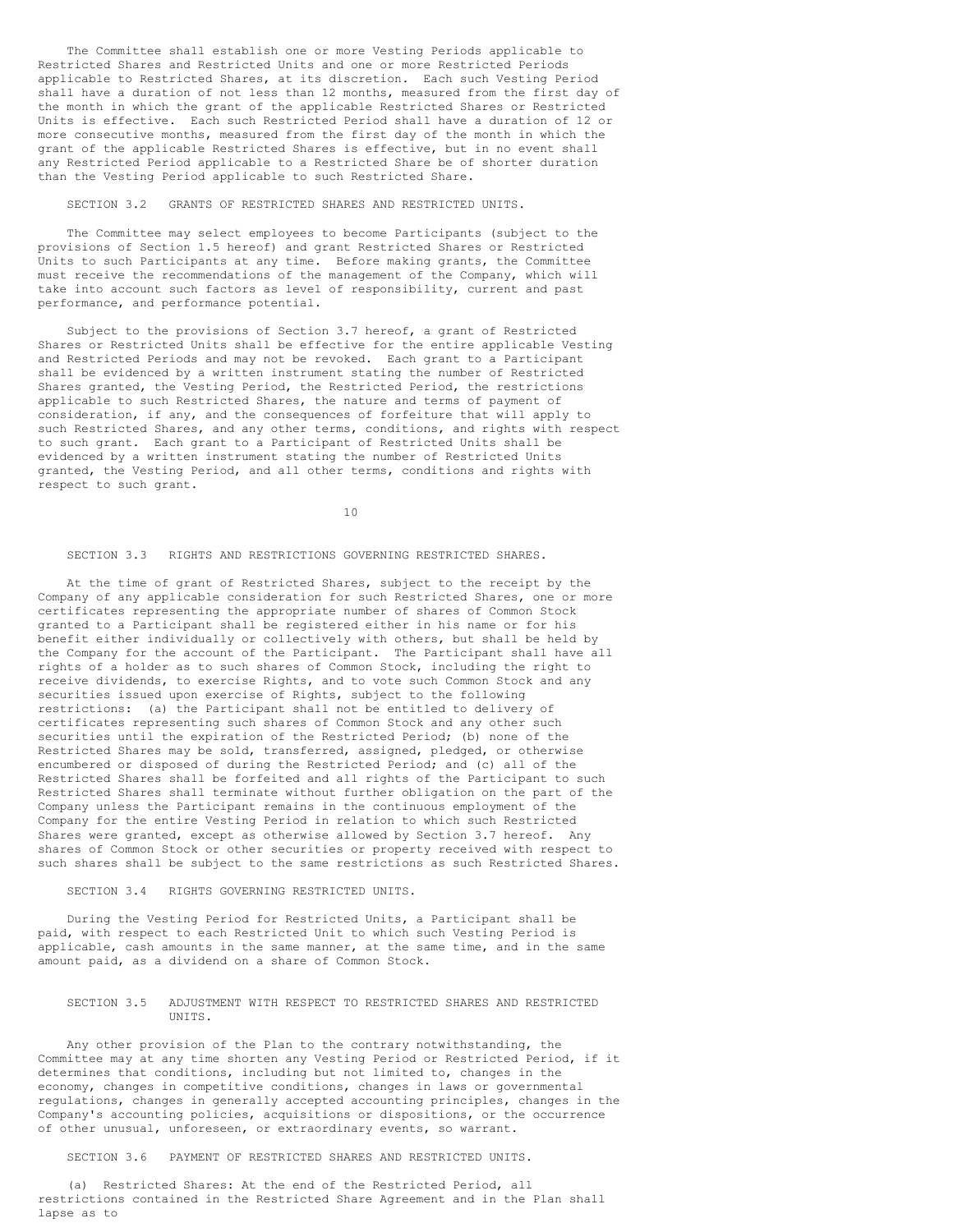Restricted Shares granted in relation to such Restricted Period, and one or more stock certificates for the appropriate number of shares of Common Stock, free of restrictions, shall be delivered to the Participant or such shares shall be credited to a brokerage account if the Participant so directs.

(b) Restricted Units: At the end of the Vesting Period applicable to Restricted Units granted to a Participant, a cash amount equivalent in value to the Fair Market Value of one share of Common Stock on the last day of the Vesting Period, or during such period as is established by the Committee at the time of grant, shall be paid, with respect to each such Restricted Unit, to the Participant, or his beneficiary or estate, as the case may be.

SECTION 3.7 TERMINATION OF EMPLOYMENT.

(a) Prior to the end of a Vesting Period:

(i) Death: If a Participant ceases to be an employee of the Company prior to the end of a Vesting Period by reason of death, all Restricted Shares and Restricted Units granted to such Participant are immediately payable as set forth in Section 3.6.

(ii) Disability or Retirement: The Disability or Retirement of a Participant shall not constitute a termination of employment for purposes of this Article III and such Participant shall not forfeit any Restricted Shares or Restricted Units held by him, provided that, during the remainder of the applicable Vesting Period, such Participant does not engage in or assist any business that the Committee, in its sole discretion, determines to be in competition with business engaged in by the Company. A Participant who does engage in or assist any business that the Committee, in its sole discretion, determines to be in competition with business engaged in by the Company shall be deemed to have terminated employment.

(iii) Other Terminations: If a Participant ceases to be an employee prior to the end of a Vesting Period for any reason other than death, the Participant shall immediately forfeit all Restricted Shares and Restricted Units previously granted with respect to such Vesting Period in accordance with the provisions of Section 3.2 hereof, unless the Committee, in its sole discretion, finds that the circumstances in the particular case so warrant and allows a Participant whose employment has so terminated to retain any or all of the Restricted Shares or Restricted Units granted to such Participant.

(b) After the end of a Vesting Period but prior to the end of a Restricted Period:

(i) Death, Disability, or Retirement: If a Participant ceases to be an employee of the Company by reason of death, or in the case of the Disability or

12

Retirement of a Participant, prior to the end of a Restricted Period, all Restricted Shares granted to such Participant are immediately payable in the manner set forth in Section 3.6.

(ii) Other Terminations: Terminations of employment for any reason other than death after the end of a Vesting Period but prior to the end of a Restricted Period shall not have any effect on the Restricted Period, unless the Committee, in its sole discretion, finds that the circumstances so warrant and determines that the Restricted Period shall end on an earlier date as determined by the Committee and that shares held by the Company shall be paid as soon as practicable following such earlier date in the manner set forth in Section 3.6.

(c) Approved leaves of absence of one year or less shall not be deemed to be terminations of employment under this Section 3.7. Leaves of absence of more than one year will be deemed to be terminations of employment under this Section 3.7, unless the Committee determines otherwise.

SECTION 3.8 EXTENSION OF VESTING; DEFERRAL OF PAYMENT.

The Committee may, in its sole discretion, offer any Participant the right, by execution of a written agreement with ML & Co. containing such terms and conditions as the Committee shall in its sole discretion provide for, to extend the Vesting Period applicable to all or any portion of such Participant's Restricted Shares or Restricted Units, to convert all or any portion of such Participant's Restricted Shares into Restricted Units or to defer the receipt of all or any portion of the payment, if any, for such Participant's Restricted Units (including any Restricted Shares converted into Restricted Units). In the event that any Vesting Period with respect to Restricted Shares is extended pursuant to this Section 3.8, the Restricted Period with respect to such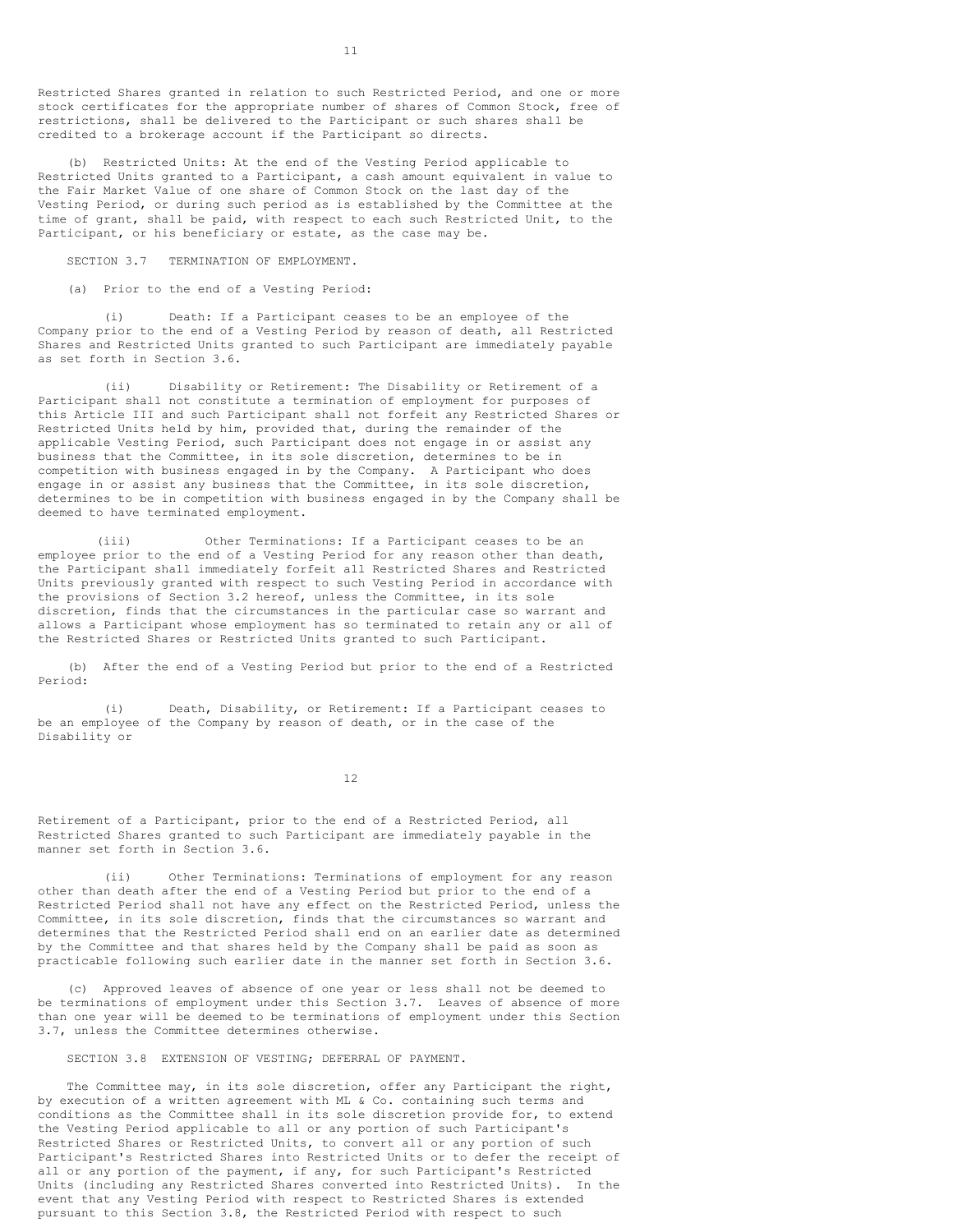Restricted Shares shall be extended to the same date. The provisions of any written agreement with a Participant pursuant to this Section 3.8 may provide for the payment or crediting of interest, an appreciation factor or index or dividend equivalents, as appropriate.

ARTICLE IV - PROVISIONS APPLICABLE TO STOCK OPTIONS.

SECTION 4.1 GRANTS OF STOCK OPTIONS.

The Committee may select employees to become Participants (subject to Section 1.5 hereof) and grant Stock Options to such Participants at any time; provided, however, that Incentive Stock Options shall be granted within 10 years of the earlier of the date the Plan is adopted by the Board or approved by the stockholders. Before making grants, the Committee must receive the recommendations of the management of the Company, which will take into account such factors as level of responsibility, current and past performance, and performance potential. Subject to the provisions of the Plan, the Committee shall also determine the number of shares of Common Stock

13

to be covered by each Stock Option. The Committee shall have the authority, in its discretion, to grant "Incentive Stock Options" or "Nonqualified Stock Options," or to grant both types of Stock Options. Furthermore, the Committee may grant a Stock Appreciation Right in connection with a Stock Option, as provided in Article V.

### SECTION 4.2 OPTION DOCUMENTATION.

Each Stock Option granted under the Plan shall be evidenced by written documentation containing such terms and conditions as the Committee may deem appropriate and are not inconsistent with the provisions of the Plan.

### SECTION 4.3 EXERCISE PRICE.

The Committee shall establish the exercise price at the time any Stock Option is granted at such amount as the Committee shall determine, except that such exercise price shall not be less than 50% of the Fair Market Value of the underlying shares of Common Stock on the day a Stock Option is granted and that, with respect to an Incentive Stock Option, such exercise price shall not be less than 100% of the Fair Market Value of the underlying shares of Common Stock on the day such Incentive Stock Option is granted. The exercise price will be subject to adjustment in accordance with the provisions of Article VII of the Plan.

#### SECTION 4.4 EXERCISE OF STOCK OPTIONS.

(a) Exercisability: Stock Options shall become exercisable at such times and in such installments as the Committee may provide at the time of grant. The Committee may, however, in its sole discretion accelerate the time at which a Stock Option or installment may be exercised. A Stock Option may be exercised at any time from the time first set by the Committee until the close of business on the expiration date of the Stock Option. Notwithstanding the foregoing, in no event may a Participant, or a Participant's transferee pursuant to Section 4.4(d), exercise a Stock Option during the 12-month period following a hardship withdrawal by the Participant of Elective 401(k) Deferrals as defined under the Merrill Lynch & Co., Inc. 401(k) Savings & Investment Plan.

(b) Option Period: For each Stock Option granted, the Committee shall specify the period during which the Stock Option may be exercised, provided that no Stock Option shall be exercisable after the expiration of 10 years from the date of grant of such Stock Option.

### (c) Exercise in the Event of Termination of Employment:

(i) Death: If a Participant ceases to be an employee of the Company by reason of death prior to the exercise or expiration of Stock Options granted to him and outstanding on the date of death, such Stock Options may be exercised to the full

14

extent not yet exercised, regardless of whether or not then fully exercisable under the terms of the grant or under the terms of Section  $4.4$  (a) hereof, by his estate or beneficiaries, as the case may be, if such Stock Options are outstanding in his name, or by his transferee pursuant to Section 4.4(d) or such transferee's estate or beneficiaries, if such Stock Options are outstanding in the name of such transferee, at any time and from time to time, but in no event after the expiration date of such Stock Option.

(ii) Disability or Retirement: The Disability or Retirement of a Participant shall not constitute a termination of employment for purposes of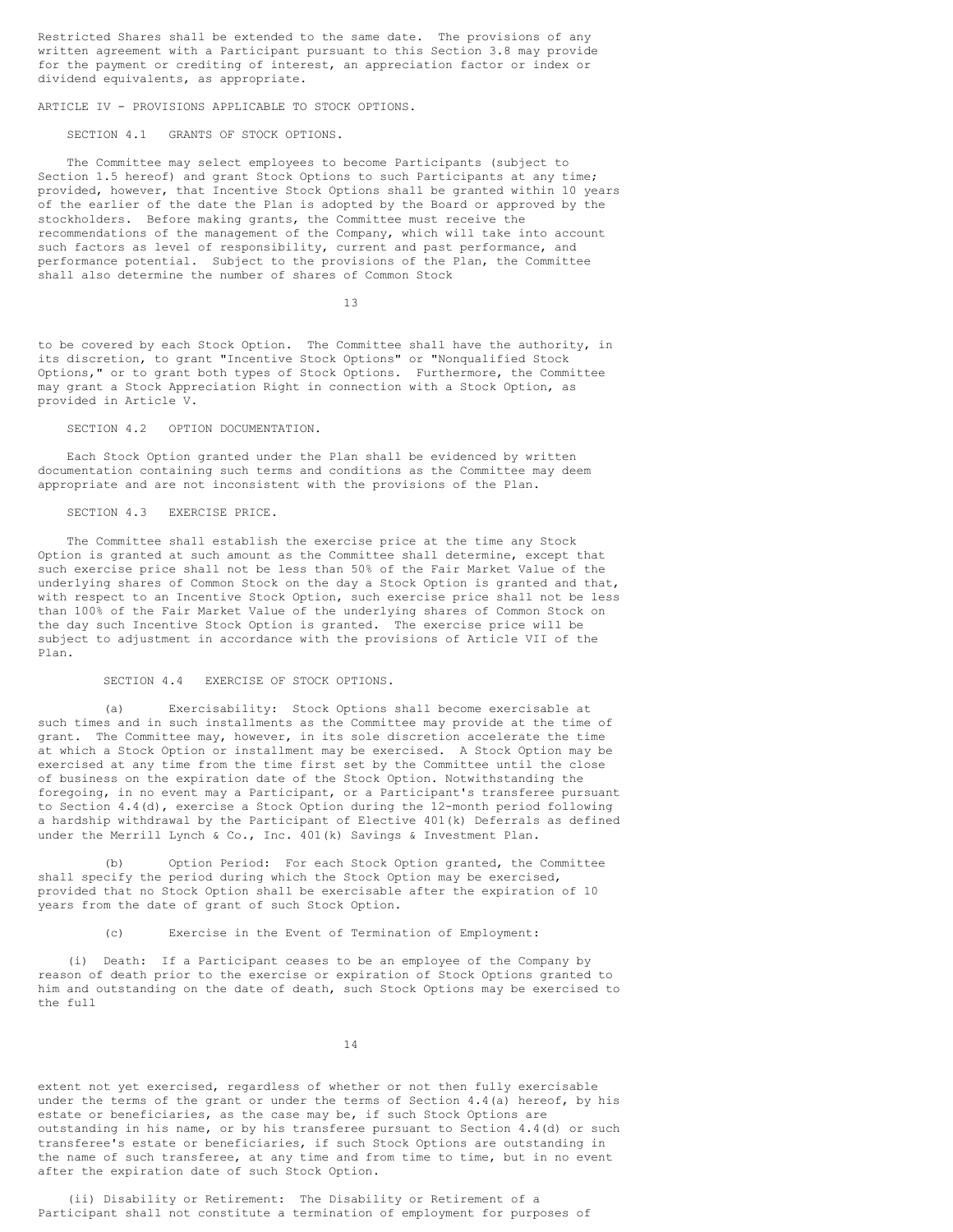this Article IV, provided that following Disability or Retirement such Participant does not engage in or assist any business that the Committee, in its sole discretion, determines to be in competition with business engaged in by the Company. A Participant who does engage in or assist any business that the Committee, in its sole discretion, determines to be competition with business engaged in by the Company shall be deemed to have terminated employment. In the case of Incentive Stock Options, Disability shall be as defined in Code Section 22(e)(3).

(iii)Other Terminations: If a Participant ceases to be an employee prior to the exercise or expiration of a Stock Option for any reason other than death, all outstanding Stock Options granted to such Participant, whether outstanding in his name or in the name of another person as a result of a transfer in accordance with Section 4.4(d), shall expire on the date of such termination of employment, unless the Committee, in its sole discretion, finds that the circumstances in the particular case so warrant and determines that the Participant, his transferee pursuant to Section 4.4(d) or such transferee's estate or beneficiaries, may exercise any such outstanding Stock Option (to the extent that any such outstanding Stock Option could have been exercised at the date of such termination of employment) at any time and from time to time within up to 5 years after such termination of employment but in no event after the expiration date of such Stock Option (the "Extended Period"). If a Participant dies during the Extended Period and prior to the exercise or expiration of a Stock Option, his estate or beneficiaries, as the case may be, if such Stock Option is outstanding in his name, or his transferee pursuant to Section 4.4(d) or such transferee's estate or beneficiaries, if such Stock Option is outstanding in the name of such transferee, may exercise such Stock Option (to the extent such Stock Option could have been exercised at the date of termination of employment) at any time and from time to time, but in no event after the end of the Extended Period.

(d) Limitations on Transferability: Stock Options are not transferable by a Participant except by will or the laws of descent and distribution and are exercisable during his lifetime only by him; provided, however, that the Committee shall have the authority, in its discretion, to grant (or to sanction by way of amendment of an existing grant) Stock Options which may be transferred by the Participant during his lifetime to any member of his immediate family or to a trust, limited liability corporation, family limited partnership or other equivalent vehicle, established for the exclusive benefit of

15

one or more members of his immediate family, in which case the written documentation containing the terms and conditions of such Stock Options shall so state. A transfer of a Stock Option pursuant to this subparagraph may only be effected by the Corporation at the written request of a Participant and shall become effective only when recorded in the Corporation's record of outstanding Stock Options. In the event a Stock Option is transferred as contemplated in this subparagraph, such Stock Option may not be subsequently transferred by the transferee except by will or the laws of descent and distribution. In the event a Stock Option is transferred as contemplated in this subparagraph, such Stock Option shall continue to be governed by and subject to the terms and limitations of the Plan and the relevant grant, and the transferee shall be entitled to the same rights as the Participant under Articles VII, VIII and X hereof, as if no transfer had taken place. As used in this subparagraph, "immediate family" shall mean, with respect to any person, any child, stepchild or grandchild, and shall include relationships arising from legal adoption.

SECTION 4.5 PAYMENT OF PURCHASE PRICE AND TAX LIABILITY UPON EXERCISE; DELIVERY OF SHARES.

(a) Payment of Purchase Price: The purchase price of the shares as to which a Stock Option is exercised shall be paid to the Company at the time of exercise (i) in cash, (ii) by delivering freely transferable shares of Common Stock already owned by the person exercising the Stock Option having a total Fair Market Value on the date of exercise equal to the purchase price, (iii) a combination of cash and shares of Common Stock equal in value to the exercise price, or (iv) by such other means as the Committee, in its sole discretion, may determine.

(b) Payment of Taxes: Upon exercise, a Participant may elect to satisfy any federal, state or local taxes required by law to be withheld that arise as a result of the exercise of a Stock Option by directing the Company to withhold from the shares of Common Stock otherwise deliverable upon the exercise of such Stock Option, such number of shares as shall have a total Fair Market Value, on the date of exercise, at least equal to the amount of tax to be withheld.

(c) Delivery of Shares: Upon receipt by the Company of the purchase price, stock certificate(s) for the shares of Common Stock as to which a Stock Option is exercised (net of any shares withheld pursuant to Section 4.5(b) above) shall be delivered to the person in whose name the Stock Option is outstanding or such person's estate or beneficiaries, as the case may be, or such shares shall be credited to a brokerage account or otherwise delivered, in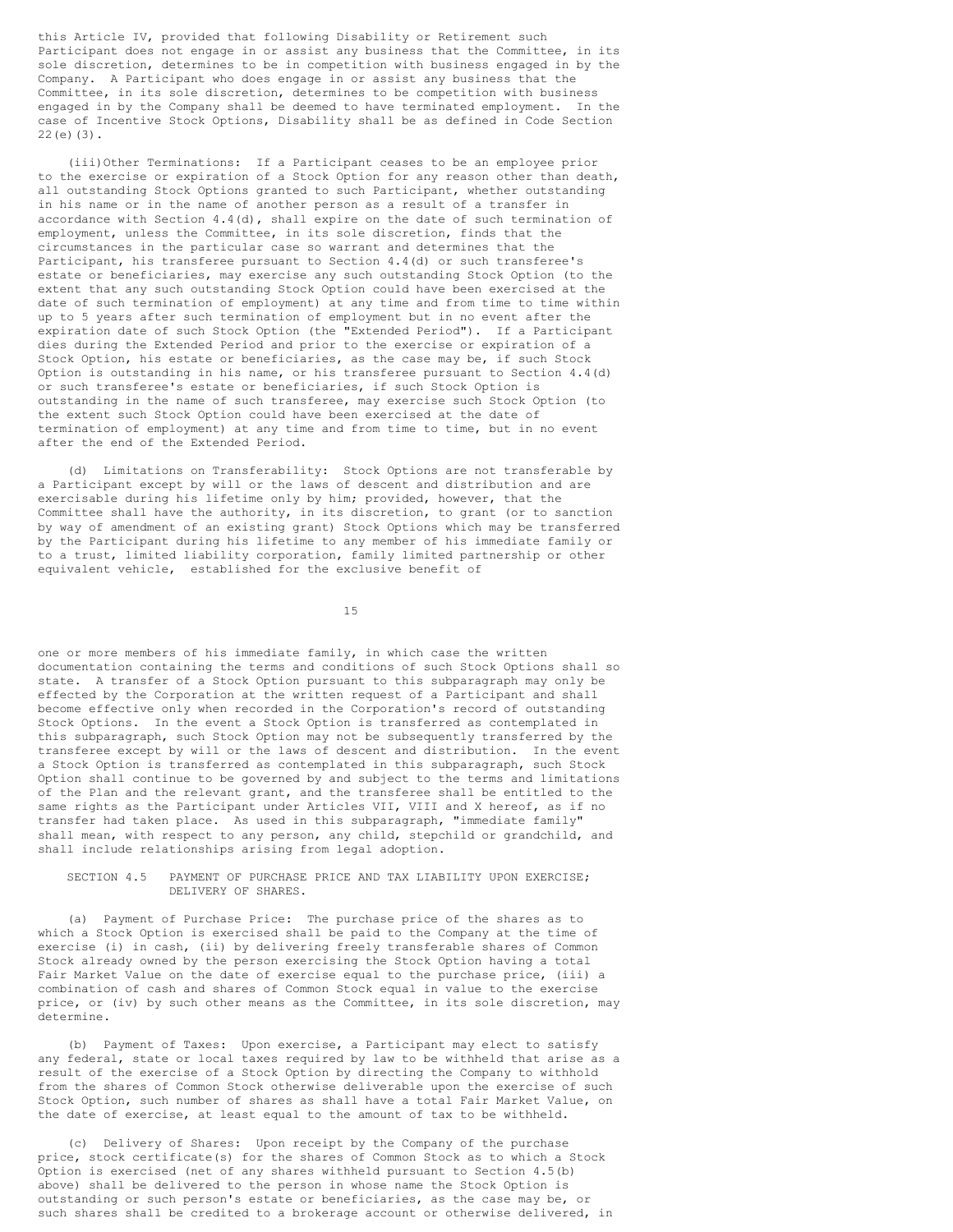such manner as such person or such person's estate or beneficiaries, as the case may be, may direct.

16

SECTION 4.6 LIMITATIONS ON SHARES OF COMMON STOCK RECEIVED UPON EXERCISE OF STOCK OPTIONS.

The aggregate Fair Market Value (determined at the time an Incentive Stock Option is granted) of the shares of Common Stock with respect to which an Incentive Stock Option is exercisable for the first time by a Participant during any calendar year (under all plans of the Company) shall not exceed \$100,000 or such other limit as may be established from time to time under the Code.

The maximum aggregate number of shares of Common Stock underlying stock options to be granted in any one fiscal year to any individual executive officer, as such term is defined in the regulations promulgated under Section 162(m) of the Internal Revenue Code, shall be 1,000,000 (one million), which number shall be adjusted automatically to give effect to mergers, consolidations, reorganizations, stock dividends, stock splits or combinations, reclassifications, recapitalizations, or distributions to holders of Common Stock (other than cash dividends) including, without limitation, a merger or other reorganization event in which the Common Stock ceases to exist.\*

ARTICLE V - PROVISIONS APPLICABLE TO STOCK APPRECIATION RIGHTS.

SECTION 5.1 GRANTS OF STOCK APPRECIATION RIGHTS.

The Committee may select employees to become Participants (subject to the provisions of Section 1.5 hereof) and grant Stock Appreciation Rights to such Participants at any time. Before making grants, the Committee must receive the recommendations of the management of the Company, which will take into account such factors as level of responsibility, current and past performance, and performance potential. The Committee shall have the authority to grant Stock Appreciation Rights in connection with a Stock Option or independently. The Committee may grant Stock Appreciation Rights in connection with a Stock Option, either at the time of grant or by amendment, in which case each such right shall be subject to the same terms and conditions as the related Stock Option and shall be exercisable only at such times and to such extent as the related Stock Option is exercisable. A Stock Appreciation Right granted in connection with a Stock Option shall entitle the holder to surrender to the Company the related Stock Option unexercised, or any portion thereof, and receive from the Company in exchange therefor an amount equal to the excess of the Fair Market Value of one share of the Common Stock on the day preceding the surrender of such Stock Option over the Stock Option exercise price times the number of shares underlying the Stock Option, or portion thereof, that is surrendered. A Stock Appreciation Right granted independently of a Stock Option shall entitle the holder to receive upon exercise an amount equal to the excess of the Fair Market Value of one share of Common Stock on the day preceding the exercise of the Stock Appreciation

\* This paragraph is subject to approval by ML & Co.'s stockholders at its 1997 Annual Meeting of Stockholders

17

Right over the Fair Market Value of one share of Common Stock on the date such Stock Appreciation Right was granted, or such other price determined by the Committee at the time of grant, which shall in no event be less than 50% of the Fair Market Value of one share of Common Stock on the date such Stock Appreciation Right was granted. Stock Appreciation Rights are not transferable by a Participant except by will or the laws of descent and distribution and are exercisable during his lifetime only by him.

SECTION 5.2 STOCK APPRECIATION RIGHTS GRANTED IN CONNECTION WITH INCENTIVE STOCK OPTIONS.

(a) Stock Appreciation Rights granted in connection with Incentive Stock Options must expire no later than the last date the underlying Incentive Stock Option can be exercised.

(b) Such Stock Appreciation Rights may be granted for no more than 100% of the difference between the exercise price of the underlying Incentive Stock Option and the Fair Market Value of the Common Stock subject to the underlying Incentive Stock Option at the time the Stock Appreciation Right is exercised.

(c) Such Stock Appreciation Rights are transferable only to the extent and at the same time and under the same conditions as the underlying Incentive Stock Options.

(d) Such Stock Appreciation Rights may be exercised only when the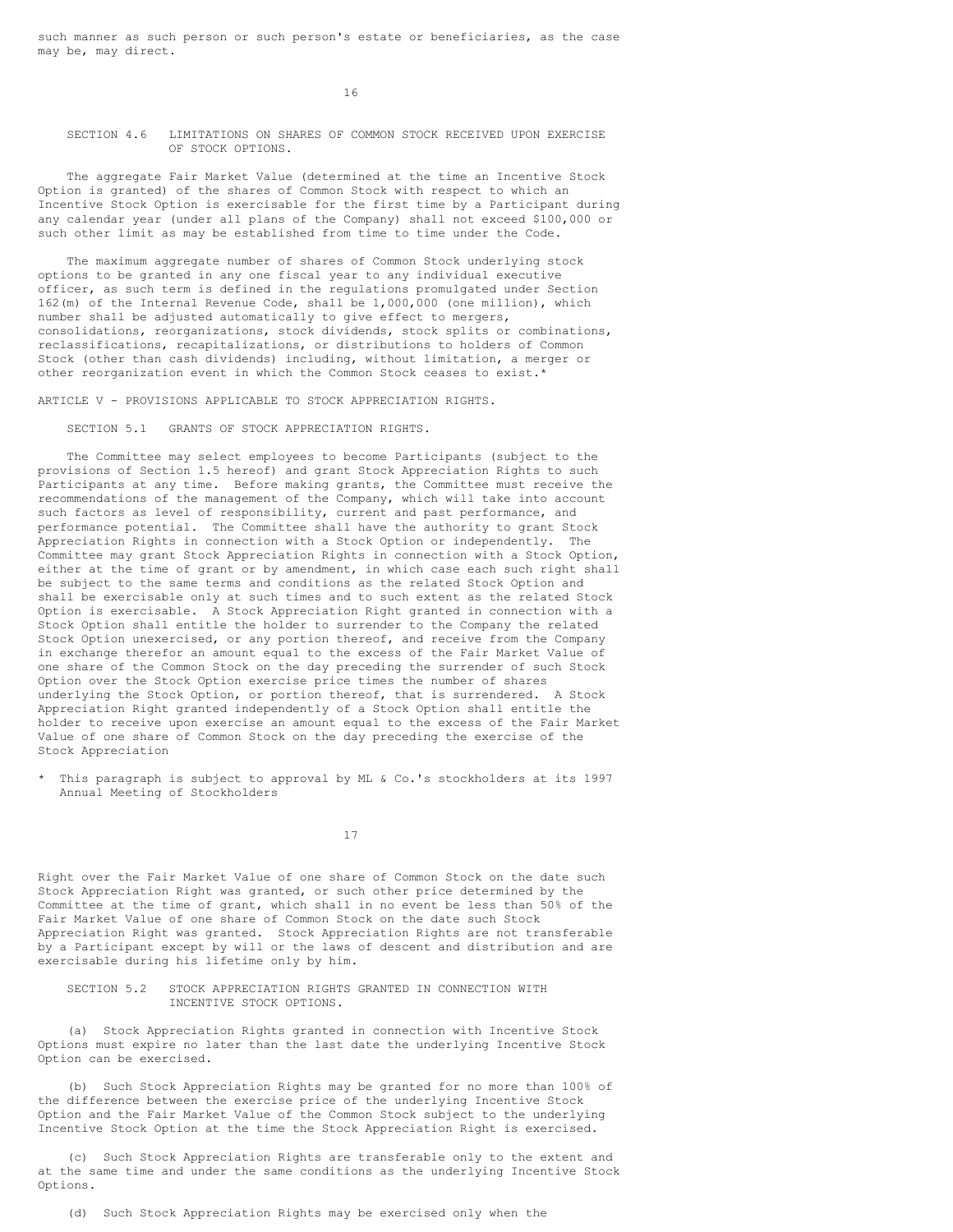underlying Incentive Stock Options may be exercised.

(e) Such Stock Appreciation Rights may be exercised only when the Fair Market Value of the shares of Common Stock subject to the Incentive Stock Options exceeds the exercise price of the Incentive Stock Options.

SECTION 5.3 PAYMENT UPON EXERCISE OF STOCK APPRECIATION RIGHTS.

The Company's obligation to any Participant exercising a Stock Appreciation Right may be paid in cash or shares of Common Stock, or partly in cash and partly in shares, at the sole discretion of the Committee.

### SECTION 5.4 TERMINATION OF EMPLOYMENT.

(a) Death: If a Participant ceases to be an employee of the Company prior to the exercise or expiration of a Stock Appreciation Right outstanding in his name on the date of death, such Stock Appreciation Right may be exercised to the full extent not yet exercised, regardless of whether or not then fully exercisable under the terms of the grant, by his estate or beneficiaries, as the case may be, at any time and from time to

18

time within l2 months after the date of death but in no event after the expiration date of such Stock Appreciation Right.

(b) Disability: The Disability of a Participant shall not constitute a termination of employment for purposes of this Article IV, provided that following the Disability such Participant does not engage in or assist any business that the Committee, in its sole discretion, determines to be in competition with business engaged in by the Company. A Participant who does engage in or assist any business that the Committee, in its sole discretion, determines to be in competition with business engaged in by the Company shall be deemed to have terminated employment.

(c) Retirement: The Retirement of a Participant shall not constitute a termination of employment for purposes of this Article IV, provided that following Retirement such Participant does not engage in or assist any business that the Committee, in its sole discretion, determines to be in competition with business engaged in by the Company, and such Participant may exercise any Stock Appreciation Right outstanding in his name at any time and from time to time within 5 years after the date his Retirement commenced but in no event after the expiration date of such Stock Appreciation Right. A Participant who does engage in or assist any business that the Committee, in its sole discretion, determines to be in competition with business engaged in by the Company shall be deemed to have terminated employment.

(d) Other Terminations: If a Participant ceases to be an employee prior to the exercise or expiration of a Stock Appreciation Right for any reason other than death, all outstanding Stock Appreciation Rights granted to such Participant shall expire on the date of such termination of employment, unless the Committee, in its sole discretion, determines that he may exercise any such outstanding Stock Appreciation Right (to the extent that he was entitled to do so at the date of such termination of such employment) at any time and from time to time within up to 5 years after such termination of employment but in no event after the expiration date of such Stock Appreciation Right.

### ARTICLE VI - PROVISIONS APPLICABLE TO OTHER ML & CO. SECURITIES.

### SECTION 6.1 GRANTS OF OTHER ML & CO. SECURITIES.

Subject to the provisions of the Plan and any necessary action by the Board of Directors, the Committee may select employees to become Participants (subject to the provisions of Section 1.5 hereof) and grant to Participants Other ML & Co. Securities or the right or option to purchase Other ML & Co. Securities on such terms and conditions as the Committee shall determine, including, without limitation, the period such rights or options may be exercised, the nature and terms of payment of consideration for such Other ML & Co. Securities, whether such Other ML & Co. Securities shall be subject to any or all of the provisions of Article III of the Plan applicable to Restricted Shares and/or Restricted Units, the consequences of termination of employment, and the terms

19

and conditions, if any, upon which such Other ML & Co. Securities may or must be repurchased by the Company. Before making grants, the Committee must receive the recommendations of the management of the Company, which will take into account such factors as level of responsibility, current and past performance, and performance potential. Each such Other ML & Co. Security shall be issued at a price that will not exceed the Fair Market Value thereof on the date the corresponding right or option is granted. Other ML & Co. Securities may bear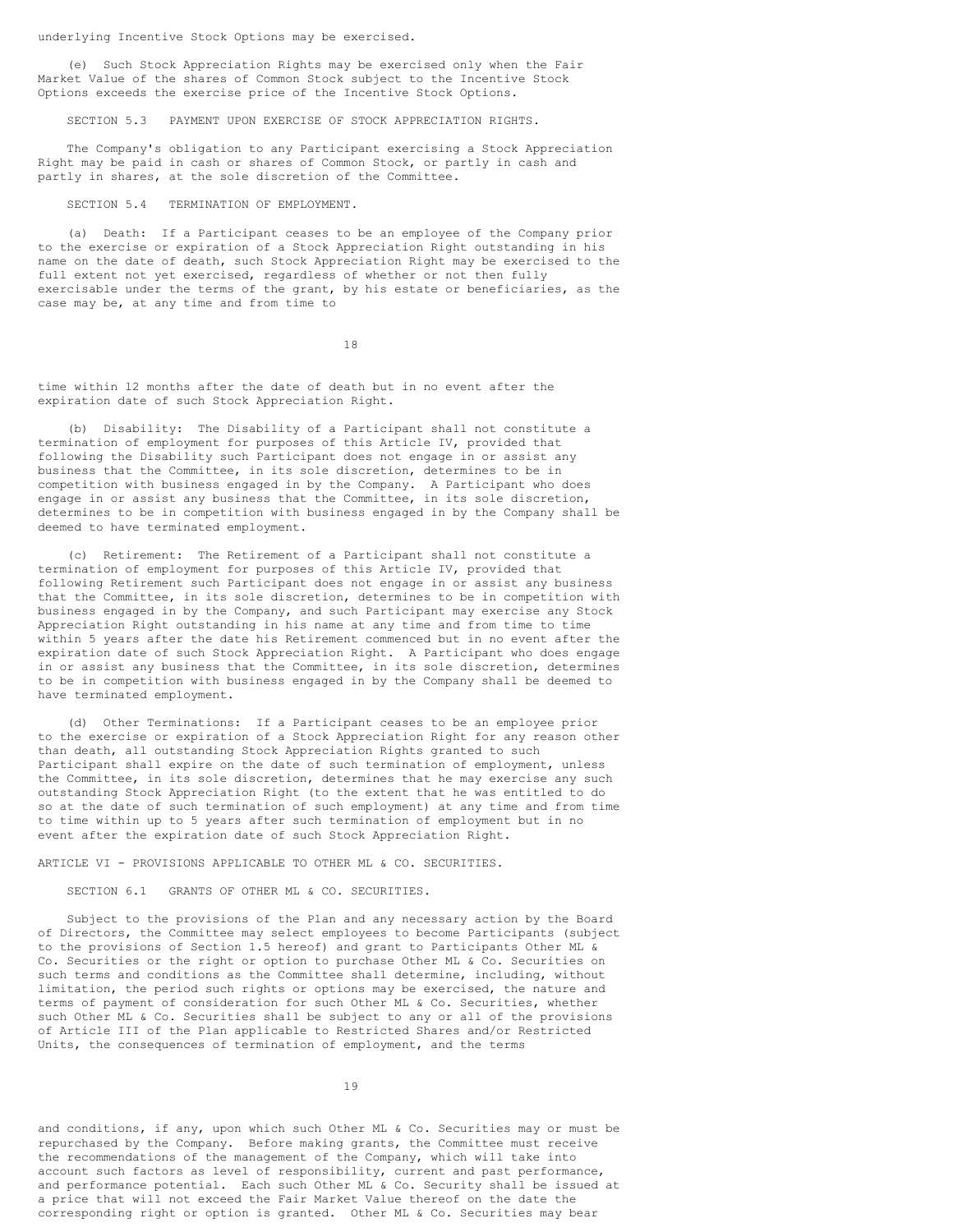interest or pay dividends from such date and at a rate or rates or pursuant to a formula or formulas fixed by the Committee or any necessary action of the Board. Any applicable conversion or exchange rate with respect to Other ML & Co. Securities shall be fixed by, or pursuant to a formula determined by, the Committee or any necessary action of the Board at each date of grant and may be predicated upon the attainment of financial or other performance goals.

SECTION 6.2 TERMS AND CONDITIONS OF CONVERSION OR EXCHANGE.

Each Other ML & Co. Security may be convertible or exchangeable on such date and within such period of time as the Committee, or the Board if necessary, determines at the time of grant. Other ML & Co. Securities may be convertible into or exchangeable for (i) shares of Preferred Stock of ML & Co. or (ii) other securities of ML & Co. or any present or future subsidiary of ML & Co., whether or not convertible into shares of Common Stock, as the Committee, or the Board if necessary, determines at the time of grant (or at any time prior to the conversion or exchange date).

### ARTICLE VII - CHANGES IN CAPITALIZATION.

Any other provision of the Plan to the contrary notwithstanding, if any change shall occur in or affect shares of Common Stock or Performance Units, Restricted Units, Stock Options, Stock Appreciation Rights, or Other ML & Co. Securities on account of a merger, consolidation, reorganization, stock dividend, stock split or combination, reclassification, recapitalization, or distribution to holders of shares of Common Stock (other than cash dividends) including, without limitation, a merger or other reorganization event in which the shares of Common Stock cease to exist, or, if in the opinion of the Committee, after consultation with the Company's independent public accountants, changes in the Company's accounting policies, acquisitions, divestitures, distributions, or other unusual or extraordinary items have disproportionately and materially affected the value of shares of Common Stock or Performance Units, Restricted Units, Stock Options, Stock Appreciation Rights, or Other ML & Co. Securities, the Committee shall make such adjustments, if any, that it may deem necessary or equitable in (a) the maximum number of shares of Common Stock available for distribution under the Plan; (b) the number of shares subject to or reserved for issuance under outstanding Performance Share, Restricted Share, and Stock Option grants; (c) the performance objectives for the Performance Periods not yet completed, including the minimum, intermediate, and full performance levels and portion of payments related thereto; and (d) any other terms or provisions of any

20

outstanding grants of Performance Shares, Performance Units, Restricted Shares, Restricted Units, Stock Options, Stock Appreciation Rights, or Other ML & Co. Securities, in order to preserve the full benefits of such grants for the Participants, taking into account inflation, interest rates, and any other factors that the Committee, in its sole discretion, considers relevant. In the event of a change in the presently authorized shares of Common Stock that is limited to a change in the designation thereof or a change of authorized shares with par value into the same number of shares with a different par value or into the same number of shares without par value, the shares resulting from any such change shall be deemed to be shares of Common Stock within the meaning of the Plan. In the event of any other change affecting the shares of Common Stock, Performance Units, Restricted Units, Stock Options, Stock Appreciation Rights, or Other ML & Co. Securities, such adjustment shall be made as may be deemed equitable by the Committee to give proper effect to such event.

### ARTICLE VIII - PAYMENTS UPON TERMINATION OF EMPLOYMENT AFTER A CHANGE IN CONTROL.

SECTION 8.1 VALUE OF PAYMENTS UPON TERMINATION AFTER A CHANGE IN CONTROL.

Any other provision of the Plan to the contrary notwithstanding and notwithstanding any election to the contrary previously made by the Participant, in the event a Change in Control shall occur and thereafter the Company shall terminate the Participant's employment without Cause or the Participant shall terminate his employment with the Company for Good Reason, the Participant shall be paid the value of his Performance Shares, Performance Units, Restricted Shares, Restricted Units, Stock Options, Stock Appreciation Rights, and Other ML & Co. Securities in a lump sum in cash, promptly after termination of his employment but, without limiting the foregoing, in no event later than 30 days thereafter. Payments shall be calculated as set forth below:

#### (a) Performance Shares and Performance Units.

Any payment for Performance Shares and Performance Units pursuant to this Section 8.1(a) shall be calculated by applying performance objectives for any outstanding Performance Shares and Performance Units as if the applicable Performance Period and any applicable Restricted Period had ended on the first day of the month in which the Participant's employment is terminated. The amount of any payment to a Participant pursuant to this Section 8.1(a) shall be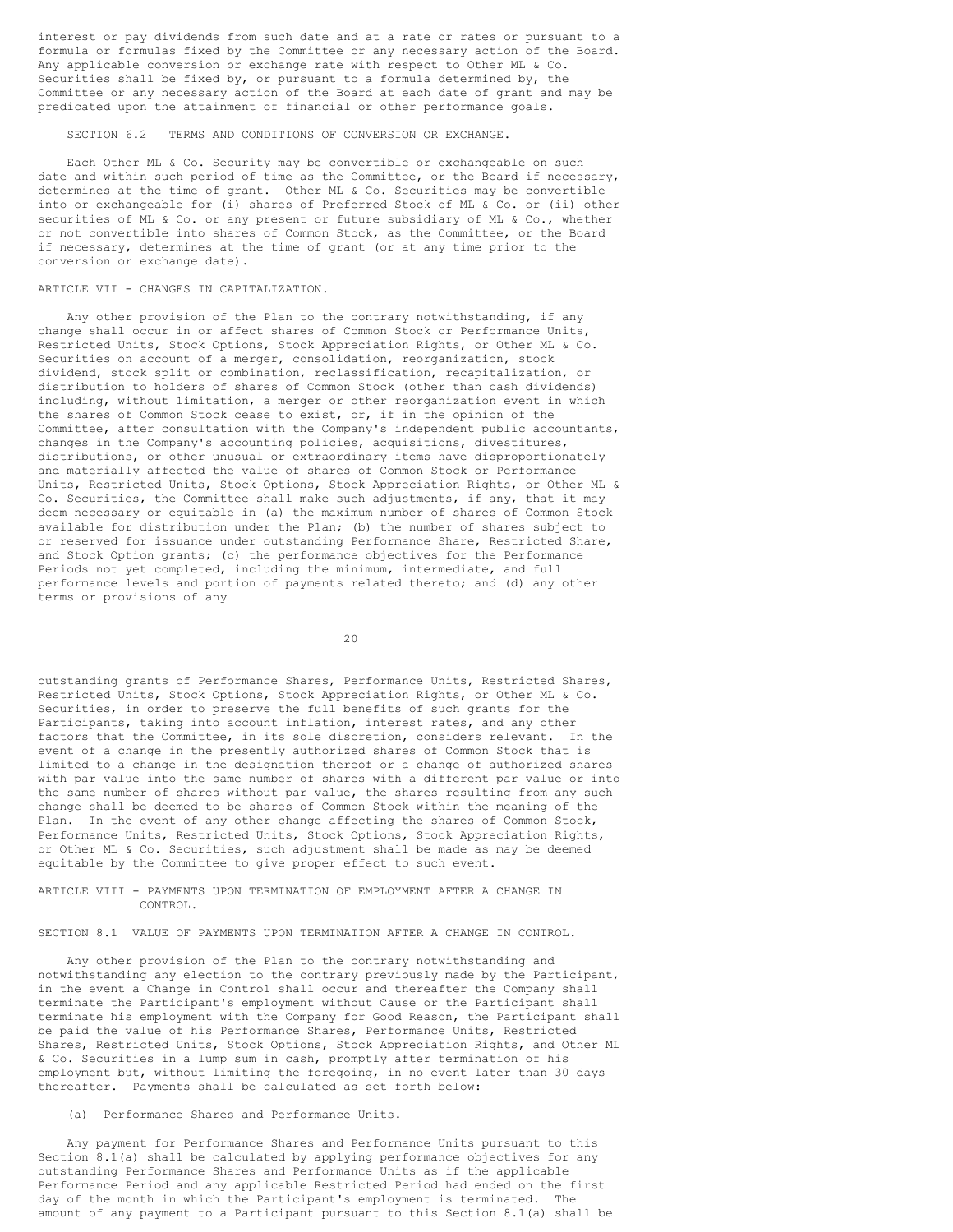reduced by the amount of any payment previously made to the Participant with respect to the Performance Shares and Performance Units, exclusive of ordinary dividend payments, resulting by operation of law from the Change in Control, including, without limitation, payments resulting from a merger pursuant to state law. The value of the Performance Shares and Performance Units payable pursuant to this Section 8.1(a) shall be the amount equal to the number of Performance Shares and Performance Units payable in accordance with the preceding sentence multiplied by the Fair Market Value of a share

21

of Common Stock on the day the Participant's employment is terminated or, if higher, the highest Fair Market Value of a share of the Common Stock on any day during the 90-day period ending on the date of the Change in Control (the "Pre-CIC Value").

(b) Restricted Shares and Restricted Units.

Any payment under this Section 8.1(b) shall be calculated as if all the relevant Vesting and Restricted Periods had been fully completed immediately prior to the date on which the Participant's employment is terminated. The amount of any payment to a Participant pursuant to this Section 8.1(b) shall be reduced by the amount of any payment previously made to the Participant with respect to the Restricted Shares and Restricted Units, exclusive of ordinary dividend payments, resulting by operation of law from the Change in Control, including, without limitation, payments resulting from a merger pursuant to state law. The value of the Participant's Restricted Shares and Restricted Units payable pursuant to this Section 8.1(b) shall be the amount equal to the number of the Restricted Shares and Restricted Units outstanding in a Participant's name multiplied by the Fair Market Value of a share of Common Stock on the day the Participant's employment is terminated or, if higher, the Pre-CIC Value.

(c) Stock Options and Stock Appreciation Rights.

Any payment for Stock Options and Stock Appreciation Rights pursuant to this Section 8.1(c) shall be calculated as if all such Stock Options and Stock Appreciation Rights, regardless of whether or not then fully exercisable under the terms of the grant, became exercisable immediately prior to the date on which the Participant's employment is terminated. The amount of any payment to a Participant pursuant to this Section 8.1(c) shall be reduced by the amount of any payment previously made to a Participant with respect to the Stock Options and Stock Appreciation Rights, exclusive of any ordinary dividend payments, resulting by operation of law from the Change in Control, including, without limitation, payments resulting from a merger pursuant to state law. The value of the Participant's Stock Options and Stock Appreciation Rights payable pursuant to this Section 8.1(c) shall be

> (i) in the case of a Stock Option, for each underlying share of Common Stock, the excess of the Fair Market Value of a share of Common Stock on the day the Participant's employment is terminated, or, if higher, the Pre-CIC Value, over the per share exercise price for such Stock Option;

> (ii) in the case of a Stock Appreciation Right granted in tandem with a Stock Option, the Fair Market Value of a share of Common Stock on the day the Participant's employment is terminated, or, if higher, the Pre-CIC Value, over the Stock Option exercise price; and

(iii) in the case of a Stock Appreciation Right granted independently of a Stock Option, the Fair Market Value of a share of

22

Common Stock on the day the Participant's employment is terminated, or, if higher, the Pre-CIC Value, over the Fair Market Value of one share of Common Stock on the date such Stock Appreciation Right was granted, or such other price determined by the Committee at the time of grant.

(d) Other ML & Co. Securities.

Any payment for Other ML & Co. Securities under this Section 8.1(d) shall be calculated as if any relevant Vesting or Restricted Periods or other applicable conditions dependent on the passage of time and relating to the exercisability of any right or option to purchase Other ML & Co. Securities, or relating to the full and unconditional ownership of such Other ML & Co. Securities themselves, had been met on the first day of the month in which the Participant's employment is terminated. The amount of any payment to a Participant pursuant to this Section 8.1(d) shall be reduced by the amount of any payment previously made to the Participant with respect to the Other ML & Co. Securities, exclusive of ordinary dividend payments, resulting by operation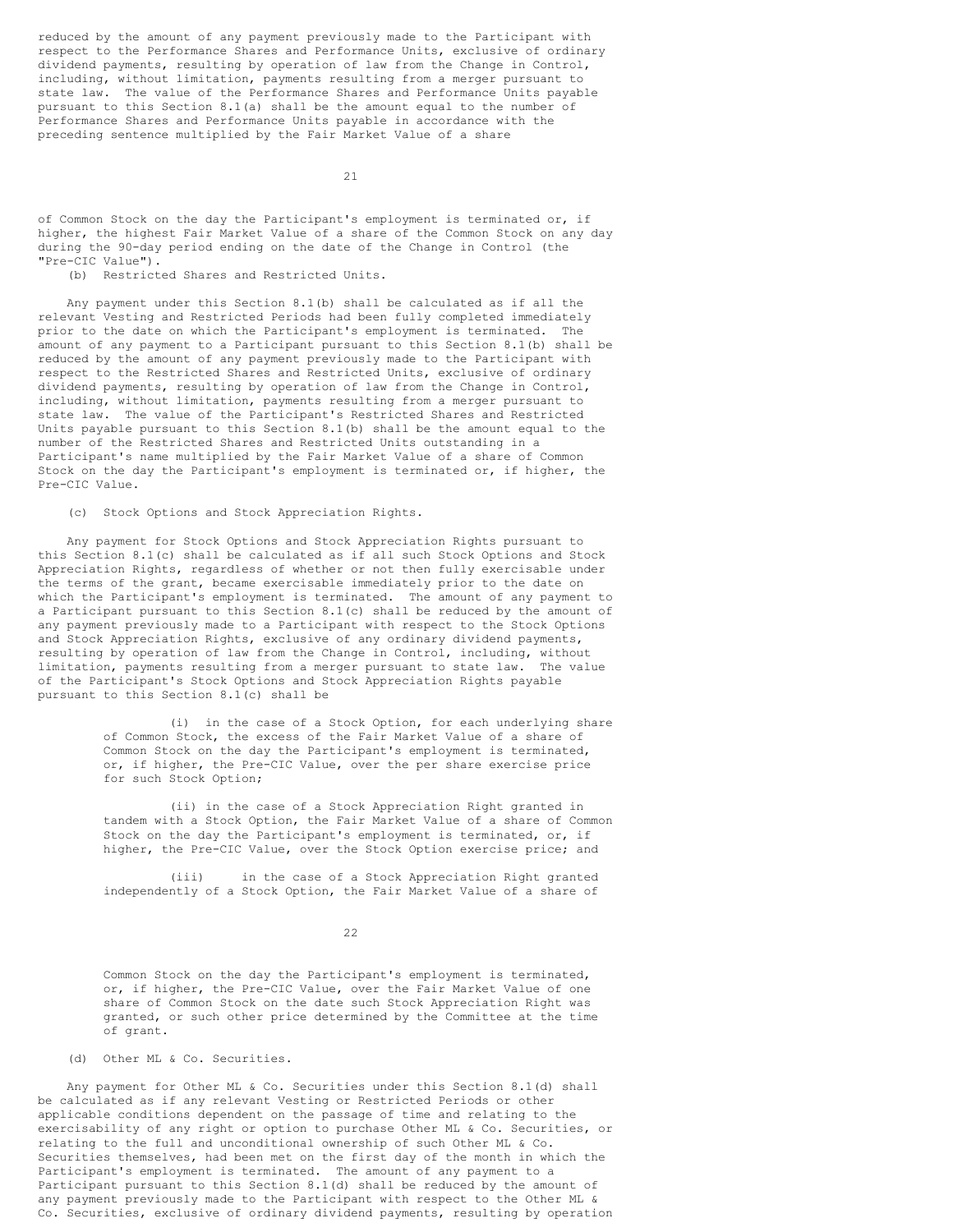of law from the Change in Control, including, without limitation, payments resulting from a merger pursuant to state law. The value of the Participant's Other ML & Co. Securities payable pursuant to this Section 8.1(d) shall be

> (i) in the case of an option or right to purchase such Other ML & Co. Security, for each underlying Other ML & Co. Security, the excess of the Fair Market Value of such Other ML & Co. Security on the day the Participant's employment is terminated, or, if higher, the Pre-CIC Value, over the exercise price of such option or right; and

> (ii) in the case of the Other ML & Co. Security itself (where there is no outstanding option or right relating to such Other ML & Co. Security), the Fair Market Value of the Other ML & Co. Security on the day the Participant's employment is terminated, or, if higher, the Pre-CIC Value.

SECTION 8.2 A CHANGE IN CONTROL.

A "CHANGE IN CONTROL" shall mean a change in control of ML & Co. of a nature that would be required to be reported in response to Item 6(e) of Schedule 14A of Regulation 14A promulgated under the Securities Exchange Act of 1934, as amended (the "EXCHANGE ACT"), whether or not the Company is then subject to such reporting requirement; PROVIDED, HOWEVER, that, without limitation, a Change in Control shall be deemed to have occurred if:

(a) any individual, partnership, firm, corporation, association, trust, unincorporated organization or other entity, or any syndicate or group deemed to be a person under Section 14(d)(2) of the Exchange Act, other than the Company's employee stock ownership plan, is or becomes the "beneficial owner" (as defined in

23

Rule 13d-3 of the General Rules and Regulations under the Exchange Act), directly or indirectly, of securities of ML & Co. representing 30% or more of the combined voting power of ML & Co.'s then outstanding securities entitled to vote in the election of directors of ML & Co.;

(b) during any period of two consecutive years (not including any period prior to the Effective Date of this Plan) individuals who at the beginning of such period constituted the Board of Directors and any new directors, whose election by the Board of Directors or nomination for election by the stockholders of ML & Co. was approved by a vote of at least three quarters of the directors then still in office who either were directors at the beginning of the period or whose election or nomination for election was previously so approved, cease for any reason to constitute at least a majority thereof; or

(c) all or substantially all of the assets of ML & Co. are liquidated or distributed.

SECTION 8.3 EFFECT OF AGREEMENT RESULTING IN CHANGE IN CONTROL.

If ML & Co. executes an agreement, the consummation of which would result in the occurrence of a Change in Control as described in Section 8.2, then, with respect to a termination of employment without Cause or for Good Reason occurring after the execution of such agreement (and, if such agreement expires or is terminated prior to consummation, prior to such expiration or termination of such agreement), a Change in Control shall be deemed to have occurred as of the date of the execution of such agreement.

SECTION 8.4 TERMINATION FOR CAUSE.

Termination of the Participant's employment by the Company for "CAUSE" shall mean termination upon:

(a) the willful and continued failure by the Participant substantially to perform his duties with the Company (other than any such failure resulting from the Participant's incapacity due to physical or mental illness or from the Participant's Retirement or any such actual or anticipated failure resulting from termination by the Participant for Good Reason) after a written demand for substantial performance is delivered to him by the Board of Directors, which demand specifically identifies the manner in which the Board of Directors believes that he has not substantially performed his duties; or

(b) the willful engaging by the Participant in conduct that is demonstrably and materially injurious to the Company, monetarily or otherwise.

24

No act or failure to act by the Participant shall be deemed "willful" unless done, or omitted to be done, by the Participant not in good faith and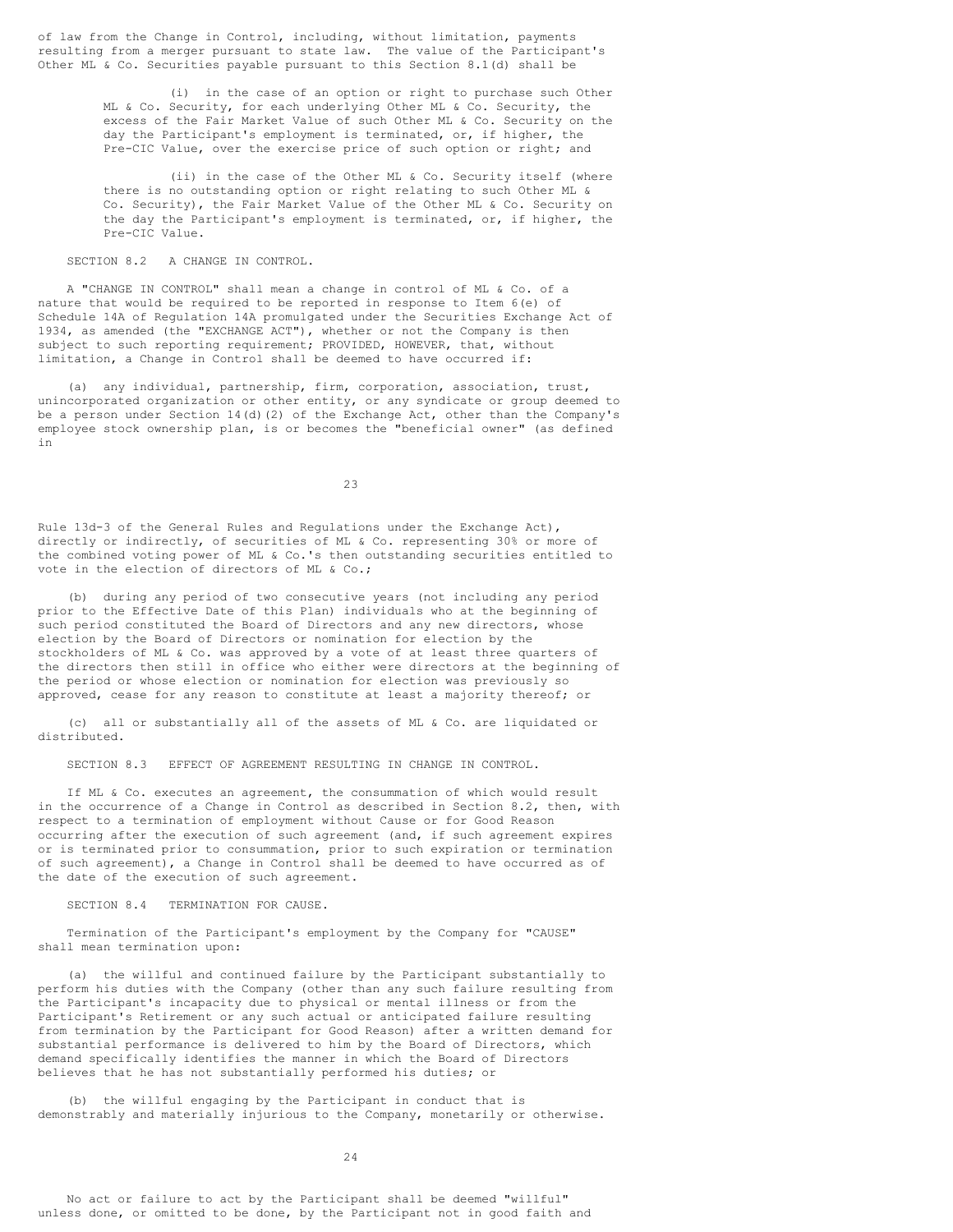without reasonable belief that his action or omission was in the best interest of the Company.

Notwithstanding the foregoing, the Participant shall not be deemed to have been terminated for Cause unless and until there shall have been delivered to him a copy of a resolution duly adopted by the affirmative vote of not less than three quarters of the entire membership of the Board of Directors at a meeting of the Board called and held for such purpose (after reasonable notice to the Participant and an opportunity for him, together with counsel, to be heard before the Board of Directors), finding that, in the good faith opinion of the Board of Directors, the Participant was guilty of conduct set forth above in clause (a) or (b) of the first sentence of this Section 8.4 and specifying the particulars thereof in detail.

#### SECTION 8.5 GOOD REASON.

"GOOD REASON" shall mean the Participant's termination of his employment with the Company if, without the Participant's written consent, any of the following circumstances shall occur:

(a) Inconsistent Duties. A meaningful and detrimental alteration in the Participant's position or in the nature or status of his responsibilities (including those as a director of ML & Co., if any) from those in effect immediately prior to the Change in Control;

(b) Reduced Salary or Bonus Opportunity. A reduction by the Company in the Participant's annual base salary as in effect immediately prior to the Change in Control; a failure by the Company to increase the Participant's salary at a rate commensurate with that of other key executives of the Company; or a reduction in the Participant's annual cash bonus below the greater of (i) the annual cash bonus that he received, or to which he was entitled, immediately prior to the Change in Control, or (ii) the average annual cash bonus paid to the Participant by the Company for the three years preceding the year in which the Change in Control occurs;

(c) Relocation. The relocation of the office of the Company where the Participant is employed at the time of the Change in Control (the "CIC Location") to a location that in his good faith assessment is an area not generally considered conducive to maintaining the executive offices of a company such as ML & Co. because of hazardous or undesirable conditions including without limitation a high crime rate or inadequate facilities, or to a location that is more than twenty-five (25) miles away from the CIC Location or the Company's requiring the Participant to be based more than twenty-five (25) miles away from the CIC Location (except for required travel on the Company's business to an extent substantially consistent with his customary business travel obligations in the ordinary course of business prior to the Change in Control);

 $25$ 

(d) Compensation Plans. The failure by the Company to continue in effect any compensation plan in which the Participant participates, including but not limited to this Plan, the Company's retirement program, Employee Stock Purchase Plan, 1978 Incentive Equity Purchase Plan, Equity Capital Accumulation Plan, Canadian Capital Accumulation Plan, Management Capital Accumulation Plan, limited partnership offerings, cash incentive compensation or any other plans adopted prior to the Change in Control, unless an equitable arrangement (embodied in an ongoing substitute or alternative plan) has been made with respect to such plan in connection with the Change in Control, or the failure by the Company to continue the Participant's participation therein on at least as favorable a basis, both in terms of the amount of benefits provided and the level of his participation relative to other Participants, as existed immediately prior to the Change in Control;

(e) Benefits and Perquisites. The failure of the Company to continue to provide the Participant with benefits at least as favorable as those enjoyed by the Participant under any of the Company's retirement, life insurance, medical, health and accident, disability, deferred compensation or savings plans in which the Participant was participating immediately prior to the Change in Control; the taking of any action by the Company that would directly or indirectly materially reduce any of such benefits or deprive the Participant of any material fringe benefit enjoyed by him immediately prior to the Change in Control, including, without limitation, the use of a car, secretary, office space, telephones, expense reimbursement, and club dues; or the failure by the Company to provide the Participant with the number of paid vacation days to which the Participant is entitled on the basis of years of service with the Company in accordance with the Company's normal vacation policy in effect immediately prior to the Change in Control;

(f) No Assumption by Successor. The failure of ML & Co. to obtain a satisfactory agreement from any successor to assume and agree to perform a Participant's employment agreement as contemplated thereunder or, if the business of the Company for which his services are principally performed is sold at any time after a Change in Control, the purchaser of such business shall fail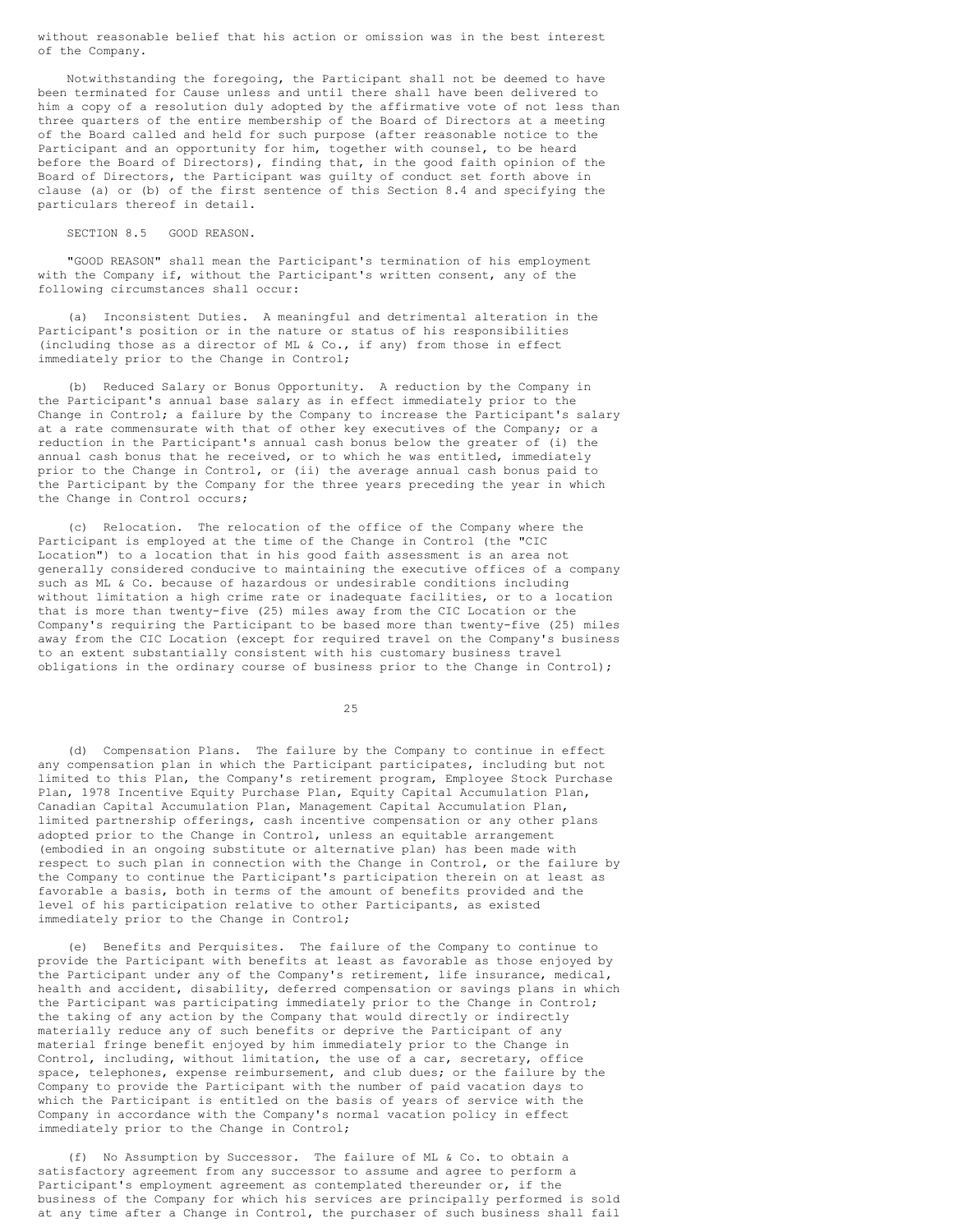to agree to provide the Participant with the same or a comparable position, duties, compensation, and benefits as provided to him by the Company immediately prior to the Change in Control.

SECTION 8.6 EFFECT ON PLAN PROVISIONS.

In the event of a Change in Control, no changes in the Plan, or in any documents evidencing grants of Performance Shares, Performance Units, Restricted Shares, Restricted Units, Stock Options, Stock Appreciation Rights, or Other ML & Co. Securities and no adjustments, determinations or other exercises of discretion by the Committee or the Board of Directors, that were made subsequent to the Change in Control and that would have the effect of diminishing a Participant's rights or his payments under the Plan or this Article shall be effective, including, but not limited to,

26

any changes, determinations or other exercises of discretion made to or pursuant to the Plan. Once a Participant has received a payment pursuant to this Article VIII, shares of Common Stock that were reserved for issuance in connection with any Performance Shares, Restricted Shares, Stock Options, or Other ML & Co. Securities for which payment is made shall no longer be reserved and shares of Common Stock that are Restricted Shares or that are restricted and held by the Company pursuant to Section 2.6(a)(i), for which payment has been made, shall no longer be registered in the name of the Participant and shall again be available for grants under the Plan. If the Participant's employment is terminated without Cause or for Good Reason after a Change in Control, any election to defer payment for Performance Shares or Performance Units pursuant to Section 2.8 hereof or Restricted Shares or Restricted Units pursuant to Section 3.8 hereof shall be null and void.

ARTICLE IX - MISCELLANEOUS.

### SECTION 9.1 DESIGNATION OF BENEFICIARY.

A Participant, or the transferee of a Stock Option pursuant to Section 4.4(d), may designate, in a writing delivered to ML & Co. before his death, a person or persons to receive, in the event of his death, any rights to which he would be entitled under the Plan. A Participant or Stock Option transferee, may also designate an alternate beneficiary to receive payments if the primary beneficiary does not survive the Participant or Stock Option transferee. A Participant or Stock Option transferee may designate more than one person as his beneficiary or alternate beneficiary, in which case such persons would receive payments as joint tenants with a right of survivorship. A beneficiary designation may be changed or revoked by a Participant or Stock Option transferee at any time by filing a written statement of such change or revocation with the Company. If a Participant or Stock Option transferee fails to designate a beneficiary, then his estate shall be deemed to be his beneficiary.

### SECTION 9.2 EMPLOYMENT RIGHTS.

Neither the Plan nor any action taken hereunder shall be construed as giving any employee of the Company the right to become a Participant, and a grant under the Plan shall not be construed as giving any Participant any right to be retained in the employ of the Company.

### SECTION 9.3 NONTRANSFERABILITY.

Except as provided in Section 4.4(d), a Participant's rights under the Plan, including the right to any amounts or shares payable, may not be assigned, pledged, or otherwise transferred except, in the event of a Participant's death, to his designated beneficiary or, in the absence of such a designation, by will or the laws of descent and distribution.

27

#### SECTION 9.4 WITHHOLDING.

The Company shall have the right, before any payment is made or a certificate for any shares is delivered or any shares are credited to any brokerage account, to deduct or withhold from any payment under the Plan any Federal, state, local or other taxes, including transfer taxes, required by law to be withheld or to require the Participant or his beneficiary or estate, as the case may be, to pay any amount, or the balance of any amount, required to be withheld.

### SECTION 9.5 RELATIONSHIP TO OTHER BENEFITS.

No payment under the Plan shall be taken into account in determining any benefits under any retirement, group insurance, or other employee benefit plan of the Company. The Plan shall not preclude the stockholders of ML & Co., the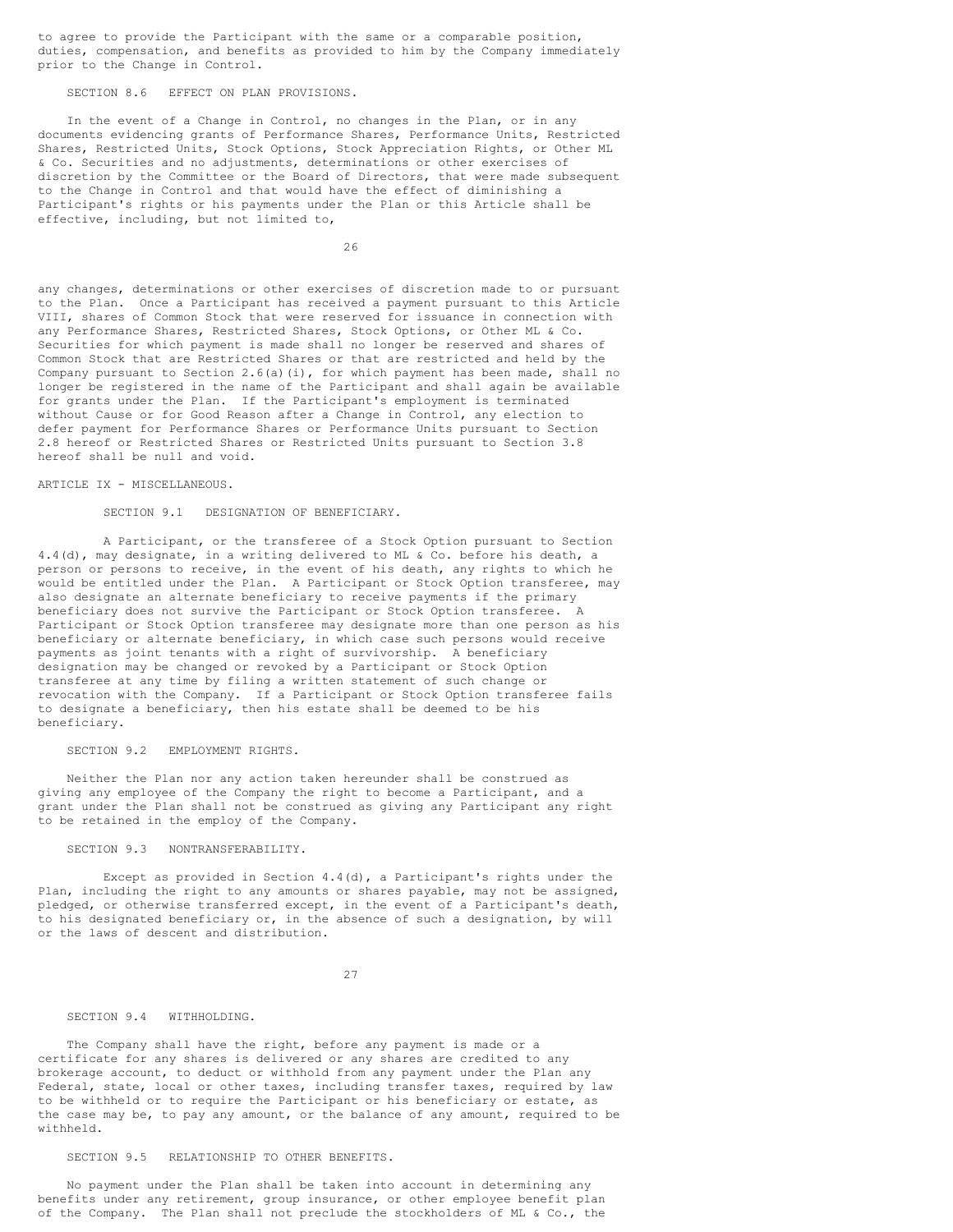Board of Directors or any committee thereof, or the Company from authorizing or approving other employee benefit plans or forms of incentive compensation, nor shall it limit or prevent the continued operation of other incentive compensation plans or other employee benefit plans of the Company or the participation in any such plans by Participants in the Plan.

SECTION 9.6 NO TRUST OR FUND CREATED.

Neither the Plan nor any grant made hereunder shall create or be construed to create a trust or separate fund of any kind or a fiduciary relationship between the Company and a Participant or any other person. To the extent that any person acquires a right to receive payments from the Company pursuant to a grant under the Plan, such right shall be no greater than the right of any unsecured general creditor of the Company.

SECTION 9.7 EXPENSES.

The expenses of administering the Plan shall be borne by the Company.

SECTION 9.8 INDEMNIFICATION.

Service on the Committee shall constitute service as a member of the Board of Directors so that members of the Committee shall be entitled to indemnification and reimbursement as directors of ML & Co. pursuant to its Certificate of Incorporation, By-Laws, or resolutions of its Board of Directors or stockholders.

SECTION 9.9 TAX LITIGATION.

The Company shall have the right to contest, at its expense, any tax ruling or decision, administrative or judicial, on any issue that is related to the Plan and that the

28

Company believes to be important to Participants in the Plan and to conduct any such contest or any litigation arising therefrom to a final decision.

### ARTICLE X - AMENDMENT AND TERMINATION.

The Board of Directors or the Committee (but no other committee of the Board of Directors) may modify, amend or terminate the Plan at any time, except that, to the extent then required by applicable law, rule or regulation, approval of the holders of a majority of shares of Common Stock represented in person or by proxy at a meeting of the stockholders will be required to increase the maximum number of shares of Common Stock available for distribution under the Plan (other than increases due to an adjustment in accordance with the Plan). No modification, amendment or termination of the Plan shall adversely affect the rights of a Participant under a grant previously made to him without the consent of such Participant.

ARTICLE XI - INTERPRETATION.

SECTION 11.1 GOVERNMENTAL AND OTHER REGULATIONS.

The Plan and any grant hereunder shall be subject to all applicable Federal and state laws, rules, and regulations and to such approvals by any regulatory or governmental agency that may, in the opinion of the counsel for the Company, be required.

SECTION 11.2 GOVERNING LAW.

The Plan shall be construed and its provisions enforced and administered in accordance with the laws of the State of New York applicable to contracts entered into and performed entirely in such State.

#### ARTICLE XII - EFFECTIVE DATE AND STOCKHOLDER APPROVAL.

The Plan shall not be effective unless or until approved by a majority of the votes cast at a duly held stockholders' meeting at which a quorum representing a majority of all outstanding voting stock is, either in person or by proxy present and voting on the Plan.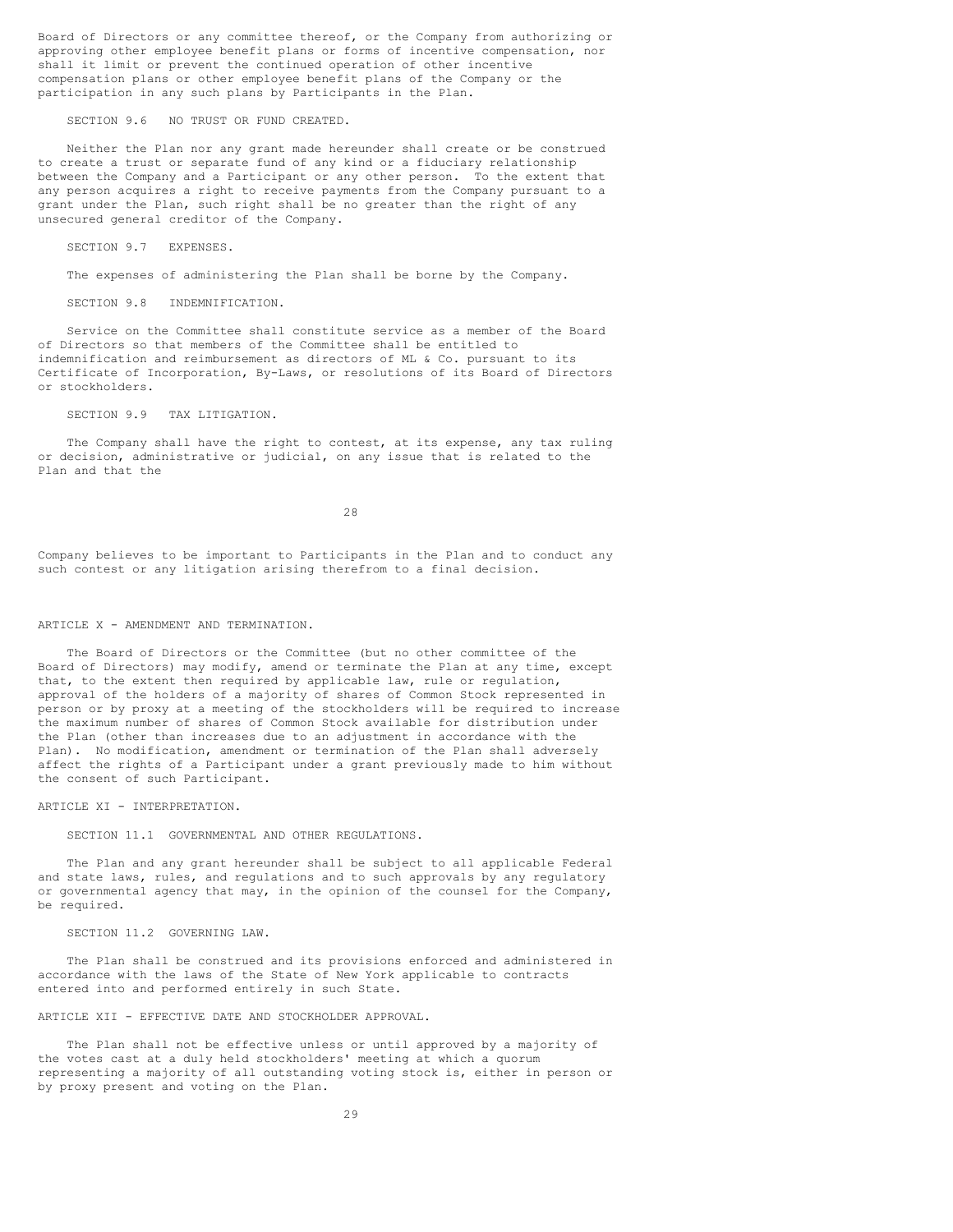Exhibit 99.2

#### APPENDIX 2

[PROPOSED FORM OF EXECUTIVE OFFICER COMPENSATION PLAN, REFLECTING AMENDMENT TO PERFORMANCE GOAL FORMULA APPLICABLE TO CASH BONUSES FOR EXECUTIVE MANAGEMENT]

-------------------------

MERRILL LYNCH & CO., INC.

EXECUTIVE OFFICER COMPENSATION PLAN -----------------------------------

ARTICLE I - GENERAL

SECTION 1.1 PURPOSE

The purposes of the Executive Officer Compensation Plan (the "PLAN") are: (a) to motivate and reward Participants on an individual basis for their contributions to the corporate profitability and growth, financial strength, and return to stockholders of Merrill Lynch & Co., Inc., a Delaware corporation; and (b) to ensure that Merrill Lynch & Co., Inc. receives a tax deduction for the compensation paid to its Chairman and/or Chief Executive Officer and its four additional most highly compensated Executive Officers whose compensation is disclosed in its annual proxy statement.

SECTION 1.2 DEFINITIONS

For purposes of this Plan, the following terms shall have the meanings indicated:

- (a) "AVERAGE COMMON STOCKHOLDERS' EQUITY" means, with respect to any fiscal year, the sum of the month-end common stockholders' equity (excluding preferred stock) for the month of December of the fiscal year prior to the fiscal year for which Average Common Stockholders' Equity is being computed and each of the 12 months in the fiscal year, as reported by ML & Co., divided by 13.
- (b) "AVERAGE PERCENTAGE CHANGE IN PERFORMANCE" means, with respect to any Performance Year, the percentage change (increase or decrease) in Net Income from the immediately preceding fiscal year (or the fiscal year indicated in the proviso to Section 2.1 (b)(2)) plus the percentage change (increase or decrease) in ROE from the immediately preceding fiscal year (or the fiscal year indicated in the proviso to Section 2.1 (b)(2)) divided by 2 and rounded to the nearest whole percentage point.
- (c) "AWARD" means the amounts payable to a Participant pursuant to Section 2.2.

1

- (d) "BOARD OF DIRECTORS" or "BOARD" means the Board of Directors of ML & Co.
- (e) "CASH BONUS AMOUNT" means the cash bonus computed for each Participant in accordance with Section 2.1 (b)(4).
- (f) "CEO" means the Chief Executive Officer (or a functional successor) of ML & Co. as of the end of the relevant Performance Year.
- (g) "CHAIRMAN" means the Chairman of the Board (or a functional successor) of ML & Co. as of the end of the relevant Performance Year.
- (h) "CHIEF OPERATING OFFICER" means the Chief Operating Officer (or a functional successor) of ML & Co. as of the end of the relevant Performance Year.
- (i) "COMMITTEE" means the Management Development and Compensation Committee of the Board of Directors of ML & Co., or any subcommittee of the Management Development and Compensation Committee composed of "outside directors", as such term is defined in Regulation Section 1.162-27(e)(3) or any functional successor thereto.
- (j) "IRC" means the Internal Revenue Code of 1986, as amended.
- (k) "MAXIMUM CASH BONUS AMOUNT" means, with respect to an individual Performance Year, the amount derived by performing the calculations called for in Sections  $2.1(b)(2)$  and  $(3)$ .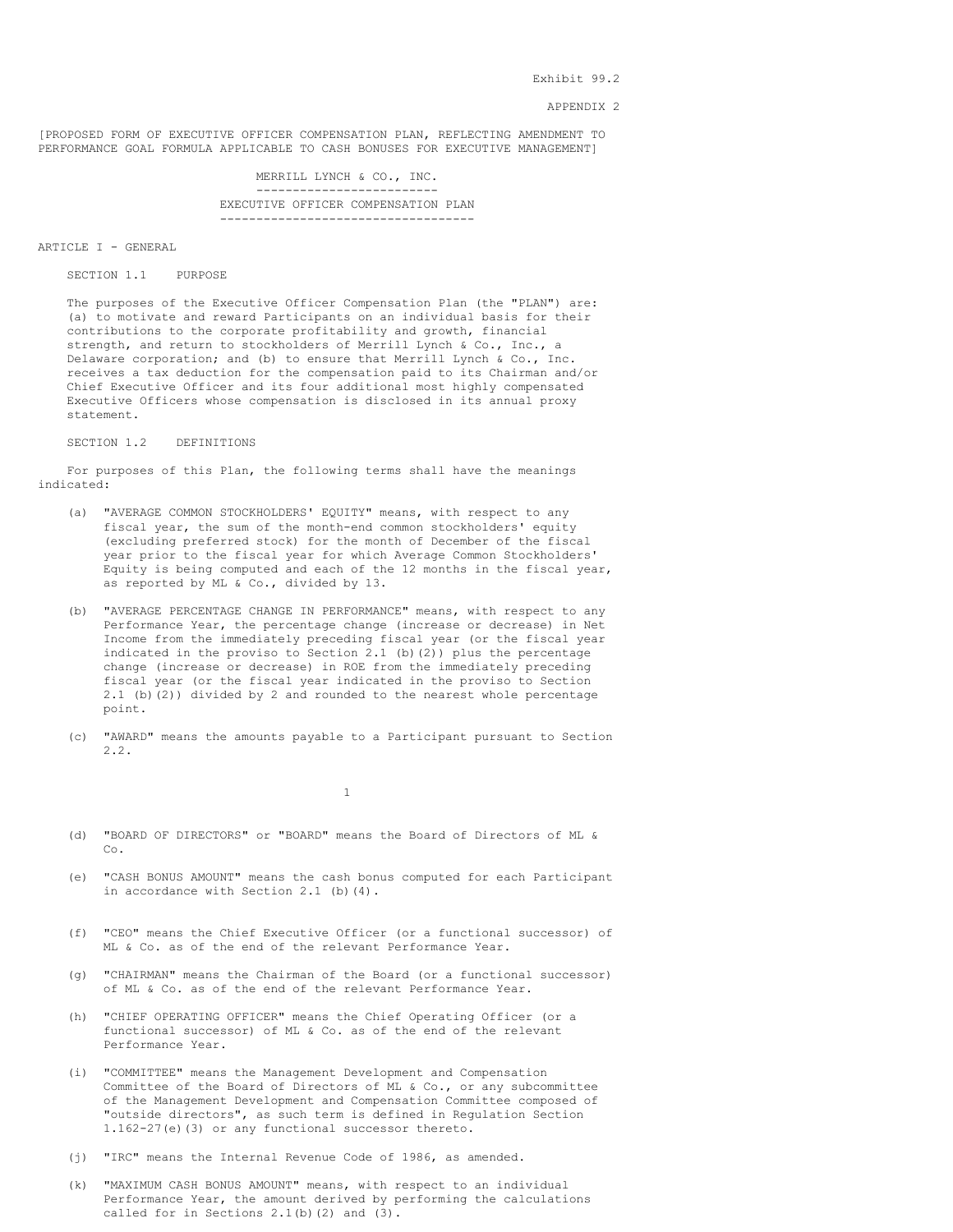- (l) "ML & CO." means Merrill Lynch & Co., Inc. and any corporation, partnership, or other organization of which ML & Co. owns or controls, directly or indirectly, not less than 50% of the total combined voting power of all classes of stock or other equity interests. For purposes of this Plan, the term "ML & Co." shall include any successor thereto.
- (m) "NET INCOME" means, with respect to any Performance Year, Net Earnings Applicable to Common Stockholders for ML & Co. as it appears in ML & Co.'s Statement of Consolidated Earnings contained in ML & Co.'s Consolidated Financial Statements for such Performance Year adjusted to eliminate: (i) the cumulative effect of changes in accounting policy (which include changes in generally accepted accounting principles) adopted by ML & Co. for the relevant Performance Year; (ii) expenses classified as "Provisions for Restructuring"; (iii) gains and/or losses classified as "Discontinued Operations"; (iv) gains or losses classified as "Extraordinary Items", which may include: (A) profits or losses on disposal of assets or segments of the previously separate companies of a

 $\overline{2}$ 

business combination within two years of the date of such combination; (B) gains on restructuring payables (C) gains or losses on the extinguishment of debt; (D) gains or losses from the expropriation of property; (E) gains or losses that are the direct result of a major casualty; and (F) losses resulting from a newly enacted law or regulation; and (v) other expenses or losses that are unusual in nature or infrequent in occurrence.

In each instance, the above-referenced adjustment to Net Income must be in accordance with generally accepted accounting principles and appear on the face of ML & Co.'s Statement of Consolidated Earnings contained in ML & Co.'s Consolidated Financial Statements for such Performance Year, and said adjustment will be calculated net of related applicable income tax effect.

- (n) "RETIREMENT" means the cessation of employment by ML & Co. after reaching age 55 and having completed at least 10 years of service (or age 65 and having completed at least 5 years of service), including approved leaves of absence of one year or less.
- (o) "ROE" means, with respect to any fiscal year, the Net Income for such period, divided by the Average Common Stockholders' Equity for such period.
- (p) "PARTICIPANT" means, any employee of ML & Co. who has met the eligibility requirements set forth in Section 1.4 hereof.
- (q) "PERFORMANCE YEAR" means, the fiscal year of ML & Co. that is being used to measure whether the Performance Goals outlined in Section 2.1(b) have been met.
- (r) "PERMANENT DISABILITY" means any physical or mental condition that, in the opinion of the Committee, renders an employee incapable of engaging in any employment or occupation for which the employee is suited by reason of education or training.
- (s) "PRIOR YEAR'S MAXIMUM CASH BONUS AMOUNT" means, (A) for the Performance Year 1994, the actual cash bonus paid to the Chairman and CEO with respect to performance in 1993, as reported in the Summary Compensation Table of ML & Co.'s Proxy Statement for its 1994 Annual Meeting and (B) for all subsequent Performance Years, the Maximum Cash Bonus Amount determined under Section 2.1(b) for the fiscal year immediately preceding the Performance Year (or the fiscal year indicated in the proviso to Section 2.1(b)(3)).

3

### SECTION 1.3 ADMINISTRATION

(a) The Plan shall be administered by the Committee. Subject to the provisions of the Plan, the Committee will have sole and complete authority to: (i) adopt, amend and rescind such rules and regulations as, in its opinion, may be advisable for the administration of the Plan; (ii) construe and interpret the Plan and all rules and regulations; and, (iii) make all determinations deemed advisable or necessary for the administration of the Plan. This shall include sole and complete authority to determine and certify the results of the calculations of Net Income and ROE (and that the Performance Goals contained in Section 2.1(b) have been met), and to determine and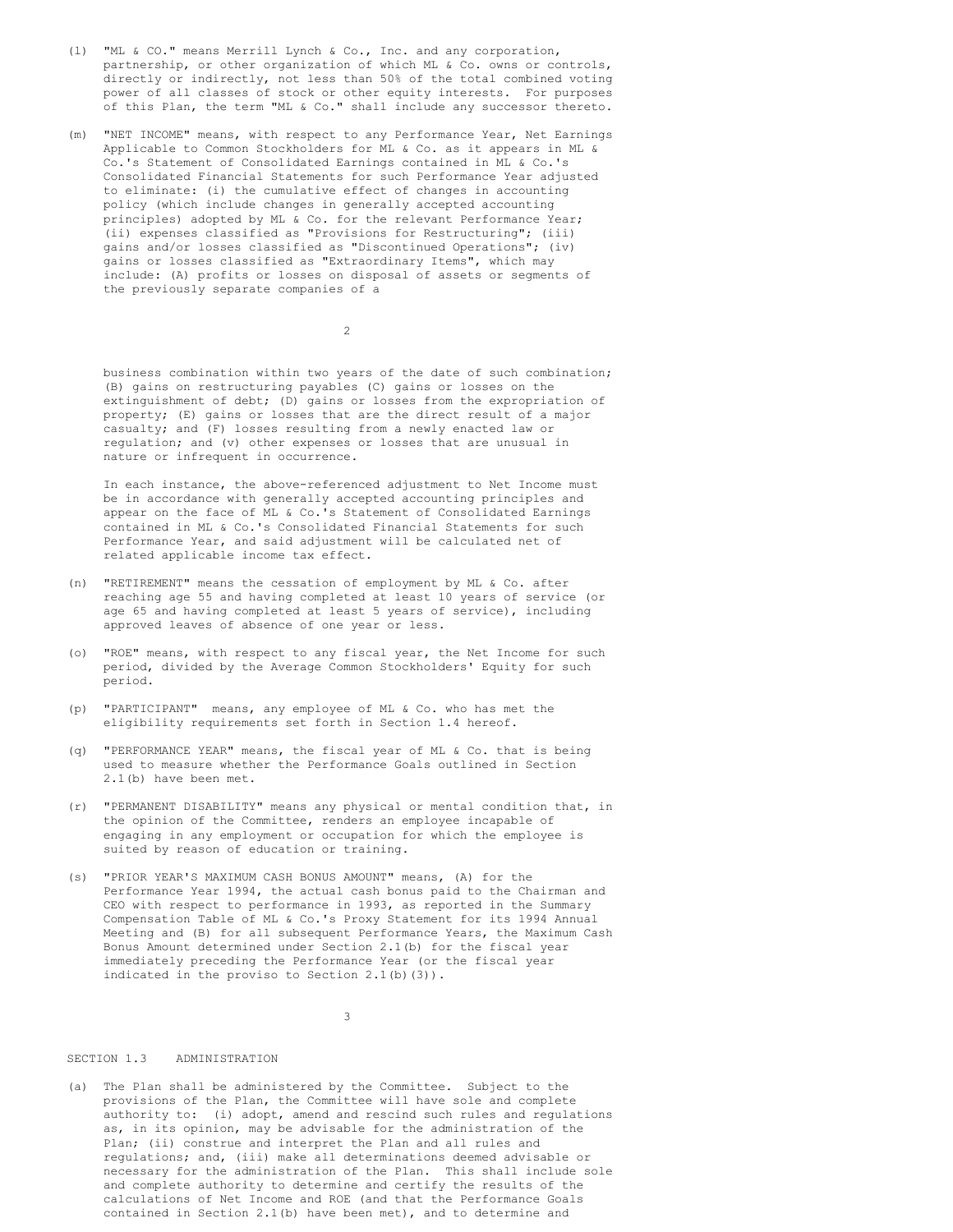certify the calculations of the Maximum Cash Bonus Amount, the Cash Bonus Amounts for each Participant, and all other calculations contained in Section 2.1. All determinations and certifications by the Committee shall be final and binding.

(b) The Committee shall act in accordance with its charter and with the procedures established for a committee under ML & Co.'s Certificate of Incorporation and By-Laws or under any resolution of the Board.

#### SECTION 1.4 ELIGIBILITY AND PARTICIPATION

Eligibility to participate in the Plan in any Performance Year shall be limited to employees of ML & Co. who are determined to be "covered employees" in accordance with Regulation Section  $1.162-27$  (c)(2) of the proposed regulations under Section 162(m) of the IRC and any successor provision in proposed, temporary or final regulations thereunder.

### ARTICLE II - CASH BONUS AWARDS

SECTION 2.1 MAXIMUM CASH BONUSES - PERFORMANCE GOALS

- (a) At the end of each Performance Year, the Committee shall determine the Maximum Cash Bonus Amount and the Cash Bonus Amounts for each Participant in accordance with Section 2.1(b) and shall certify that the performance goals contained in such Section 2.1(b) have been met.
- (b) PERFORMANCE GOALS

(1) No cash bonus compensation shall be awarded under this Article II unless ML & Co. shall have positive Net Income and a positive ROE for the relevant Performance Year.

(2) After ML & Co.'s ROE and Net Income are determined for the relevant Performance Year, the Committee shall determine the Average

4

Percentage Change in Performance for the Performance Year; PROVIDED THAT, in the event that Net Income and ROE in the prior fiscal year were not positive, the Committee shall determine the Average Percentage Change in Performance for the relevant Performance Year, using Net Income and ROE from the most recent prior fiscal year in which Net Income and ROE were positive.

(3) The Committee shall determine the Maximum Cash Bonus Amount for the relevant Performance Year by multiplying the Prior Year's Maximum Cash Bonus Amount by the Average Percentage Change in Performance plus 1; provided that, in the event that Net Income and ROE in the prior year were not positive, the Committee shall determine the Maximum Cash Bonus Amount for the relevant Performance Year by multiplying the Maximum Cash Bonus Amount from the most recent prior fiscal year in which Net Income and ROE were positive by the Average Percentage Change in Performance determined in accordance with the proviso to Section 2.1(b)(2) plus 1.

(4) The Committee shall determine each Participant's Cash Bonus Amount by multiplying the Maximum Cash Bonus Amount by (a) 100% for the Chairman and/or CEO, (b) 80%, for the Chief Operating Officer, and (c) 70% for each of the other Participants.

(5) The Committee, in its sole discretion, shall have the option of determining to pay any Participant an Award less than the Cash Bonus Amount yielded by this Section 2.1(b).

### SECTION 2.2 PAYMENT OF AWARDS

Awards shall be paid (if otherwise payable pursuant to this Plan) as soon as practicable following the end of each Performance Year, but in no event later than end of the first fiscal quarter following the end of such Performance Year.

### SECTION 2.3 TERMINATION OF EMPLOYMENT

Termination of a Participant's employment prior to the date an Award is actually paid pursuant to this Plan for any reason other than death, Permanent Disability, or Retirement shall result in forfeiture of such Award, and no payment shall be made to any such Participant.

In the event of Death, Permanent Disability or Retirement of a Participant after the close of a Performance Year but prior to the date an Award is paid pursuant to this Plan, the Award shall be paid (if otherwise payable pursuant to this Plan) to the Participant (or his or her beneficiary, as appropriate), pursuant to Section 2.2 as if the Participant had continued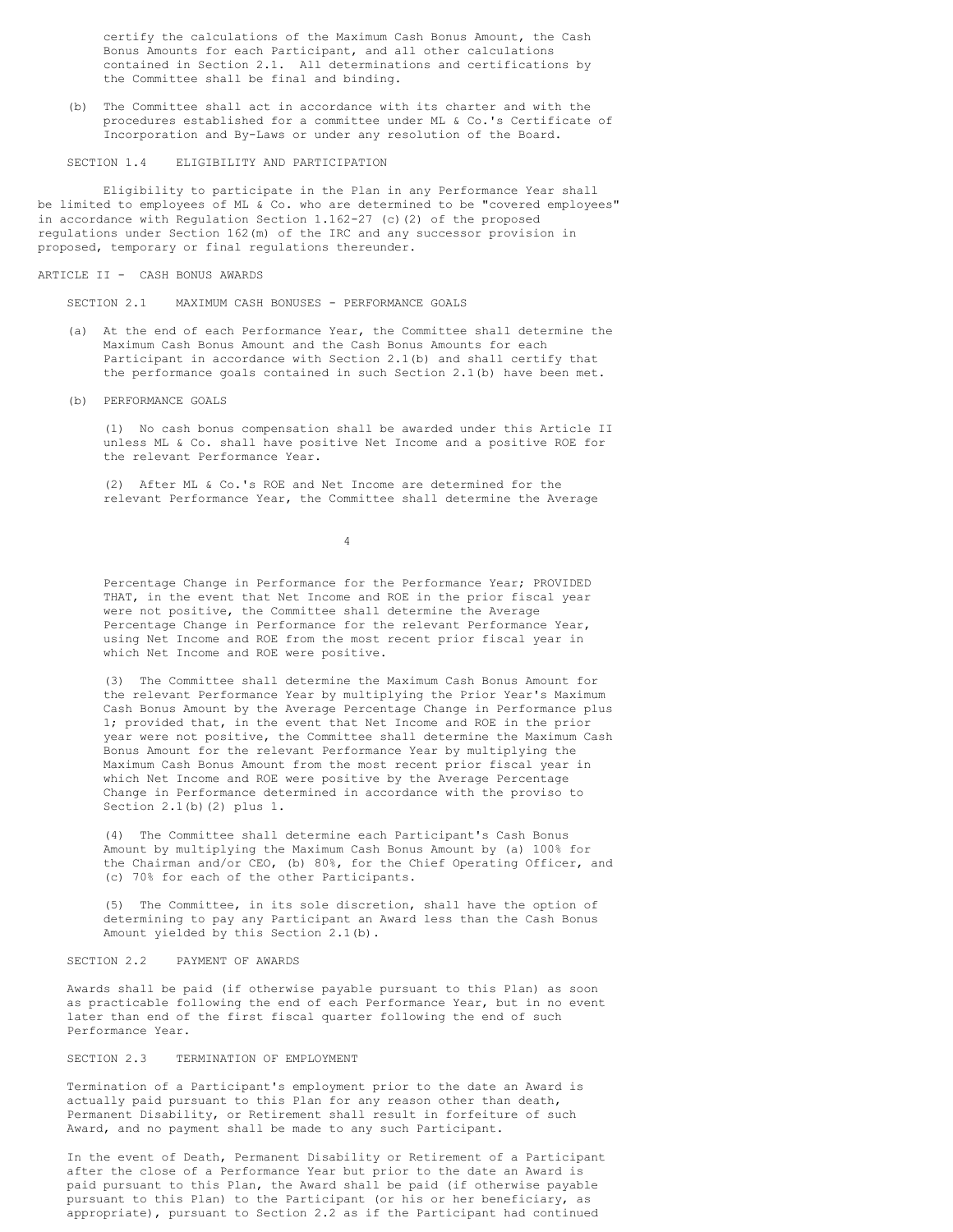#### ARTICLE III - MISCELLANEOUS

### SECTION 3.1 NONTRANSFERABILITY

A Participant's rights under this Plan, including the right to any Awards payable, may not be assigned, pledged, or otherwise transferred except, in the event of a Participant's death, to his designated beneficiary or, in the absence of such a designation, by will or the laws of descent and distribution.

#### SECTION 3.2 WITHHOLDING

ML & Co. shall have the right, before any Award is paid, to deduct or withhold from any payment under this Plan any Federal, state, local or other taxes required by law to be withheld or to require the Participant or his beneficiary or estate, as the case may be, to pay any amount, or the balance of any amount, required to be withheld.

#### SECTION 3.3 NO TRUST OR FUND CREATED

Neither the Plan nor any communication in connection herewith shall create or be construed to create a trust or separate fund of any kind or a fiduciary relationship between ML & Co. and a Participant or any other person. To the extent that any person acquires a right to receive Awards from ML & Co. pursuant to the Plan, such right shall be no greater than the right of any unsecured creditor of ML & Co.

### SECTION 3.4 TAX LITIGATION

ML & Co. will have the right to contest, at its expense, any tax ruling or decision, administrative or judicial, on any issue that is related to the Plan and that ML & Co. believes to be important to Participants in this Plan and to conduct any such contest or any litigation arising therefrom to a final determination.

#### ARTICLE IV - AMENDMENT AND TERMINATION

The Committee may modify, amend or terminate this Plan at any time, provided that no modification or amendment of the Plan shall be made of Articles I or II hereof with respect to a Performance Year that has already been completed, and provided further that no modification or amendment of this Plan shall be effective that would (1) increase the cost of this Plan to ML & Co. or (2) alter the allocation of benefits among Participants unless such modification or amendment has received approval from ML & Co. stockholders in accordance with Article VI.

6

#### ARTICLE V - INTERPRETATION

#### SECTION 5.1 GOVERNING LAW

This Plan shall be construed and its provisions enforced and administered in accordance with the laws of the State of New York applicable to contracts entered into and performed entirely in such State.

### SECTION 5.2 GOVERNMENTAL AND OTHER REGULATIONS

The Plan and any Award hereunder shall be subject to all applicable Federal and state laws, rules, regulations and to such approvals by any regulatory or governmental agency that, in the opinion of counsel of ML & Co., may be required or advisable.

### ARTICLE VI - STOCKHOLDER APPROVAL AND EFFECTIVE DATE

The Plan shall not be effective unless and until the Performance Goals and the eligibility and partipation requirements contained herein are approved by a majority of the votes cast by ML & Co. stockholders at a duly held stockholder meeting at which a quorum is present either in person or by proxy.

Subject to stockholder approval as described herein, the Plan shall be effective as of January 1, 1994, and shall be applicable for all future fiscal years of the Company unless amended or terminated by the Company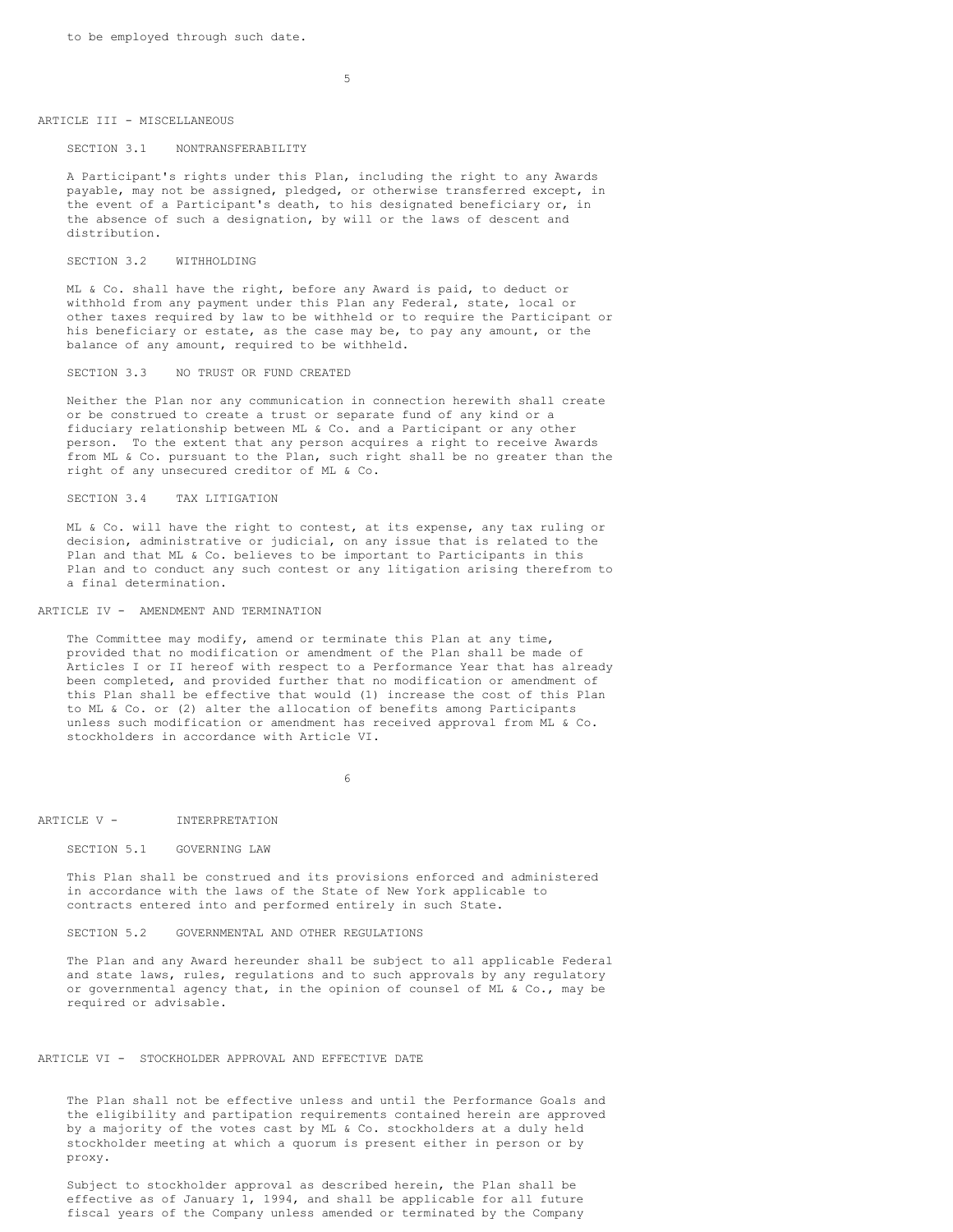pursuant to Article IV.

7